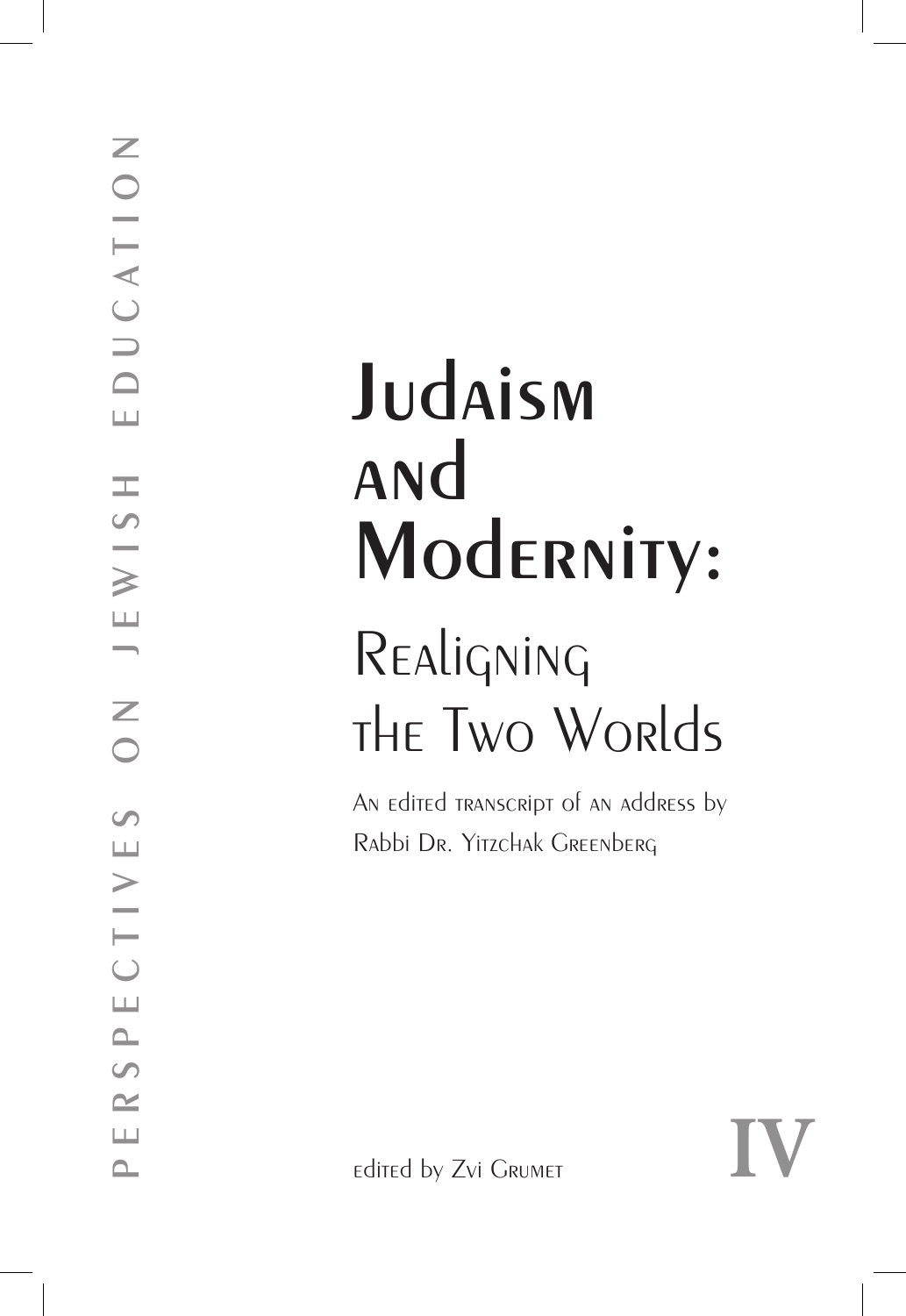



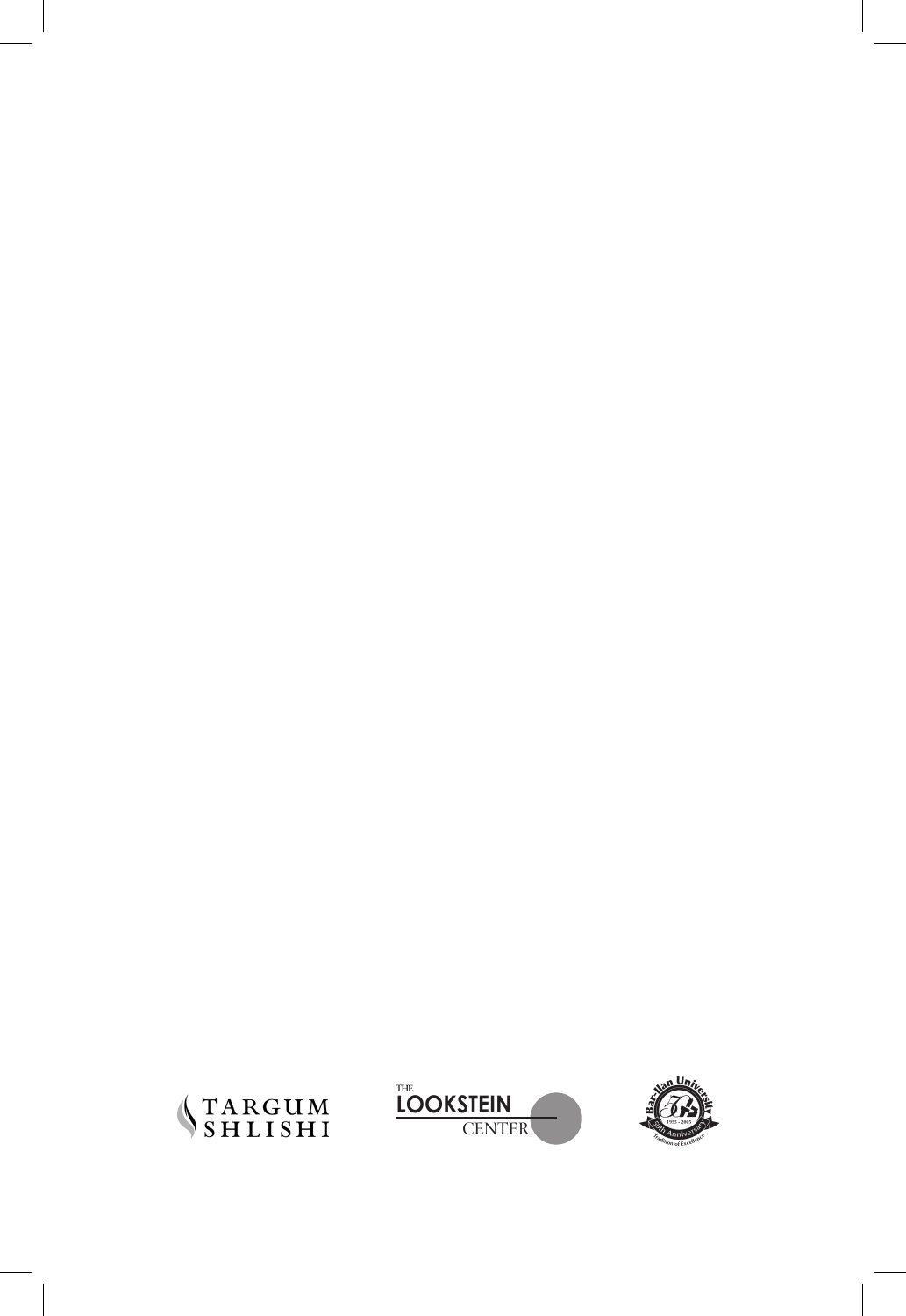### **CONTENTS**

| The Mission of the Individual and of the Generation 12 |  |
|--------------------------------------------------------|--|
|                                                        |  |
|                                                        |  |
| Responses to the Challenge of Modernity 17             |  |
| Religious Responses to the Challenge of Modernity 18   |  |
|                                                        |  |
|                                                        |  |
|                                                        |  |
|                                                        |  |
|                                                        |  |
| Judaism in the Post-modern World - the Risks 31        |  |
| Judaism in the Post-modern World - the Opportunity 33  |  |
|                                                        |  |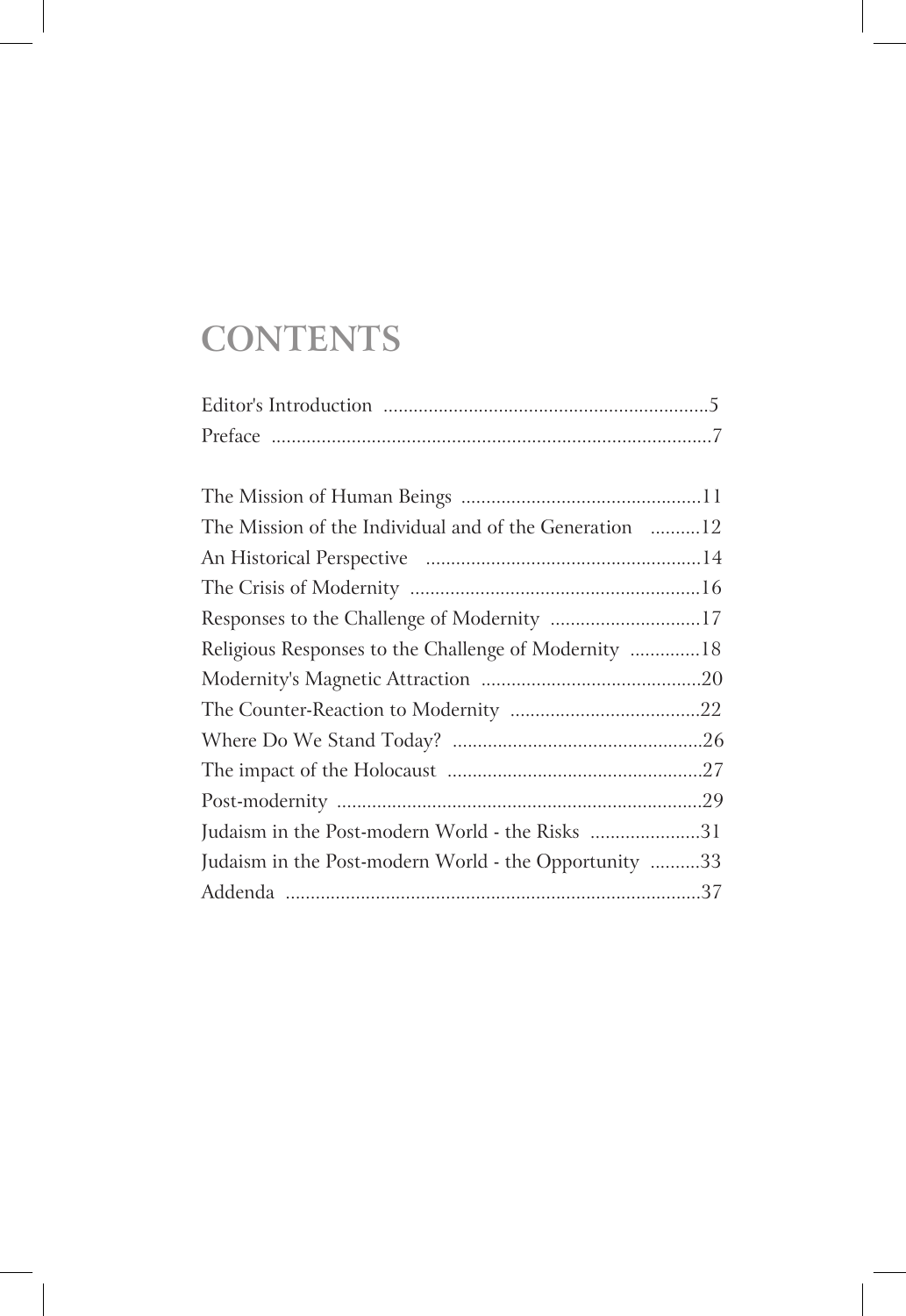**©** The Lookstein Center  $2006$  - תשס"ו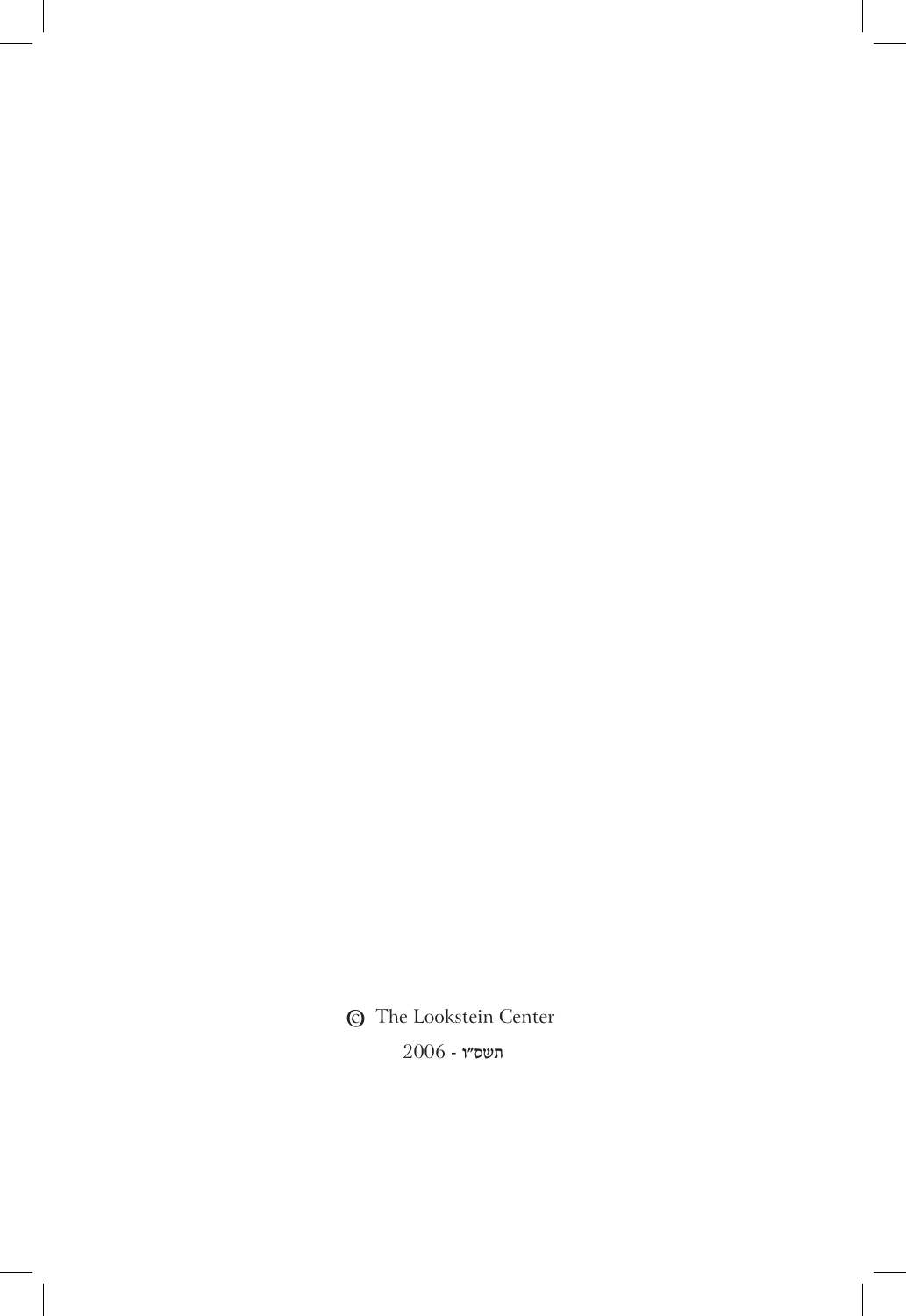#### **Editor's Introduction**

In 1999, The Lookstein Center for Jewish Education initiated its Principals' Seminar. Designed to help professionalize the field of Jewish education, its components include a focus on visionary leadership and reflective practice alongside exposure to a variety of outstanding thinkers whose job it is to enrich, challenge, inspire and provoke. Since its inception, the seminar has blossomed into a multi-phase program including the summer seminar in Israel, a follow-up winter seminar in the US, and at least a year of individualized mentoring focused on a school-based project. To date, more than 150 educators from an extraordinarily broad spectrum of the Jewish educational world — Community, Conservative, Orthodox, Labor Zionist, *Haredi* and Reform day schools – have benefited from the program.

The various elements of the program are integrated toward a single goal — the development of a cadre of Jewish day school leaders that will set the standard, and continually raise that standard for the entire field of Jewish education. Much of the program draws from the best practices in general education, particularly the emerging tools of action-research, and applying them to the unique situation of Jewish day schools.

In July 2004, the particular theme of the summer seminar was *The Leadership Challenge: Navigating the Two Worlds of the Jewish Day School*. The keynote speaker was Rabbi Dr. Yitzchak Greenberg (fondly known as "Yitz"), one of the seminal Jewish thinkers of our day. Rabbi Greenberg's presentation offered a brilliant and deep analysis of Judaism's two-hundred plus year grapple with the variety of challenges presented by the modern world. The inspiring lecture set the tone for the entire seminar.

We are pleased to present this monograph, which is an edited version of his address. We express our deep appreciation to Rabbi Greenberg for his permission to print and distribute this lecture. At the conclusion of his address there was a period for questions. We have included Rabbi Greenberg's responses to those as addenda.

We are especially grateful to Targum Shlishi, a philanthropic foundation, for supporting the publication of this monograph. A preface by its Director, Aryeh Rubin, precedes Rabbi Greenberg's comments.

> *Bivrakha*, **Zvi Grumet** Editor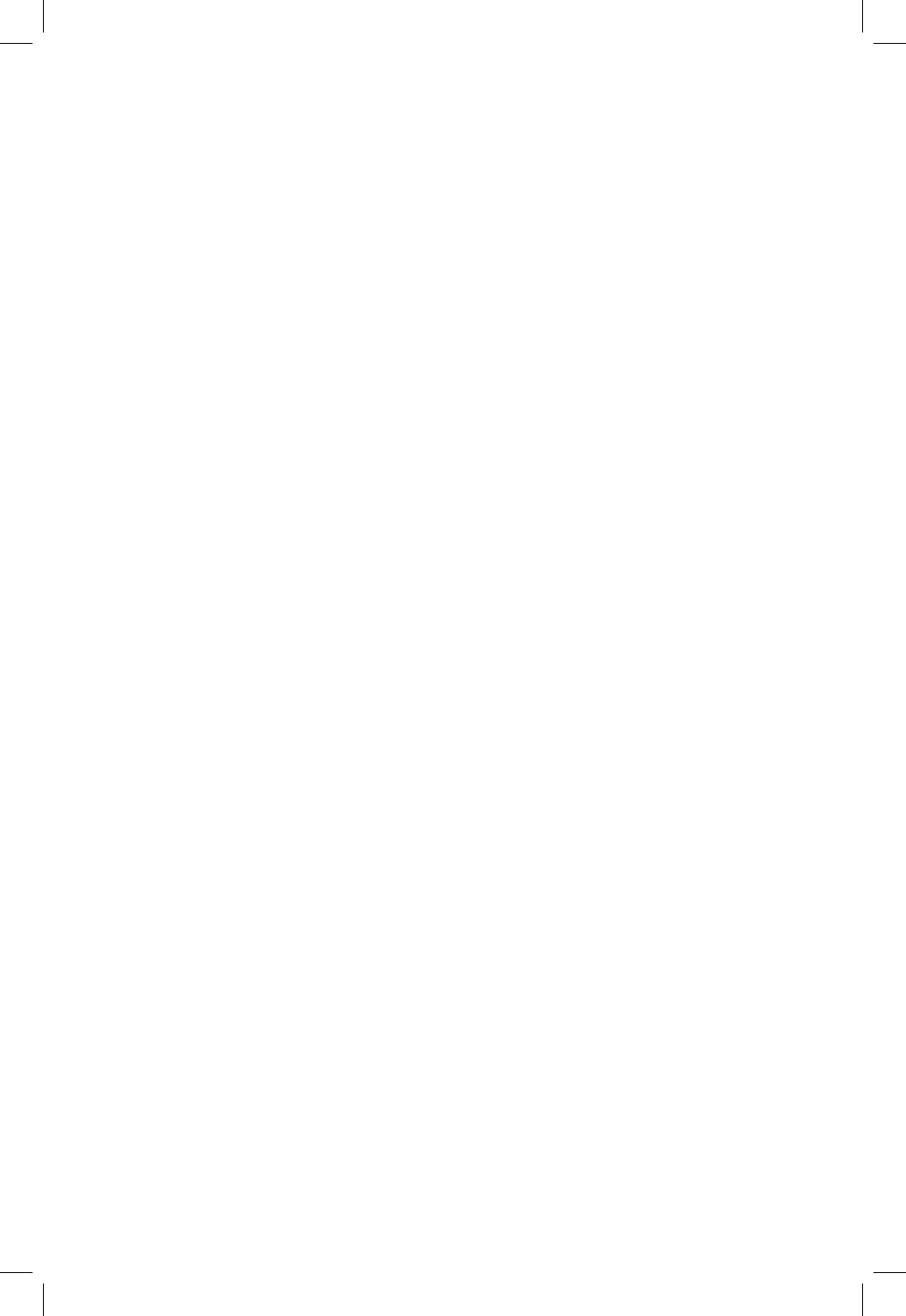#### **Preface**

It is an honor for Targum Shlishi to sponsor the publication of Dr. Yitz Greenberg's *Judaism and Modernity: Realigning the Two Worlds*. It is also an honor to be affiliated with Rabbis Stuart Zweiter and Zvi Grumet and the rest of the Lookstein team. As a group, they are creating a community of caring and thoughtful teachers and administrators, and have raised the bar of Jewish learning and education.

In this monograph, Yitz proposes the challenge for this generation: bridging the gap between the dominant world civilization and our "local" Jewish world. Our success or failure at this mission will determine the security of our Jewish future for better or worse. The same Modernity which has brought so many benefits to the Jewish people threatens to undermine it, and in more than two hundred years of struggle we have yet to find the way to successfully integrate the Jewish world and the Modern one.

Yitz describes the ideal of a covenantal community marked by a school environment that fosters a commitment of love for one another – by the teacher and by the student learning in an atmosphere which embodies a model community. Changing the way we do business will alleviate much pressure and permit such a community to flourish.

One of the primary challenges facing the Jewish people in America is our youth's extreme attraction to secular culture, and the unfortunate reality of assimilation. Why is this our reality? In part, because we're not adequately conveying to them the grandeur of Jewish history and the majesty of our heritage. Without a strong connection to our culture tugging at their soul and offsetting the pull of the "outside" world, the temptations of the banal youth culture can be overwhelming.

Two systemic issues contribute to the problem. The lack of resources allocated to Jewish education has resulted in many parents and students not opting for a Jewish education, and those students who do attend day schools are often so bombarded with trivial minutiae that they never develop an appreciation for Jewish culture. They lose the beautiful tapestry of Judaism in the focus on the small threads.

The financial tools to tackle the systemic issues are available, if only we could organize and coordinate them. The mega-money needed to improve the content of the message and upgrade Jewish education to the levels of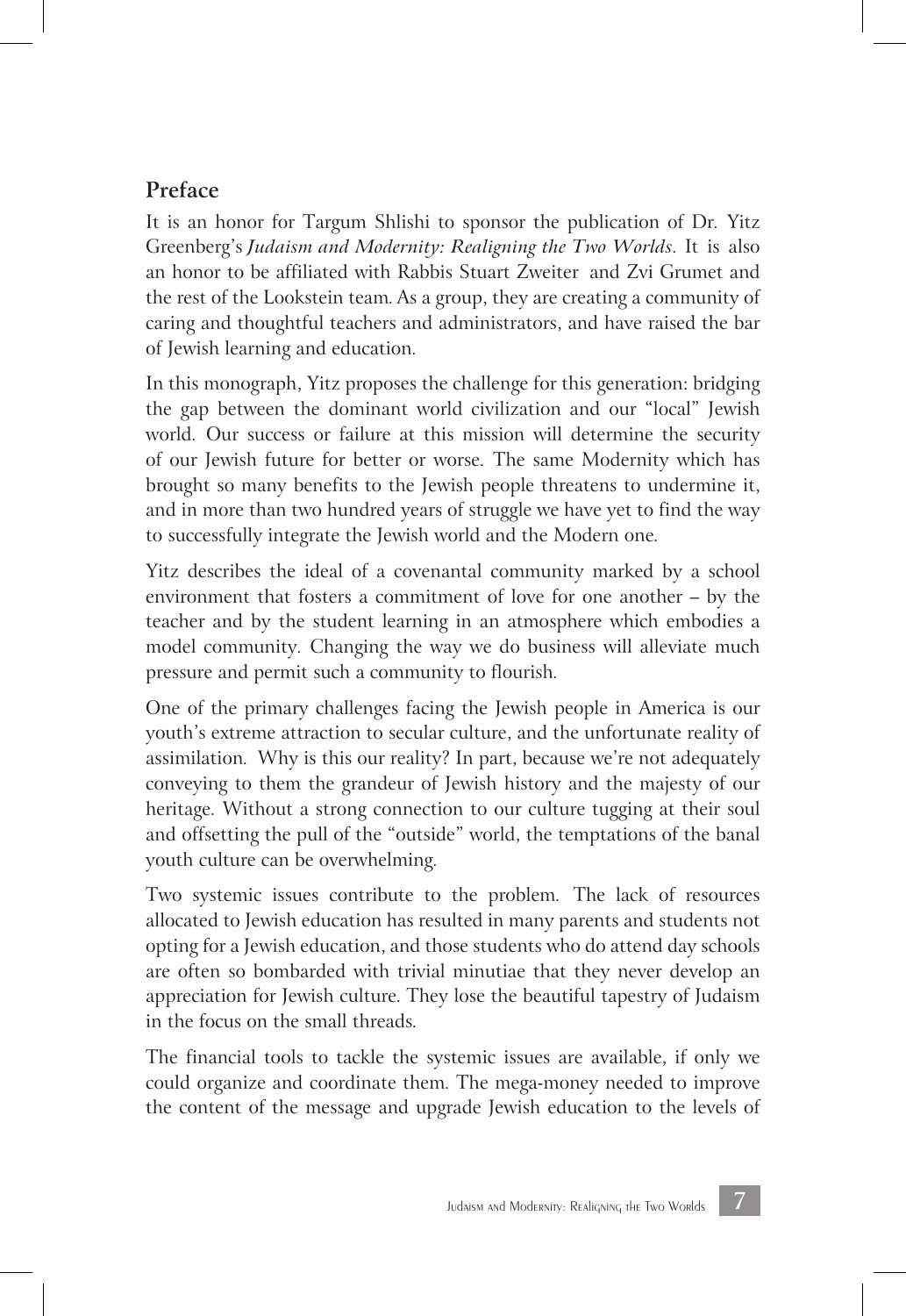the secular private schools is not immediately forthcoming. Tuitions are barely affordable, costs continue to rise, and we need to pay our teachers as the professionals we demand them to be. The generation of European immigrants willing to work for substandard pay is gone; women who were historically underpaid deserve equal pay.

The educational tools are also available, and the emergence of new technologies challenges educators to think in new paradigms. The centrality of the role of teacher as role model cannot be replaced, but the teacher as the font of information from which the students drink need no longer be operative. The ability to inexpensively connect to a master teacher across the world, to create our own broadcasting networks with full video and audio, to communicate messages in a media our children will relate to (be it games, movies, instant messaging, or the next innovation) all present us with extraordinary opportunities that we have not as yet begun to exploit.

Technology is challenging basic ideas about education. The secular educational world has been grappling with what learning should be in today's world – does a student really need to memorize the state capitals when they can be called up instantly on the screen of a cellular telephone? Perhaps more time should be spent teaching critical thinking and love of learning. The Jewish world needs to have the same conversation. All of the texts of extant Jewish literature, from the Torah with all its commentaries to the Talmud with Rashi and Tosafot, and from the *Rishonim* to the literature of the *Haskalah*, from the Hebrew poetry to Yiddish political tracts, from Chaim Grade's opus to Philip Roth's novels, fit onto one Blu-Ray DVD, and are all instantly recallable in an array of languages. We need to rethink how to appeal to a child who grew up on the AOL home page or the teen who relates to her peers on Myspace.com. Should students be memorizing 20 forms of the pluperfect Hebrew tense or mumbling the *tahanun* without exploring its meaning and history?

And now a tribute to my *Rebbe*. In the beginning of this monograph, Yitz discusses how he had prepared to be *H*ִ *asidic rebbe*, and how he needed to switch course because times had changed. But to a generation of Jews who came of age in the late 60's and early 70's, Yitz was the ultimate Rebbe. When he held his *tisch*, be it in the classroom or his Shabbat table, his charisma and *h*ִ *idushim*, his insights and inspiration, his wisdom and his love, moved us all. He treaded where no one, not Orthodox, not Conservative,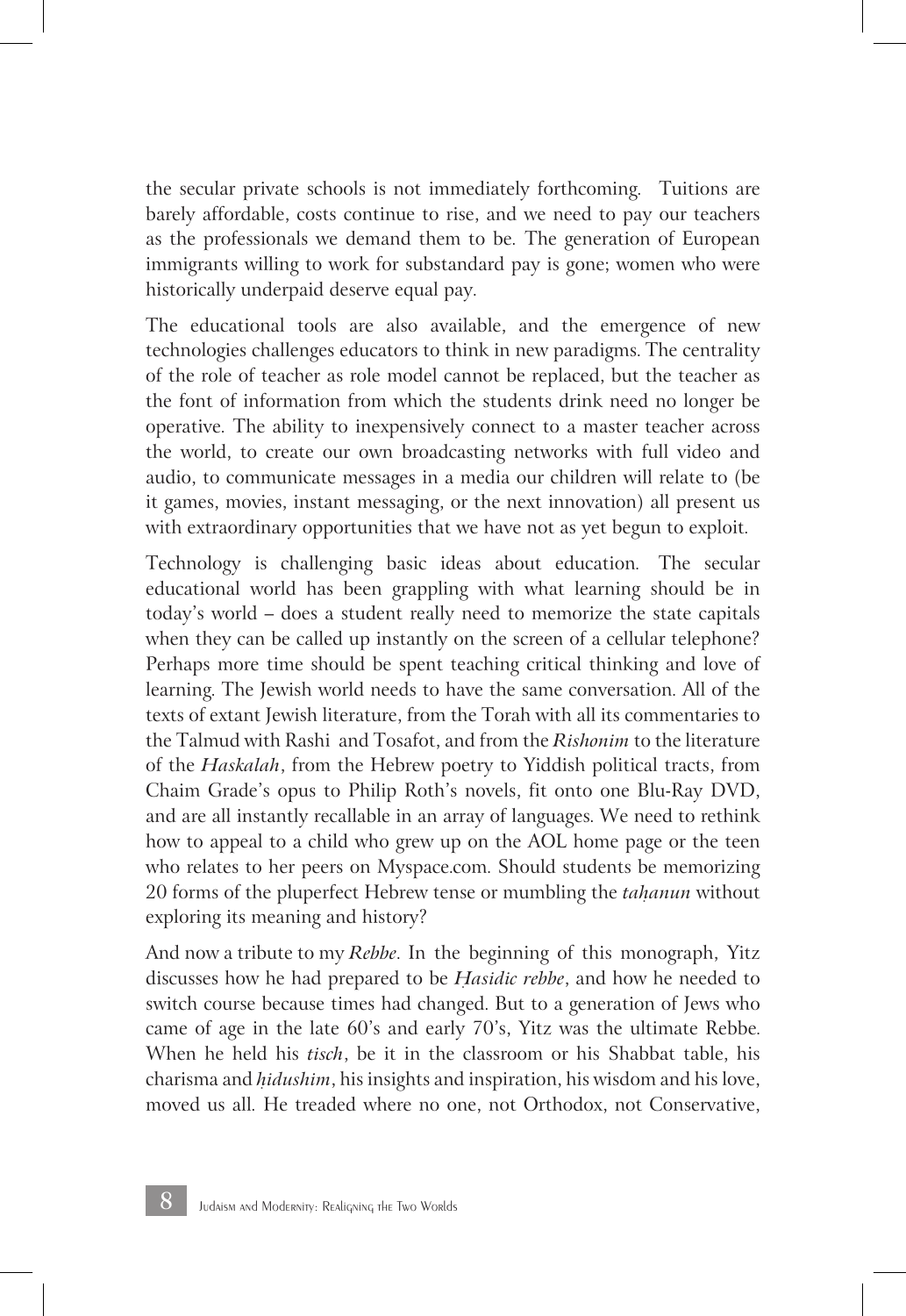not Reform, dared to go, and in so doing inspired an entire generation to do more, to find their voice, to find their *shlihut* (mission), and to forge ahead. Scores of baby boomer activists who have made and are making a difference in Jewish life today might not have tried, had it not been for this *Mitnaged*born *H*ִ *asidic rebbe* and his wife Blu. In fact, the very name of the foundation that I founded, Targum Shlishi, was inspired by Yitz's teachings, that of our being in a new third era (following the Temple and the Rabbinic eras.) For his keen insight, for his dynamic leadership, for his daring intellect, and above all his radiant warmth, I, on behalf of my generation, thank him. You, dear reader, are fortunate in that you are about to reap the wisdom of our *Rebbe* in the pages that follow.

Aryeh Rubin Aventura, Florida July 7, 2006 11 Tammuz, 5766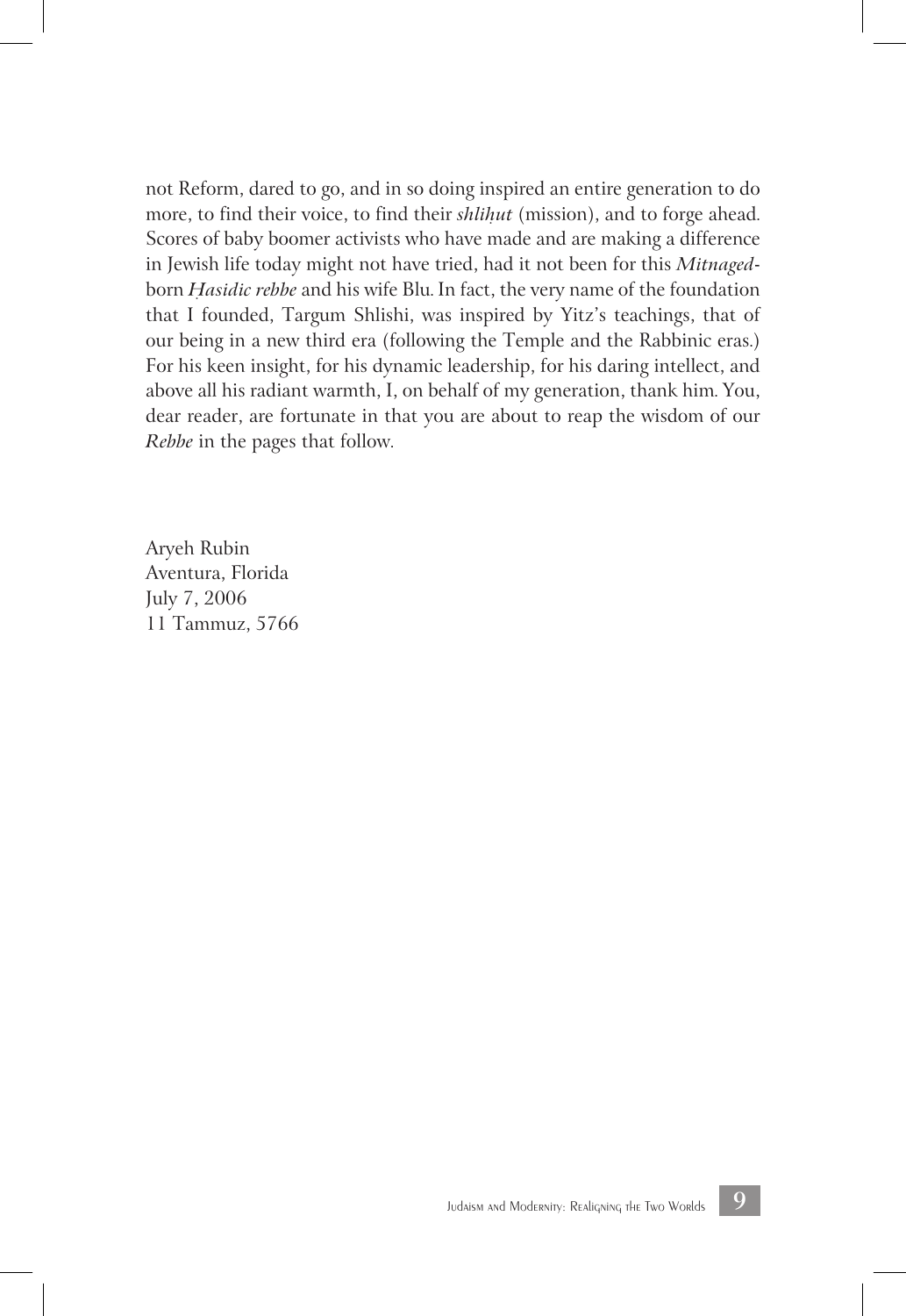Rabbi Dr. Yitzchak Greenberg is presently the president of the Steinhardt Foundation's Jewish Life Network. He was formerly the chairman of the United States Holocaust Memorial Council and the founder of Clal — an organization that changed the face of the federation world. Prior to that, Rabbi Greenberg served in a number of capacities, including as rabbi of the Young Israel of Brookline and the Riverdale Jewish Center, and it was his vision which inspired the creation of the SAR Academy in Riverdale. He was a professor and the founder of the Jewish Studies Department at the City College of New York.

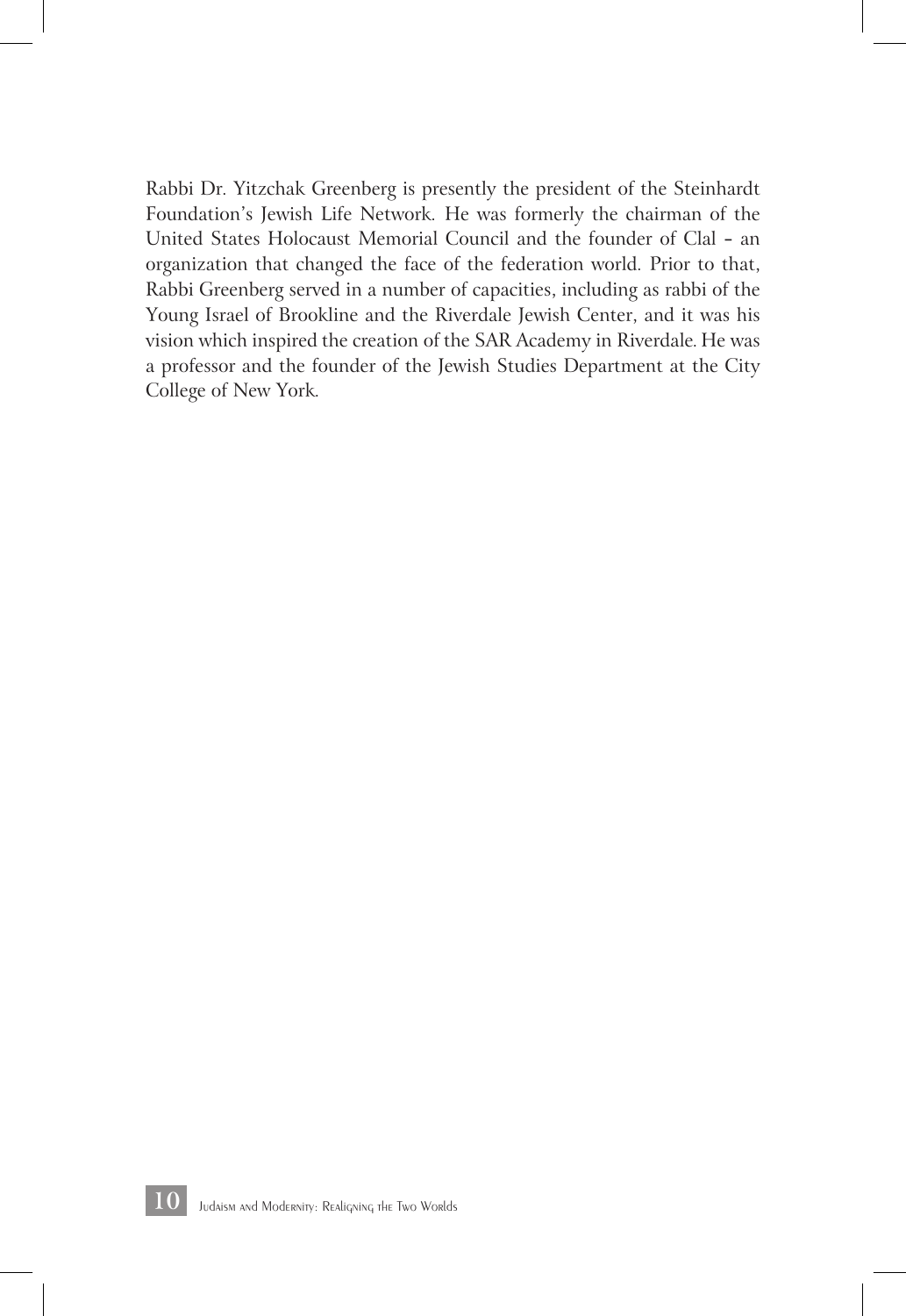or the past two and a half centuries, the dominant force in Jewish life has been the impact of the world of modernity on the world of Jewish tradition. All the movements in modern Judaism and modern Jewry have struggled to relate the two worlds in a way that would enable Jewish life to go on and flourish. Despite specific successes, thus far no one group has succeeded in establishing an integrated, stable, constructive relationship in which the two worlds reinforce rather than clash with each other. I believe that this generation has the opportunity — nay, the mission — of achieving a successful stable synthesis.

#### **The Mission of Human Beings**

Rabbi Joseph B. Soloveitchik (the Rav), in *Shlihut<sup>1</sup>*, suggests that the fact that every human being is created *betselem elokim* (= in the image of God) is the underlying core of all the interpersonal *mitzvot* (*bein adam lahaveiro*). I have argued further that *tselem elokim* is the core of the entire tradition — not only of the interpersonal *mitzvot*, but the ritual commandments as well. 2

The Rav applies the concept of *tselem elokim* in an original way, building on the concept of *sheluh*ִ *o shel adam kemoto*. If someone wants to send a messenger or appoint an agent to represent him/her in a particular event or transaction, the *halakhic* rule is that the *shaliah*ִ , the one carrying out the mission or the assignment, must be similar to the sender. To properly

<sup>1</sup> Appeared in *Yemei Zikaron* (Hebrew), World Zionist Organization, Jerusalem 1986, pp 9-28.

<sup>2</sup> See the view of Ben Azzai in Jerusalem Talmud, Nedarim, chapter 9, *halakha* 4.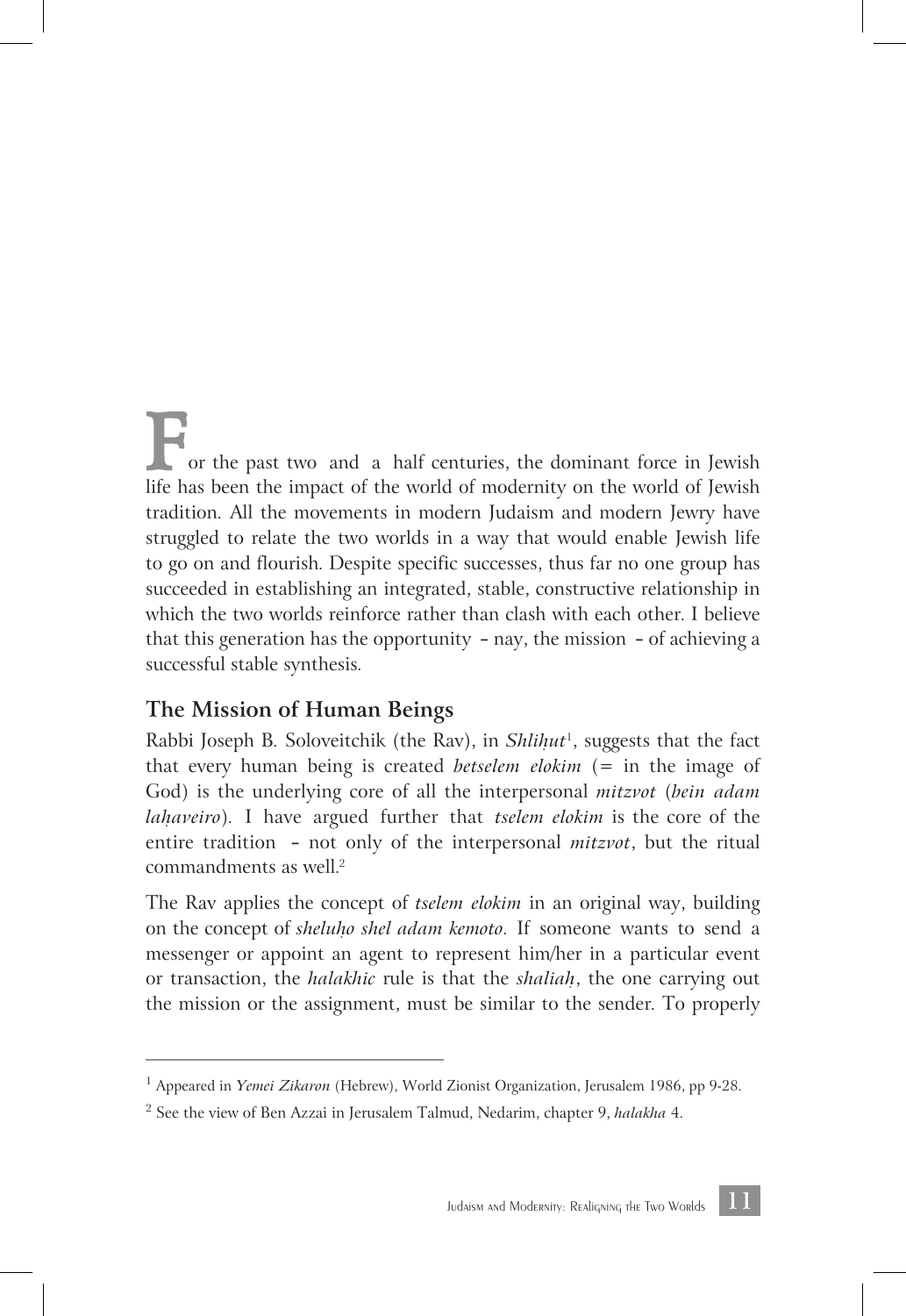represent someone, to operate with their power of attorney, the agent must share an understanding with the one who sent them; if the agent does not grasp and stand for those values, how can he/she truly fulfill the responsibility of representation? The Rav applies this concept to the question, "Why did God make human beings in God's image?" The Rav replies that it was necessary for humans to have extraordinary capacities, to enable them to be God's agents; making humans godlike fulfills the *halakhic* requirement of agency — *sheluh*ִ *o shel adam kemoto*. Says the Rav: this implies that Hashem created *every* human being in the image of God because God has some mission/assignment for *every* human being.

Since the world is unfinished, the mission/assignment for the human being is to complete and perfect the world — *tikkun olam*. So great and challenging is the task of world improvement, that the human being needs God-like powers to get the job done. The gifts God bestows upon human beings, e.g., hearts capable of loving like God, minds capable of understanding the universe like God, wills free like God to choose to do good — are given because God wants humanity to carry out this divine mission.

#### **The Mission of the Individual and of the Generation**

It may be argued that this description of a call to *tikkun olam* is appropriate for the overall mission of humanity as a whole. But the Rav applies the concept of a divinely directed mission to the individual as well. What is my (your, their) personal mission? In the Rav's view, every individual has to ask that question personally - what is my mission, what is my *shlihut*, which God has in mind for me? Unfortunately, there are no neon lights flashing the answer or messages directly from God that tell us what to do. The age of prophecy is over; the good old days when one could go to the Temple to query the *Urim veTumim* and get a direct answer, 'yes' or 'no', are gone. Therefore, each of us must figure the mission out for ourselves, and that task may take a lifetime.

The Rav does suggest two fundamental signals, given by God, that can help the individual discover his/her personal mission. The first sign is the era and the place into which you were born. Your mission has to do with where you live and the time you are in. For example: when I was growing up my great dream was to be a *H*ִ *asidishe rebbe*. The trick to being a *H*ִ *asidishe rebbe* is that the *H*ִ *asidim* are persecuted; the Gentiles hate us; we live in poverty.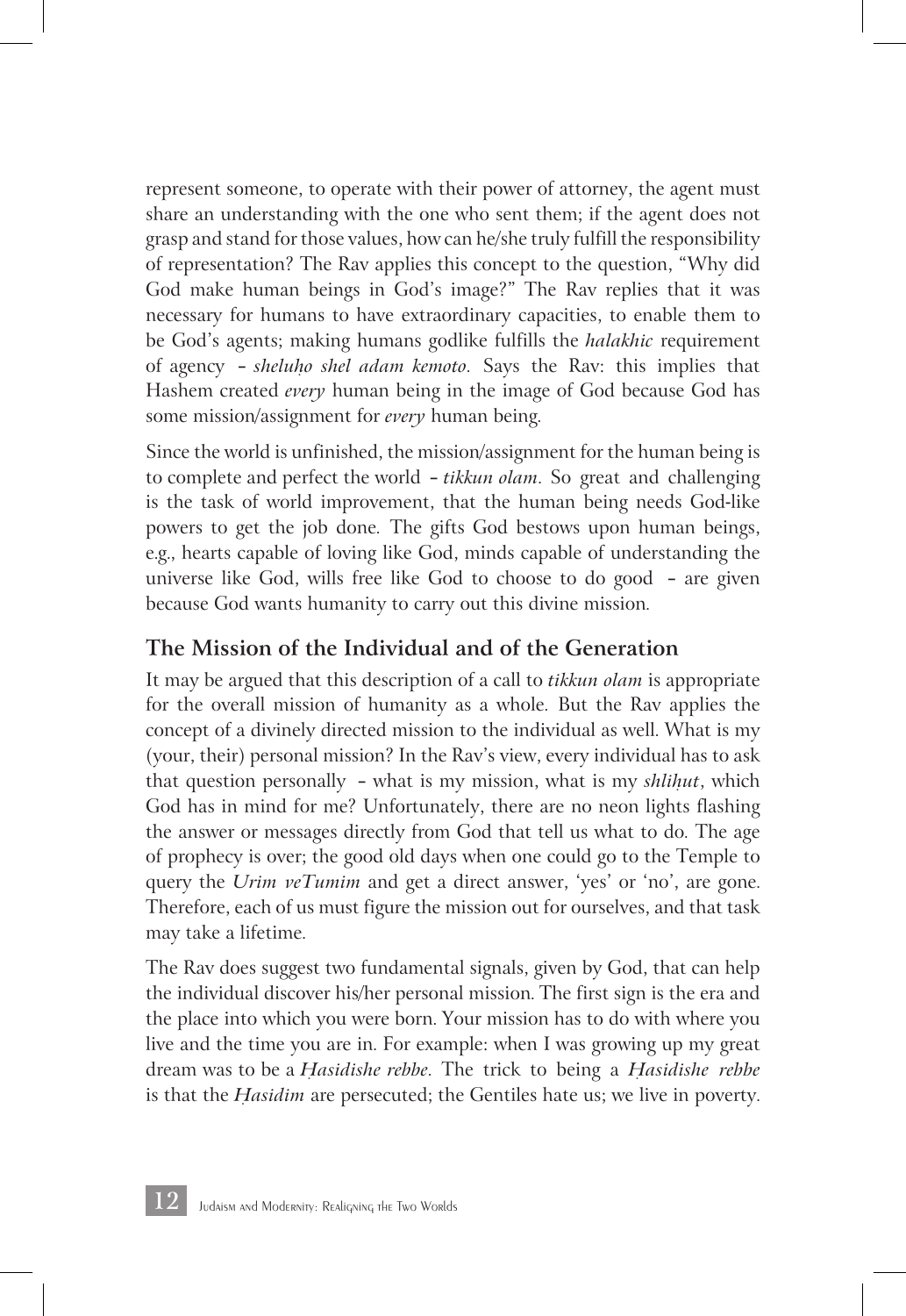We sit around a table with a piece of herring; there is not enough herring to go around because there is only one piece for everybody, so we look at it collectively. Then we sing and dance and what-have-you. I practiced for many years how to be a *Hasidishe rebbe*. Then, I was hired to be the Rabbi in Riverdale Jewish Center. When I showed up, I took a piece of herring and put it in the middle of the table and tried to explain to people that even though they hate us, we have to sing and dance, because... The congregants looked at me like I was crazy. Their problem was not that they could not afford a piece of herring — their menu for breakfast offered a choice of four fish entrees, twelve cereals and eighteen *forshpices* (= appetizers). Their problem was that with so many choices, they could not figure out which course they truly wanted. They had so much wealth and could afford so much that they could not find a basis to say "No" to any request from their children. As result, they were spoiling their children and they needed my advice on how to transmit values and discipline in an affluent society. Then I realized that I was unprepared to function as a Rabbi in twentieth century America.

Had I been born in Berditchev in the seventeenth century, I would have been perfectly trained. In retrospect, I was totally unprepared for American life, in which the Gentiles did not hate us. In the United States, all people had equal rights; therefore, the women had different conceptions of what they should be than those with which I was raised in my tradition. There were a thousand other issues that my education had overlooked. But if we follow the Rav's direction — being born in a time of affluence, in a place where Gentiles love Jews — then educators should assume that this time and place in this world is linked to one's personal mission, and prepare accordingly.

The other guide to finding one's mission, says the Rav, is to examine what your talents are. God would not give a *shlihut* which a person can not effectively carry out. If, like me, you are not a particularly athletic person, you should not assume that you were destined to be an Olympic runner. Rather, one must realistically look at what one talents are — emotional, intellectual, artistic, spiritual, etc. — and on that basis figure out how one can make the world better.

Jewish educators must recognize that there is an unprecedented level of impact of the dominant world civilization on all "local" worlds — including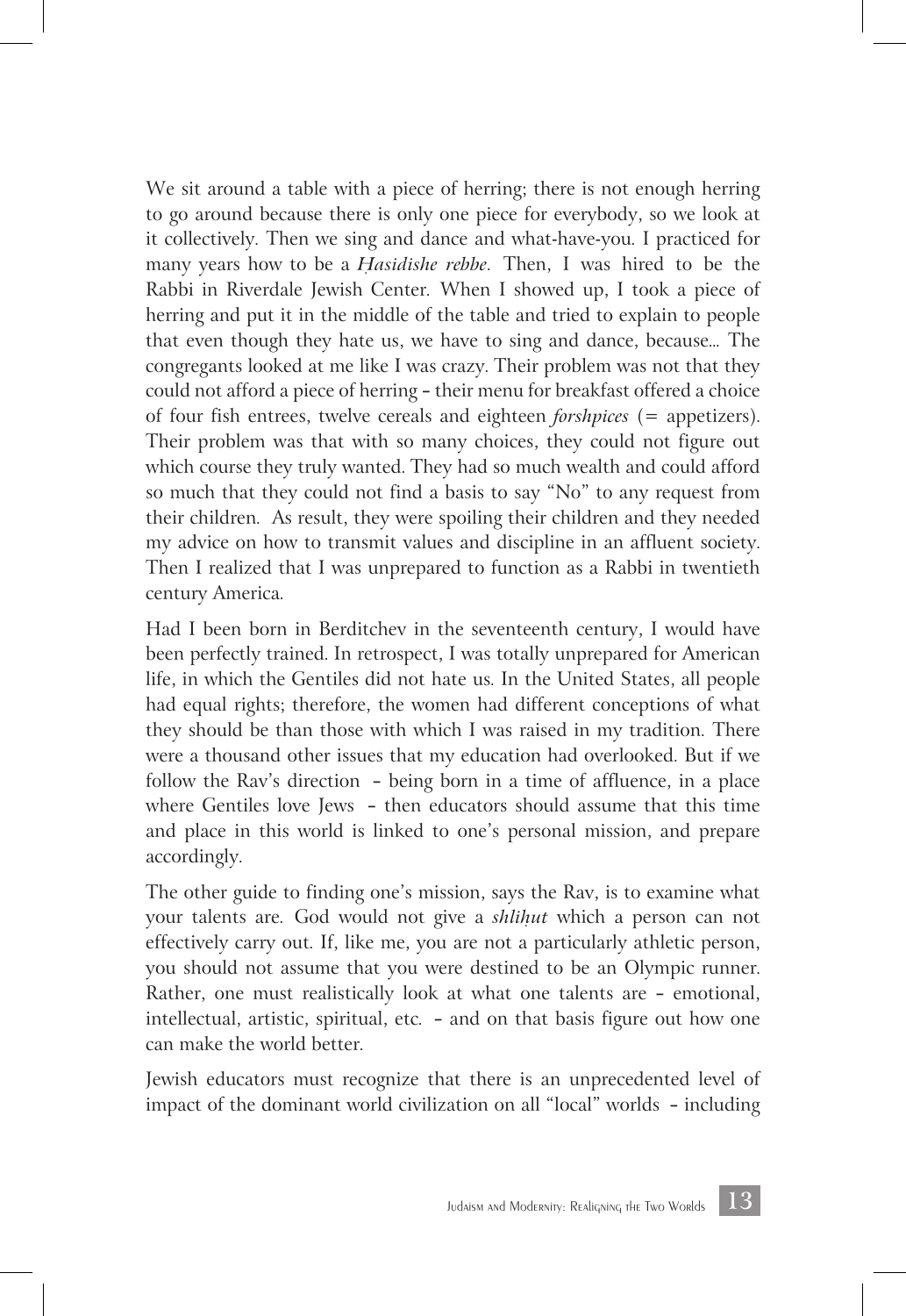ours, the Jewish world. There is less and less chance to shut out modern culture with all of its dynamism and channels of communication. Then one should understand that establishing a positive interaction or a dynamic synthesis between the two is needed to assure the health of both worlds. I would argue that the issue of relating the two worlds positively — or creating syntheses that bring out the best in both — is the particular mission of our generation. Meeting the challenge will make or break the Jewish future. This is a task worthy of contemporary Jewish educators.

#### **An Historical Perspective**

Let us put this task into some historical perspective. For most of human history, people lived in their own cultural world — their own world was the "inner" world. At best, the rest of the world was the outside world — with very sharp delineations between the two. People raised children in an environment in which their particular set of viewpoints, their community, their religion — in our case, Judaism — was the one that they were exposed to all the time; it supplied the value system with which they conducted their daily affairs. The outside world was seen as distant, threatening, and inferior. Although Jews were persecuted and did not have citizens' rights, they survived through the Middle Ages. Despite being very vulnerable, despite the fact that the majority around them despised them and saw Jews in negative terms, Jewish culture flourished because the outside world was viewed as manifestly inferior. The majority of "Others" were not so much other human beings; they were *goyim*. In the eyes of a medieval Jew, a *goy* was not the same type of human being as a Jew. *Goyim* drink, Jews don't drink; *goyim* are threatening, dangerous, and evil, unlike Jews, who are *rah*ִ *manim bnei rah*ִ *manim* (lit., merciful children of merciful parents) — loving, kind and moral, etc. Under those conditions, who would seriously consider joining the outside world or adopting its values?

For most of history, this internal sufficiency was true of most value systems. What was it like being a Christian in the Middle Ages living in the Moslem sphere? It was the same as a Protestant in the eighteenth century in a Catholic country. One was raised in an inner community. The community had its own value system, its own role models, its own relatively closed world — all others were outsiders. The outside religion/culture was not presented as intelligently, as dignifiedly as the faith of the insular community. To consider joining any value/religious system other than what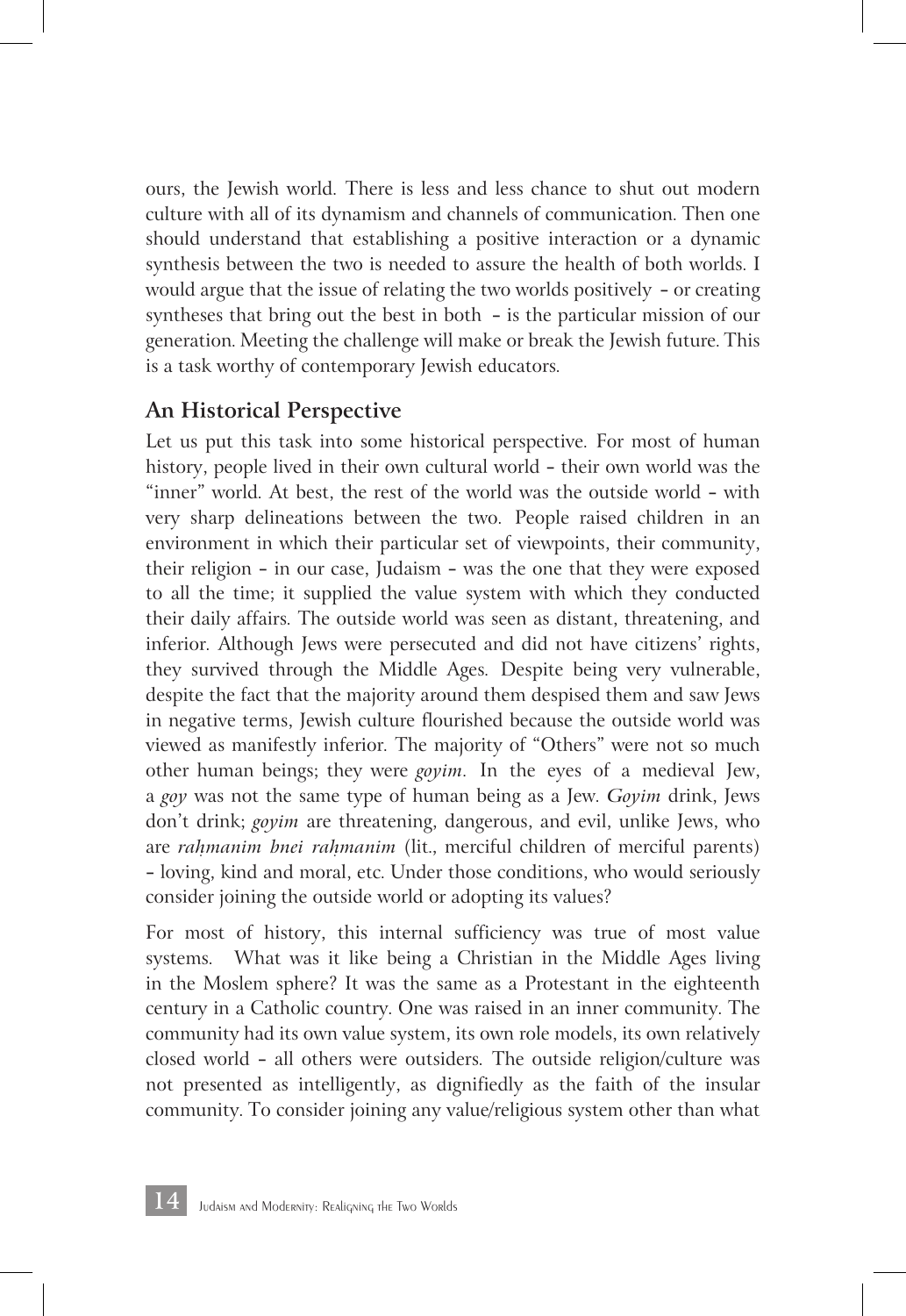was accepted by the inner community was self-evidently ridiculous. Take the Christian justification of ranking the Jews as degraded outsiders. In the Christian world view, the Others, i.e., the Jews were hated by God; they were a group that was once chosen by God but were then rejected because of their spiritual arrogance and blindness. They were stiff-necked, and legalistic; they were morally corrupt. Jews were people who were capable of cutting childrens' throats and then using their blood for matzah, etc. Simon of Trent was made a saint for allegedly suffering this fate. Would any Christian consider that world of Jewry to be a serious living alternative? No. Rather, the Jews deserved the degradation and humiliation inflicted on them by Christians.

For much of history, that is the way it has been in every group. (Does not the Talmud assume that idolaters routinely practice bestiality and that one dare not leave a baby with them untended because killing such babies is their standard operating procedure?) Classically, the inside world is presented positively, constructively, vividly; it has role models with which one can identify. The outside world, the other culture, is perceived in much more negative, much less dignified terms.

In the pre-modern era, the Jewish people lived in a world that was almost Manichean. 3 The inner world, the Jewish world, consisted of loving, responsible and good people with a classic and glorious tradition. Although Jews were basically alienated from the rest of the earth (being in exile), the cosmic Lord was concerned only with their turf — the *dalet amot* (= four cubits) of *halakha* of the Jewish community. Jews' prayers were the only ones which mattered to God; their words were what really moved the divine cosmos. In the theurgic terms of *kabbalah*, only Jewish activity could bring about *tikkun olam*. The other people of faith were, at best, role players, in the divine plan; and not such good players, at best.

Even Maimonides, who offers one of the most positive and generous comments on Christianity and Islam in medieval Jewish history, emphasized the evil that the two religions had done to the Jewish people — even if in the end, they have some redeeming value. Rambam said that

 $3$  Manicheanism is a dualistic philosophy which sees the world as fundamentally divided between the forces of good and evil.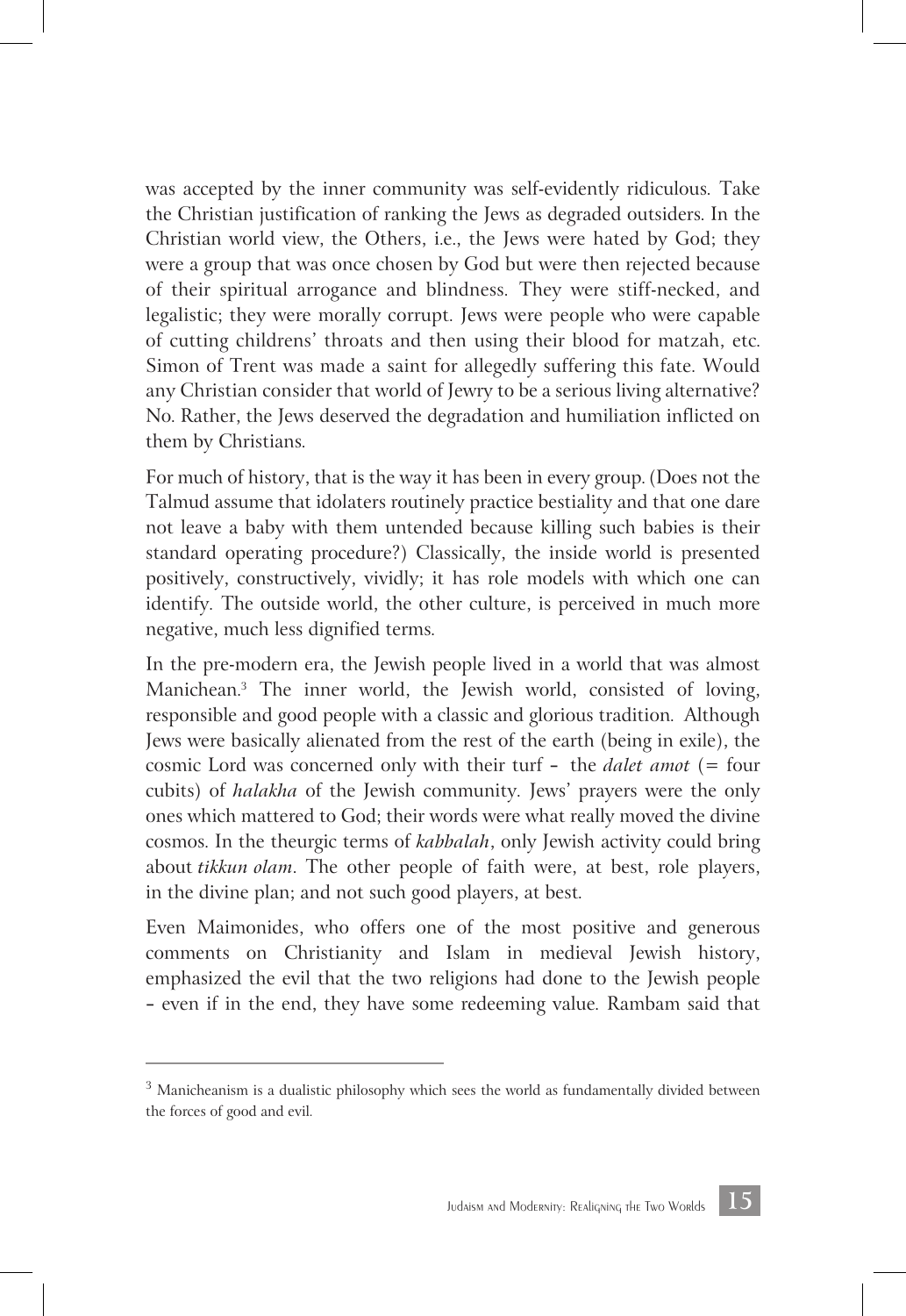Jesus and Muhammad, with all their lies and the terrible behaviors they unleashed into the world, helped bring the Messiah closer. 4 Christianity and Islam have brought the world closer to the concept of Messiah by getting many human beings to understand and to talk about the redeemer and the Messianic age in Jewish terms. Still, in Maimonides' view, when the day comes and the world finally discovers the truth and recognizes the authentic Messiah, namely the Jewish Messiah, humanity will recognize the truth of Judaism only.

#### **The Crisis of Modernity**

The concept of the inferiority of the outside world was true of all cultures. Therefore, by reaching out and offering universal equality and economic and political rewards to all, modern culture assaulted the credibility and challenged the magnetism of all inner worlds and local cultures. That is the essence of the crisis that modernity has imposed on Jews and non-Jews as well. In the case of the Jews, the modern world presented itself to the Jewish people as the alternative to living in two worlds. Modern culture invited Jews to join in and contribute to making one perfect world. The new world would offer equal dignity and equal value for everybody. Jews would no longer be treated by the majority as inferior outsiders. Thus, modernity offered the Jewish people a redemptive vision which was, in many ways, the fulfillment of the Jewish Messianic dream. The prophets dreamt about a Messianic age in which humanity would overcome poverty and hunger, defeat war and cure sickness, create a world in which even the poor have justice. This is the world which Modernity offered to the Jewish people — indeed to everyone — now. There was a tacit bargain, however. The Jews would give up their otherness, that which makes them different. The people of Mosaic persuasion would turn their backs on their "reactionary" religious ideas, or "backward" nationalist ideas. They would dissolve the particular social cohesion with which Jews have lived. Together, all of humanity would make one perfect world. In that world, everybody will be redeemed, and humanity will live happily ever after.

 $4$  Laws of Kings 11:4. The passages relating to Christianity and Islam were censored from the standard, traditional editions. Academic editions (Frankel, 1998, and others) have restored those passages.

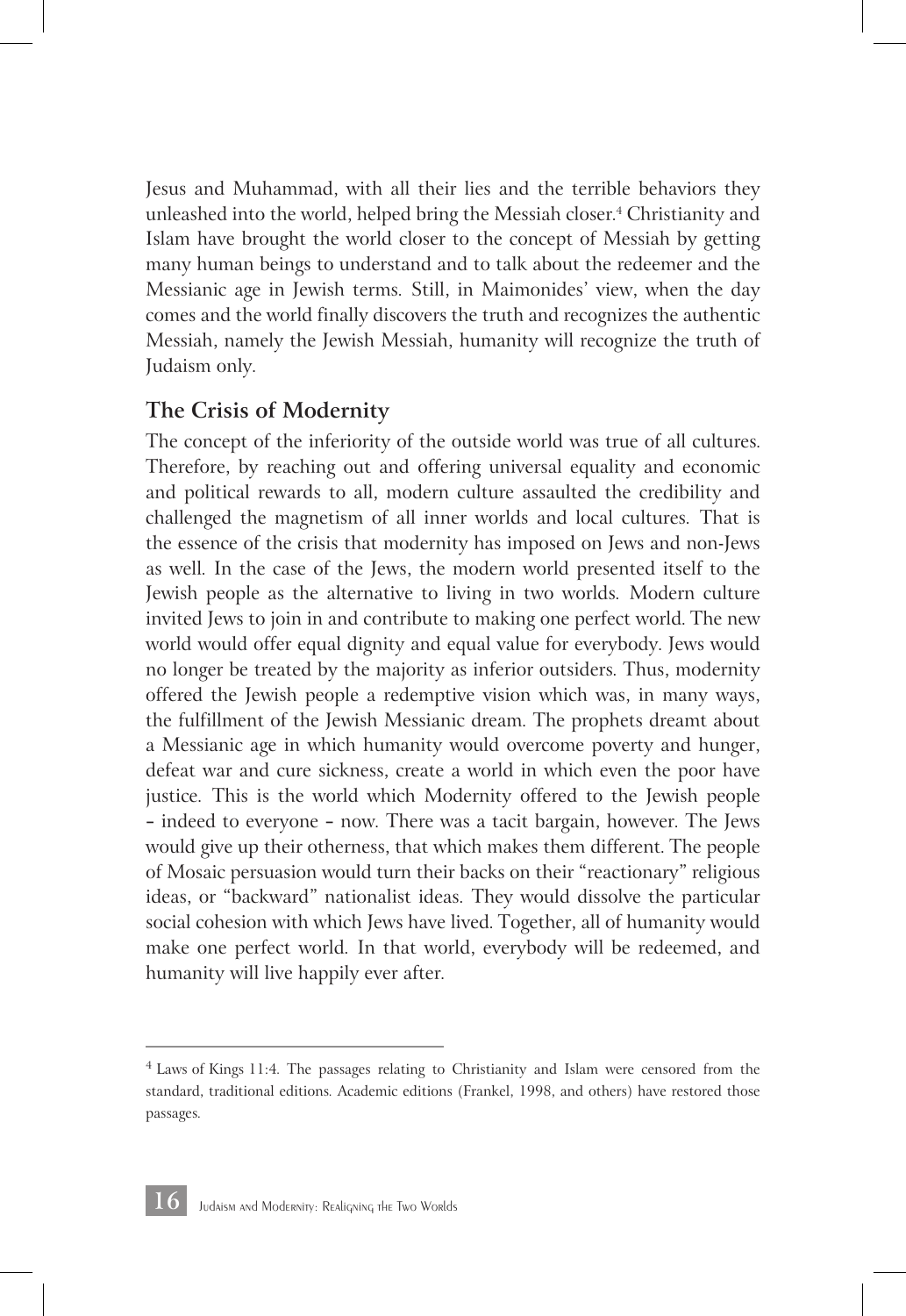In effect, Modernity's offer was doubled for the Jews. The end to universal poverty would go hand in hand with an end to Jews' pariah, outsider status. Jews would leave the ghettos of economic and political disadvantages, and the state of cultural and social inferiority, and enter a world of freedom, affluence and democracy. The only price was to relinquish that identity and religion which would differentiate them.

Modernity was very hard to resist. Imagine an end to Jewish marginality — no more dependence and living off the good will of other people, with exposure to attack and persecution. Imagine an end to economic and social problems; an end to diseases, to which Jews, like everybody else, were vulnerable; imagine a tremendous expansion of lifespan and of material welfare. To top it off, imagine the realization of ideals of the highest kind — human dignity, equality for all people — now being at hand. This was an offer one could not refuse. There is an old Yiddish proverb — love is wonderful, but love with noodles is even better. The modern world offered the Jewish people love with noodles. The noodles were unprecedented economic, political and cultural advances for them and for all people. The love was human dignity, equal rights, peace, and the end of war. The remarkable offer proved overwhelmingly irresistible to Jews.

#### **Responses to the Challenge of Modernity**

Much of modern Jewish history reflects the attempt of various groups to rewrite Judaism, to make Jews eligible and worthy of living in this new, united world. Many Jews accepted the terms without quibble — full acceptance, and equal dignity in an affluent world in return for complete integration and assimilation. They were prepared to judge religious and cultural differences as reactionary, standing in the way of the final perfection. In Russia, the Yevsektsia, the Jewish communists, closed day schools and yeshivot because they felt them to be great obstacles to the arrival of communism, which represented equality and dignity. They felt that it was a *mitzvah* to close these religious institutions down in order to eliminate the last obstacle to redemption. This assimilationist assumption became the dominant value for the majority of Jews in the past hundred fifty years. According to this scenario, Jews give up living in the two worlds in exchange for life in one (perfected) world. Thus, Jews would lose Jewish identity but gain the highest form of human identity.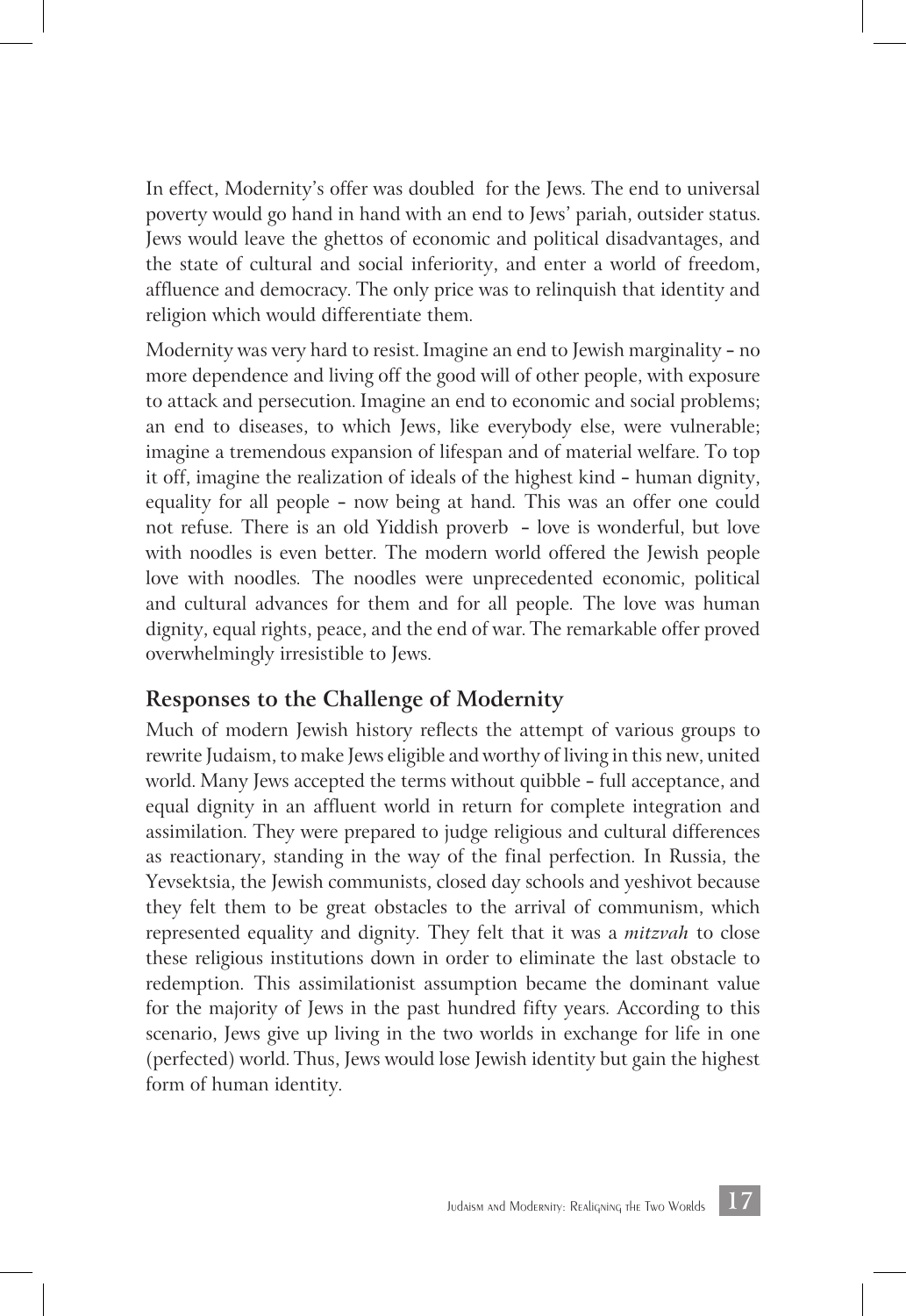Another version of the rewrite of Judaism suggested that modernity did not demand giving up being Jewish; rather, modern civilization asked Jews to give up Jewish nationalism. Socialism, said the Bund, is the answer, possibly transmitted through Diaspora Jewish nationality. Jews did not need to go off to Israel. Instead they should become worthy citizens of humanity, help overcome the old regime, and together with the vanguard of the proletariat, make a better world. This policy would allow the Jews to remain Jewish, while making their particular contribution to the universal redemption of humanity.

A third version: Yiddishists suggested that it was unnecessary to give up being Jewish; it was sufficient to give up Judaism's ages old religious component. Religion, most Yiddishists argued, was reactionary, the opiate of the masses; Yiddish secular culture was the true path to restructure Judaism. If Jews could join in creating a democratic, egalitarian society, that would show the way to solve the problems of humanity.

#### **Religious Responses to the Challenge of Modernity**

There were various religious versions of rewriting Judaism to qualify for modern life. Reform Judaism essentially argued that by improving their tradition, Jews would do more than acculturate to the modern world — Jews and their perfected Judaism would lead the way in modern civilization. The emerging world of modernity, Reform argued, was uniquely designed to enhance and embrace Judaism at its best. In order for Judaism to lead, it needed to cleanse itself of its excrescences — the inherited rabbinic legalistic, tribalistic distortions — and thus restore Judaism to its prophetic Biblical essence. After all, the modern world was going to be rational, universal, ethical, and inhospitable to inherited religions filled with all sorts of irrational beliefs. Similarly, modernity could not respect nationalist, parochial and tribal values like *kashrut* and other practices designed to separate between people. A morally cleansed, ritually reformed Judaism would be worthy of participating fully in the modern world — it would, in fact, become a leader in the dawning age of redemption. In time, Reform would conclude that upholding the values of autonomy and reason would leave no room for the binding legalism of *halakha*.

The Conservative version of this re-imagining essentially judged Reform to be right in concept but wrong in being too extreme in execution. Change

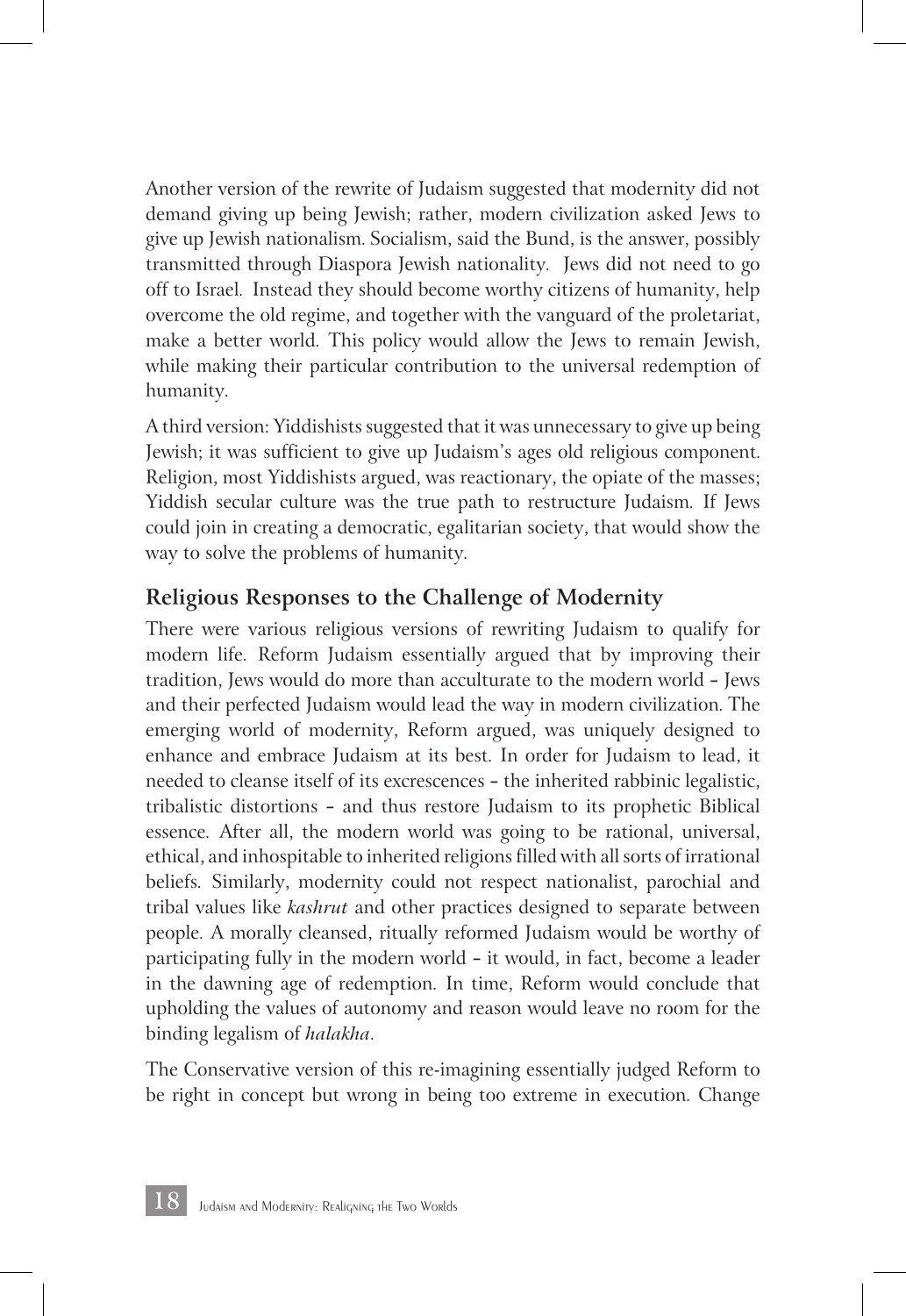must be evolutionary and gradual even as modern values are used to filter and adapt the tradition. Furthermore, Reform desired to do away with separatist nationalism, but Conservative Judaism envisioned a continuing peoplehood with distinct religious practices. Still, these practices, like folkways everywhere, were subject to change and growth. The primary direction of growth would be to fit more comfortably into modern culture at its best.

Even the Modern Orthodox articulation stressed the need to meet the standards of credibility of this new period. Credibility meant that a persuasive religion needed to make clear that it is separated from superstition. Religious life should be lived and expressed in the language of the host country. This purified tradition should show a decent respect for the broader knowledge of humanity. Samson Raphael Hirsch, for example, felt that the *h*ִ *aredi* version of Orthodoxy was mummified (that is the language that he uses in his classic *Nineteen Letters of Ben Uziel*). Despite his insistence that Torah is eternal and transcends all local cultures, Hirsch sought to adapt Judaism to modernity. In his view, there was no need to give up any of the true religion, but it was necessary to engage the insights and practice the best of modern culture in ways which were genuine, alive and dynamic.

The *haredi* version also rewrites Judaism in reaction to the challenge of modernity — the tradition is made more rigid in order to withstand the impact of the modern. In truth, the *haredim* and the assimilationists both agreed that in order to live in one world, it was necessary to give up the tradition in its entirety. The *haredi* position, however, asserted that given that inescapable choice, they prefer to retain the status quo of two worlds. Essentially accepting the assimilationist argument that integration of the two worlds was impossible without destroying Judaism, and that participation in the modern world demands total sacrifice of any values and practices which could distinguish or separate Jews, the *haredim* opted to stay in their two worlds. Let the modern world be the outside culture that would be portrayed in the inner world as the inferior, hostile, other one. Rabbi Akiva Eiger (1761–1837) wrote a letter to Napoleon asking him not to bring emancipation to the Jews of Germany. In Eiger's judgment, notwithstanding the obvious benefits of citizenship, civil rights and economic opportunity, the cost of such an advance was too high. Emancipation would undermine Judaism. Swearing loyalty to modernity would be null and void because

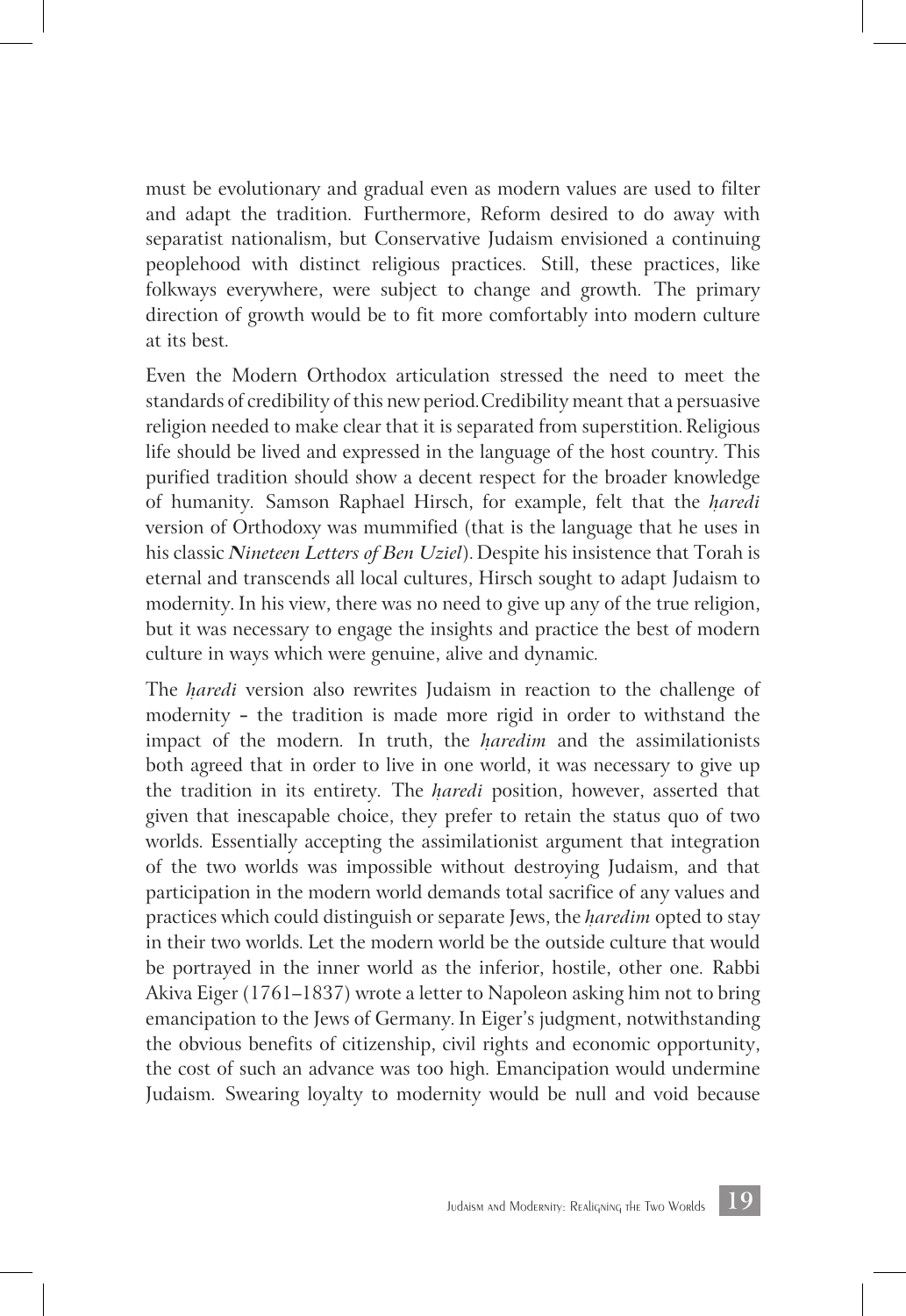such an oath spelled giving up the Jewish covenantal mission. This was analogous to the Talmudic ruling that an oath to annul the Torah was not valid because the individual and the Jewish people were already sworn (ever since Sinai) to uphold the Torah. To avoid the temptation and the clash of values, Eiger pleaded with Napoleon not to emancipate the Jews.

#### **Modernity's Magnetic Attraction**

For almost three hundred years, modernity was so powerful, so dominant, so magnetic to Jews that few could resist. Today — as post modernity emerges — it may be difficult to understand fully the power of that dominance, before it was broken. It was a well-known fact that the more successful, the more integrated into America a person was, the more likely he/she was to move religiously to the left. There was a joke in Chicago: when a person makes \$25,000 a year he is Orthodox, at \$50,000 a year she becomes Conservative, at \$100,000 the family joins the Reform temple, at a quarter of a million dollars, Jews become Unitarian, and at half a million income, they join Bahai. The sociology was accurate. The more integrated, the more accepted, the more successful a Jew was, the more he/she tended to adopt the expectations of this particular host culture. In practice, this meant being willing to drop or revise that which was distinctively Jewish.

I grew up in the immigrant Orthodox community, which, feeling very defensive, tended to say that people sold out to modern life for money. It is a misunderstanding to judge this process as simply a sell-out. The deeper truth was that as people were more fully exposed, they also were drawn by the best values of the new culture. Take Reform Judaism in America. America is the classic country of modernity. This nation was born in modern civilization and had little or no medieval social/cultural residues to dilute the impact of modernity. The *echt* (=genuine) Reform document of the nineteenth century is the Pittsburgh Platform (1886), which articulated the Jewish religion in its most beautiful, idealistically modern version. "What does God expect of you?"5 is transformed into, "What does modernity expect from you?" [Not stated literally, of course.] The Pittsburgh Platform of American Reform is one of the classics of modern Jewish literature and religion; its climax is perhaps found in the fifth of its eight principles of



<sup>5</sup> Deuteronomy 10:12.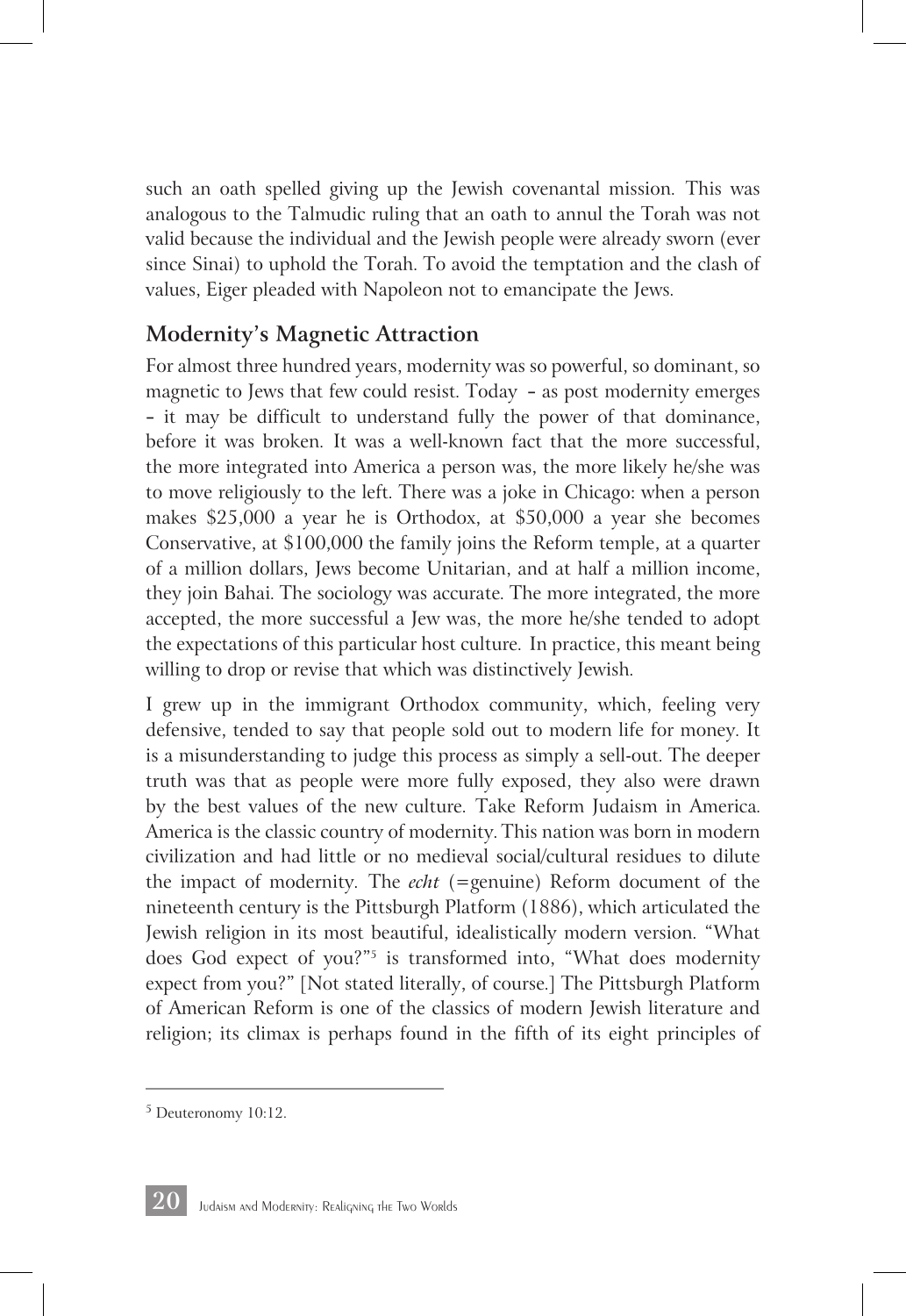Judaism. "We recognize in the modern era of universal culture" [— not *two* worlds —] "of heart and intellect, the approach of the realization of Israel's great Messianic hope for the establishment of the kingdom of truth, justice and peace among all men."6 "We consider ourselves no longer a nation, but a religious community, and therefore expect neither a return to Palestine, nor a sacrificial worship under the sons of Aaron, nor the restoration of any of the laws concerning the Jewish state." In the light of modern culture, the Mosaic legislation was a system of training the Jewish people for its mission. The rituals — and Zion itself — were useful during Israel's period of separate (= inner world) national life. In the modern world, however, in which all national identity needs to be replaced by a universal human citizenship, Jews must only accept the moral laws of the Torah, those that qualify by the (highest) standards of modernity. This promise of true perfection set the dominant tone of the first two centuries of modernity.

I myself am a living example of the thesis that just about every Jew wanted to qualify. My *abba*, *zikhrono livrakha*, (father, may his memory be a blessing) was ordained by Rav Hayyim of Brisk; he was an ultimate *mitnaged*.<sup>7</sup> Talmud was his life. He taught it every day that he lived in America as Rav of a *H*ִ *evra Shas*. 8 My mother, *aleha hashalom* (may she rest in peace), prayed devoutly and talked to God, literally, all the time. My parents were not assimilated or assimilating Jews. At my *brit* they named me after my great-grandfather Yitzchak. That is my name, Yitzchak. If you think about it, my great-grandfather was named after his grandfather; the name goes all the way back to our forefather Yitzchak in the Torah. Yet when my parents came to the moment of truth, when they were about to give me my legal name, they asked themselves: "Are we going to stigmatize our little boy with a name like Yitzchak which will put him hopelessly outside the mainstream



 $6$  This last phrase, "the approach of the realization of Israel's great Messianic hope," is reminiscent of the Chief Rabbinate's prayer for the State of Israel, in which the State is identified as "the beginning of the flowering of our redemption." In both cases, the writer is full of hope but realizes the dream in not yet fully actualized.

<sup>7</sup> *Mitnaged*, literally "opposer," was the term used to describe those who professed a rationalist opposition to the mystical, populist *H*ִ *asidic* movement. The classic *mitnaged* was steeped in Talmudic learning.

<sup>8</sup> Group devoted to lifelong Talmud study.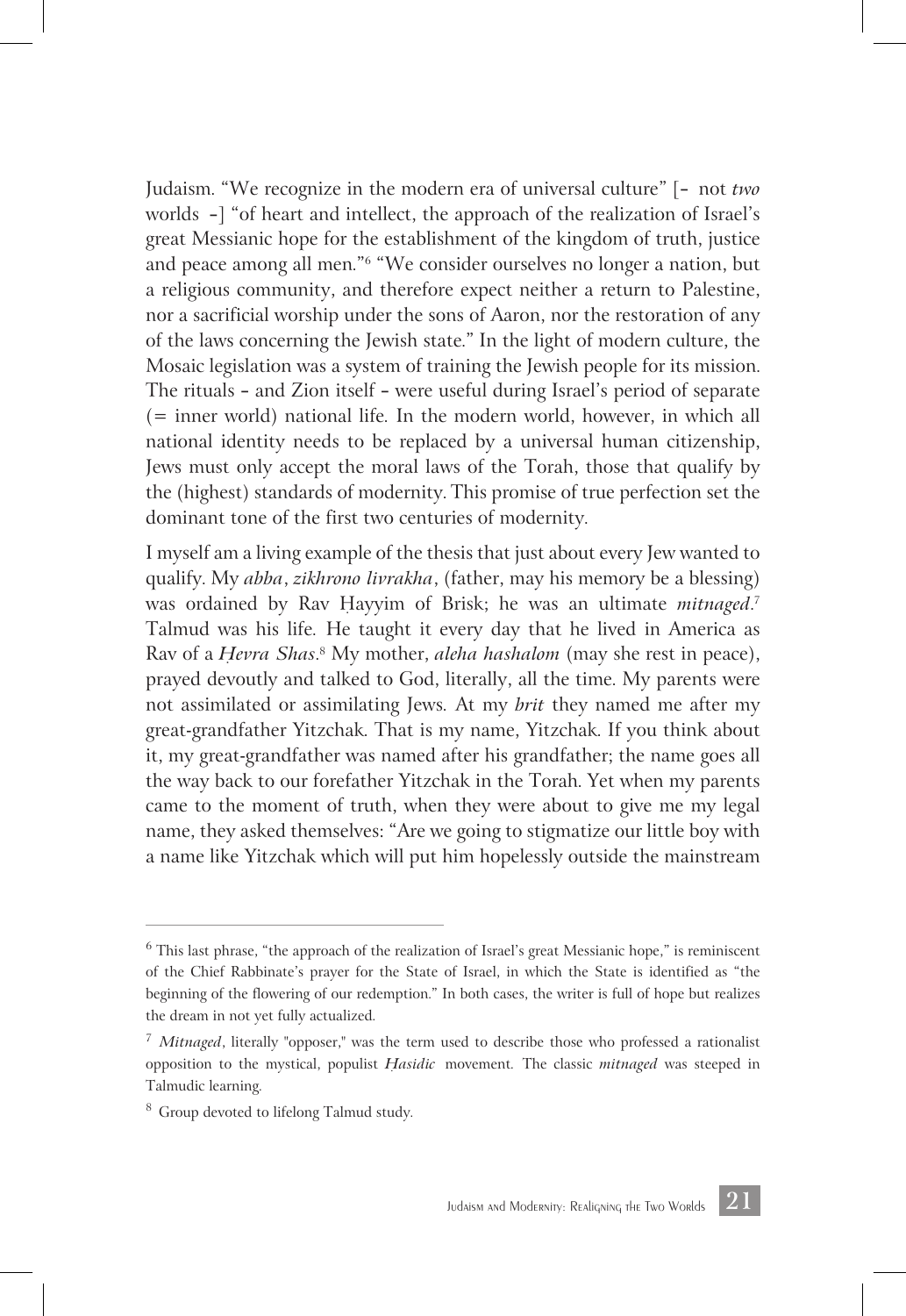of modern society? God forbid!" So, they called me Irving. Yes, Irving. Of course, at home they never called me 'Irv;' they called me 'Yitzchak.' But they named me Irving because their dream was that I fully integrate and achieve in modern culture, i.e., American society. They wanted a WASP, White Anglo-Saxon Protestant, name for me, and they found it. Irving. 9

We know that names are tremendously powerful symbols of one's basic values. The Midrash asks: by what merit were the Jews redeemed from Egypt? Its answer is that among other things, the Israelites did not change their names. The need to belong was not an idea limited to assimilated Jews; it was the dominant drive of the whole community. So great was the reward for joining in the one world of modernity that Jews of every stripe struggled to make themselves worthy of participating. Everyone was ready to do whatever was necessary to bring Judaism up to the level of successfully living in this new civilization; they only differed in what the answer is to the question of, "what will it take?"

#### **The Counter-Reaction to Modernity**

In the past few decades, as the iron grip of modernity has weakened and the multifold critique of modern civilization has opened the door to an emergent post-modernity, people began to realize that if one accepts the dream of one world unqualifiedly, Judaism ends up losing. In order to pass muster in this world, the faith needed to constantly remake itself in the image of the other. Increasingly the path of change seemed to be a one-way street. As Jews became more modernized, as Jews became more integrated, some of them began to say that the price was too high. That realization poses the opportunity which we face today. The reassertion of Jewish integrity and the right to a coherent Judaic worldview leads to the argument that there are two legitimate worlds, and that the Jewish world has independent values of its own. Jewish tradition and claims deserve to be placed side by side with those of the other world. The educational challenge is no longer how one [Jewish] world can reshape itself to be integrated into the other; rather the question is how do the two worlds — standing side by side — correlate, integrate or confront each other? The time has come for



 $9$  So many Jews adopted the name Irving that the WASPs dropped it; it became a Jewish name.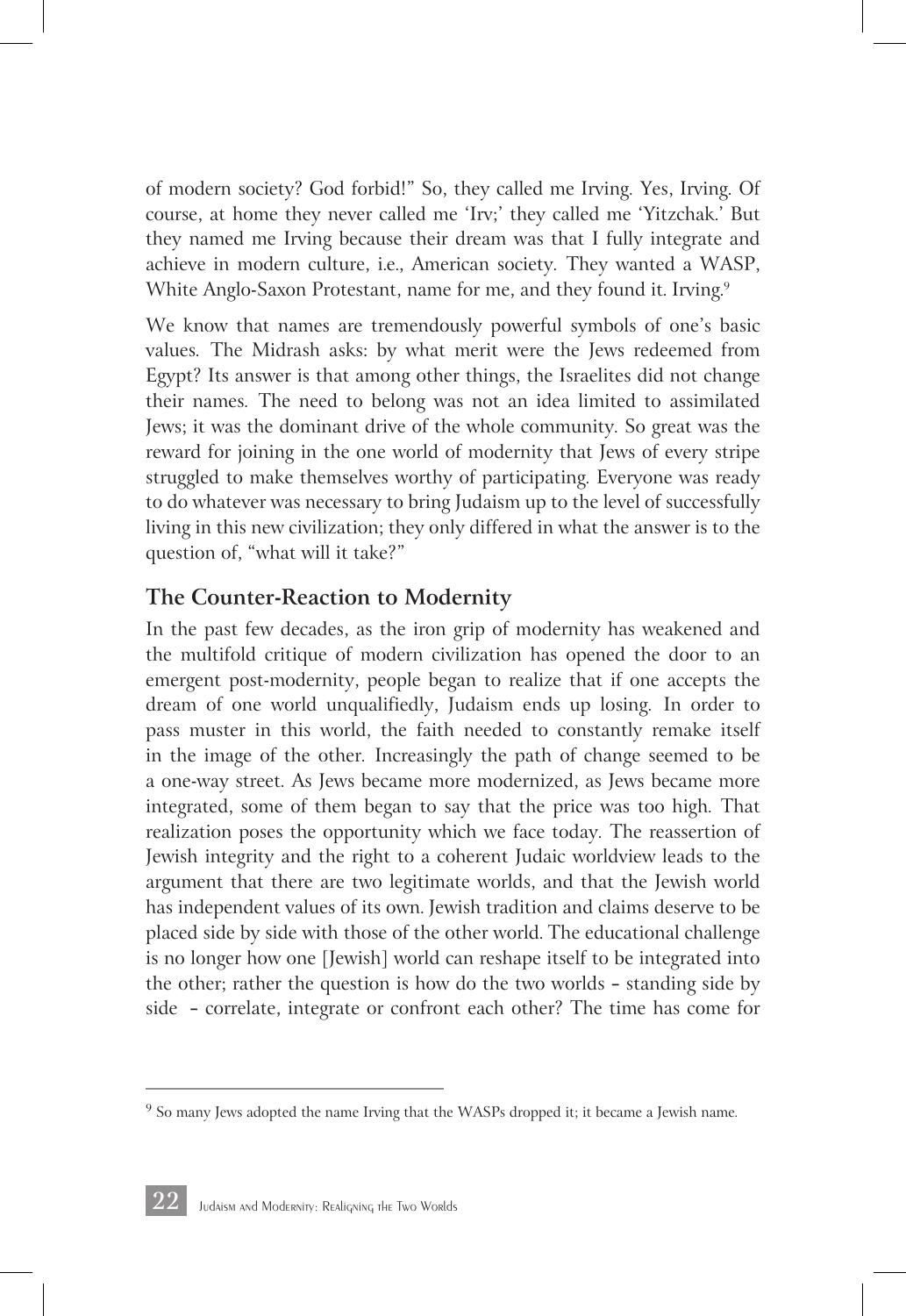a two-way conversation of equals, not a one-way conversation between a dominant and a minor culture.

In the United States of America, two early pioneers of this new two way conversation were Mordecai Kaplan (1881-1983, founder of Reconstructionist Judaism), and albeit with a very different approach, the Rav (Rabbi Joseph B. Soloveitchik, 1903-1993, the leading figure of modern Orthodox Judaism). Already in the 1930s there was a serious educational counterreaction which proclaimed that the pedagogical aim should not be a onesided adaptation. With a recovering sense of pride and value, there came the affirmation that Judaism has its own values, insights and dignity, which modernity needs to incorporate in order to cure its own ills. Therefore, the two systems should interact with greater mutuality.

Kaplan sensed that as Judaism was being re-oriented in order to be accepted it was being bowdlerized, censored and reshaped in a way that would destroy it. In order to modernize, Judaism was being articulated solely as a religion (see the fifth principle of the Pittsburgh Platform above). Kaplan grasped that this definition was highly selective and one-sided; in the long run, this was an unhealthy reformulation. Judaism is more than a religion, he argued; it is a civilization. A civilization includes religion, but also folkways, a set of social institutions, and much more inclusive nationalism. A Zionist policy could be justified — Kaplan was a Zionist — but the ultimate outcome, a Jewish homeland, must be validated as a progressive culture and democratic state.

Kaplan's educational point is fundamental. Most people are not drawn to religion because it is relevant or rational. For most people, their own identity is shaped by the world they live in; they give what Kaplan calls "intuitional response." They absorb the circumstances of their lives, their social surroundings, its assumptions and understandings, and put it all together. The sum of their habits and living practices is the foundation of their identities. Judaism should be understood and taught fully as the sum of all these factors so that it could nurture a viable Jewish identity, both individual and group.

Ask modern Orthodox Jews today why they observe *mitzvot*; their response would be that Judaism is a religion. We observe the religion because God is eternal, and God's authority is not to be undermined in the modern world.

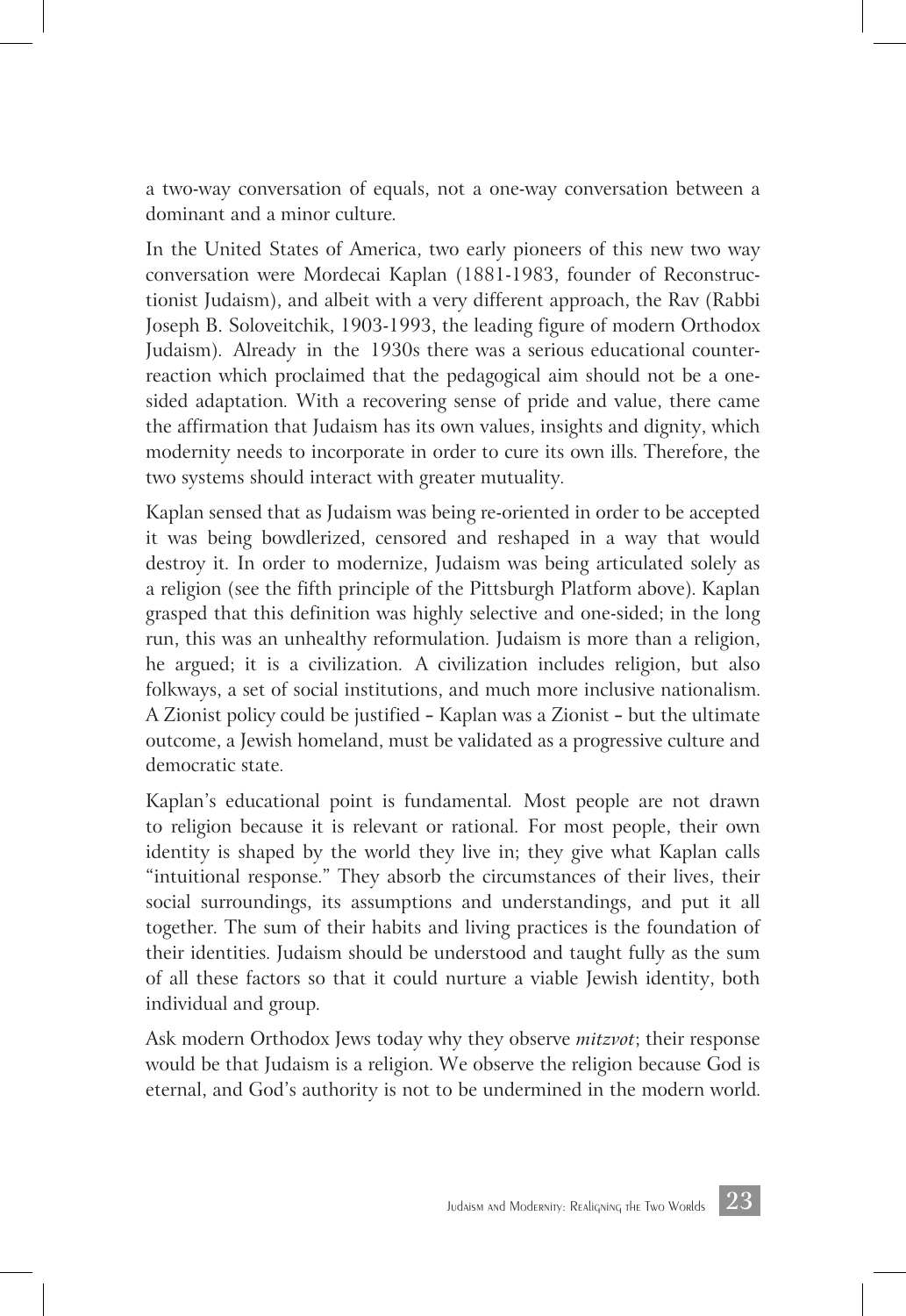Kaplan argued that people fundamentally do not observe because there is a religion which God has commanded. Rather, says Kaplan, religious definition ultimately is the product of the complete environment in which identity is nurtured. Living as part of a social reality, with institutional and educational experiences, makes one choose to live a particular lifestyle. Kaplan argued that the key to renewal was to restore the complete world which was Judaism — as a civilization whose institutions had to be structured right, whose practices and thoughts had to be articulated.

For Kaplan, to successfully correlate the two worlds of Judaism and modernity, it was important to avoid unnecessary conflict. One must make sure that the teachings of one world do not sound unbelievable in the other world. For example, Kaplan felt that supernaturalism was no longer credible. He believed that it was possible to transmit Judaism as a religion, including all its practices — *kashrut*, Shabbat, etc. — but that the articulation must omit any supernatural terms, such as a God who sits in Heaven commanding people or punishing them for disobedience. That naturalistic version would be credible as part of the total environment which is the modern world. With institutional redesign, the two worlds could coexist and interact. The Jewish world could protect and confirm itself; the key being that the Jewish world not destroy its credibility in the other world. Still, although Kaplan insisted that the two worlds coexist side by side as dignified cultures, he also understood that the American modern world was, nonetheless, the dominant one for most Jews. Avoidance of conflict was necessary, because the Jewish world would always lose in a confrontation. 10

The Rav faced the same challenge despite his insistence that Judaism was the Jews' primary culture and world. In his masterwork, *Halakhic Man*, Soloveitchik insisted that Jewish values met the highest standards of modern culture; therefore, he believed that they were capable of maintaining themselves in the presence of the other. Indeed, Judaism could instruct and upgrade the modern world. Here the Rav opened the door to a one world solution in which an integrated but distinctive Yiddishkeit could hold its own. But to function in that way, Judaism would have to be



 $10$  In this sense Kaplan concedes that Judaism would be subordinate to the dominant modern civilization.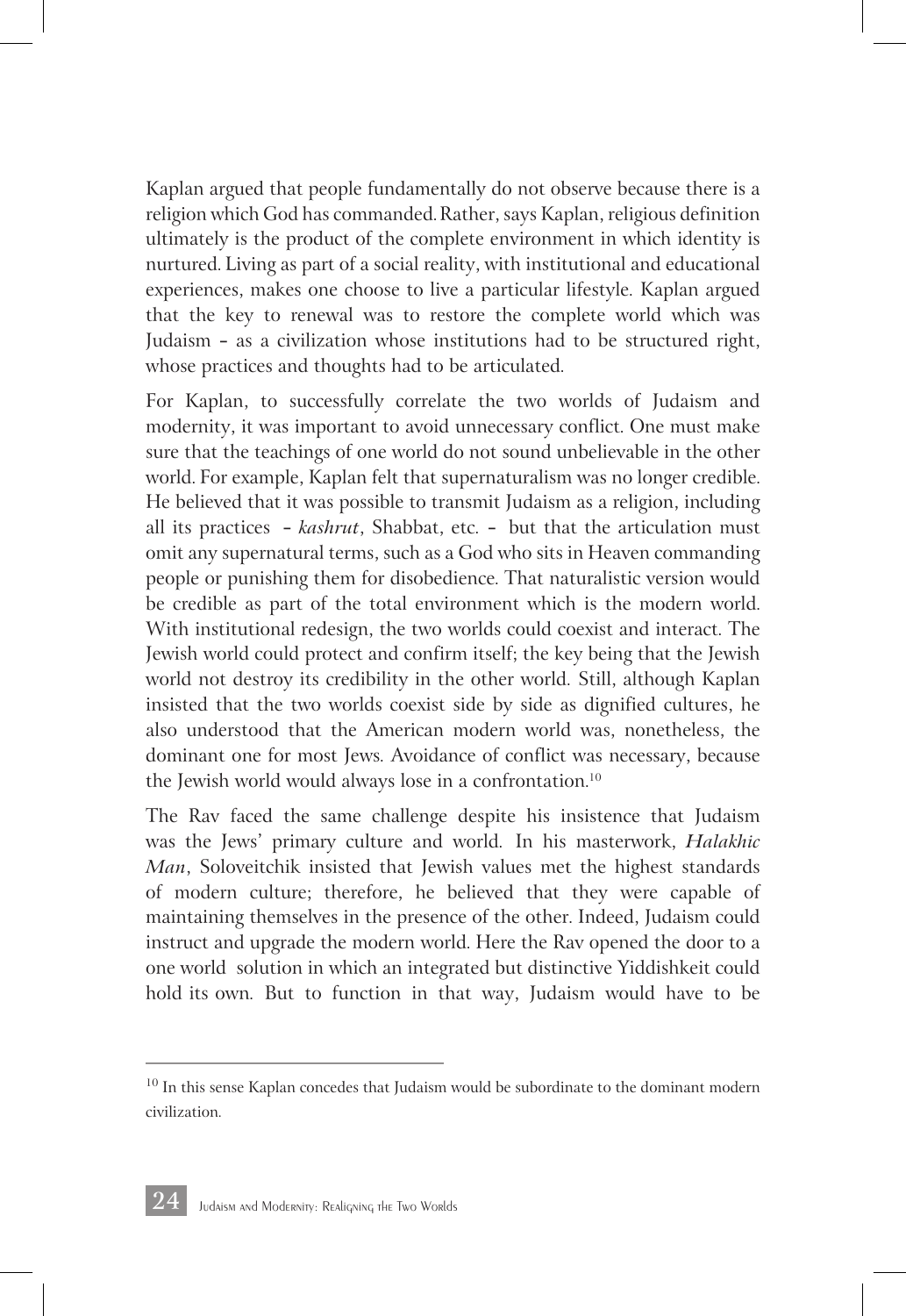taught and transmitted at a level equal to the education received in modern culture. Thus, Soloveitchik developed the concept of a school where Torah was primary but instruction in both cultures was at equally high levels. This was to be the Maimonides Day School in Boston. He faced fundamental opposition from those people who were committed to maximum integration in American life. They were afraid that were they to separate, i.e., create a day school, they would basically condemn themselves to second-class status as American citizens. They wanted their children to be all-American. (To this day, the dominant obstacle to day school education in America is probably still the fear that separation will pull students out of the 'other' world as the primary world.) Although he believed that the Torah was the standard and that the modern world must be shaped to the measure of Torah, so powerful was the need for full integration that the Rav did not directly confront the lay demand for Americanization. Rather, he assured them that their children would be fully equipped to function in the modern world. They would get into Harvard!

Nor should this be seen purely as a tactical yielding to parents' demands. The Rav's own children went to Harvard. When his son, Haym, asked him whether he should attend Yeshiva University or Harvard, his father told him to go to Harvard. And he went to Harvard. During this heyday of modernity, I remember sitting at a Yeshiva University *H*ִ *ag haSemikha* (ordination ceremony) in which the Rav was being presented. At the end of a very moving introduction and a powerful statement highlighting how great the Rav was, the speaker said, "I want to present to you Dr. Joseph B. Soloveitchik, Professor of Talmud at Yeshiva University." Not Rabbi, but Doctor. In the heart of modern Orthodoxy the dominance of modernity was palpable. The dominance of the modern could only be countered by presenting an equally compelling Jewish world. But Modern Orthodoxy at Yeshiva University was not fully capable of offering such a world; possibly, it had internalized the supremacy of the modern. Thus, even while talking about Torah U'Madda<sup>11</sup>, Yeshiva leadership was split. Some spoke in the spirit of the Rav of a synthesis of the two worlds. Others continued to emphasize living in two worlds. Still, it was clear even in the heart of Yeshiva which world had the most attraction. To engage in both worlds, one needed the assurance that the other world would not completely overshadow the



 $11$  YU's motto, referring to the fusion of Torah and science or secular learning.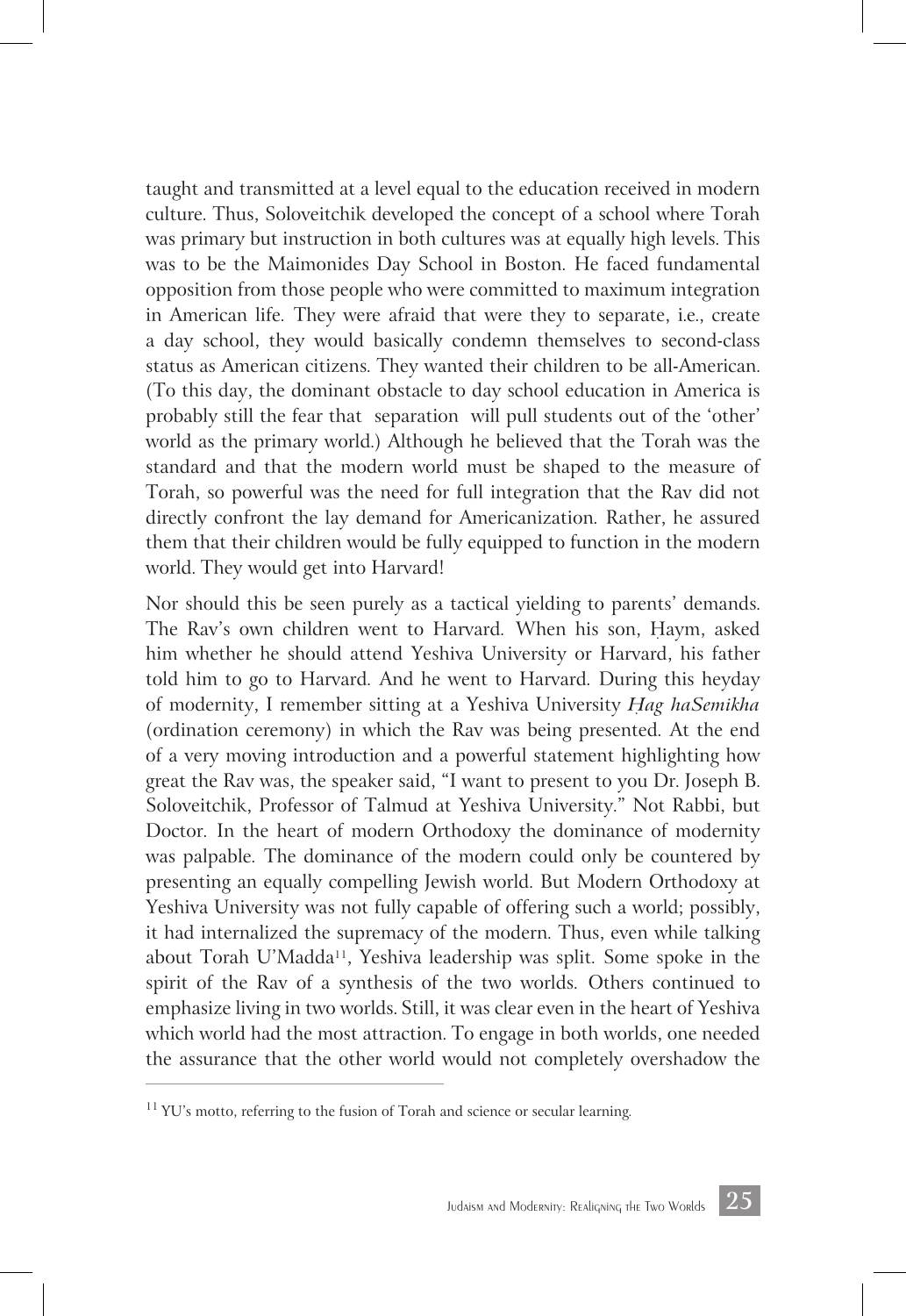Jewish one. From the beginning, there were those educators and *Rashei Yeshiva* (traditional Talmud teachers) who argued that the college/the secular studies, etc. should be kept at a second rate level in order not to overshadow *limudei kodesh* (the religious tradition).

#### **Where Do We Stand Today?**

Looking back, it may be difficult for some to appreciate the struggles of the past, yet humility demands it. The Talmud (Sanhedrin 102b) tells the story of Rav Ashi who appeared to take lightly King Menasheh of the Kingdom of Judah - who, after Hizkiyahu's incredible reformation purging idolatry, restored *avodah zarah* (foreign worship). Rav Ashi in effect ridiculed and criticized Menasheh for engaging in idolatry. That night Menasheh appeared to him in a dream revealing that he was a great scholar of Torah. Astonished, Rav Ashi asked: Why then did you engage in idolatry? Menasheh replied that it is easy to dismiss idolatry (and all its practitioners) if one is living in a later generation (when idolatry had lost its credibility and was "dead" culturally). Menasheh continued that had Rav Ashi lived in Menasheh's time, Rav Ashi would have hitched up his robe and run ahead of Menasheh (to be the first one to worship). Similarly, it is hard to recapture now the attraction of modernity in America, but that feeling was so overwhelmingly dominant that every other culture — including Judaism to its own practitioners — often came in second.

To understand this phenomenon of Judaism's secondary status, we must appreciate the ongoing enormous advantages of the world of modern, secular culture. We must not forget the incredible rewards it still offers to the vast majority of Jews. While one may make fun of the excesses of Jewish lusting for the fleshpots of modern culture, the appeal is still enormously powerful. The rewards of affluence are many: an easier and longer life, a higher average level of welfare, of health, of comfort, and freedom from many ills from which humanity has suffered through most of its history. These achievements are unprecedented. Jews are amongst the greatest beneficiaries of this rise in standards of living. Jews are concentrated in the wealthiest, most successful parts of the developed world. Within that world Jews are overwhelmingly located in the middle and upper middle classes. American Jews, or, for that matter, Israeli Jews and Anglo-Saxon Jews in Australia or England, are living in the top one-half percentile of well-off human beings

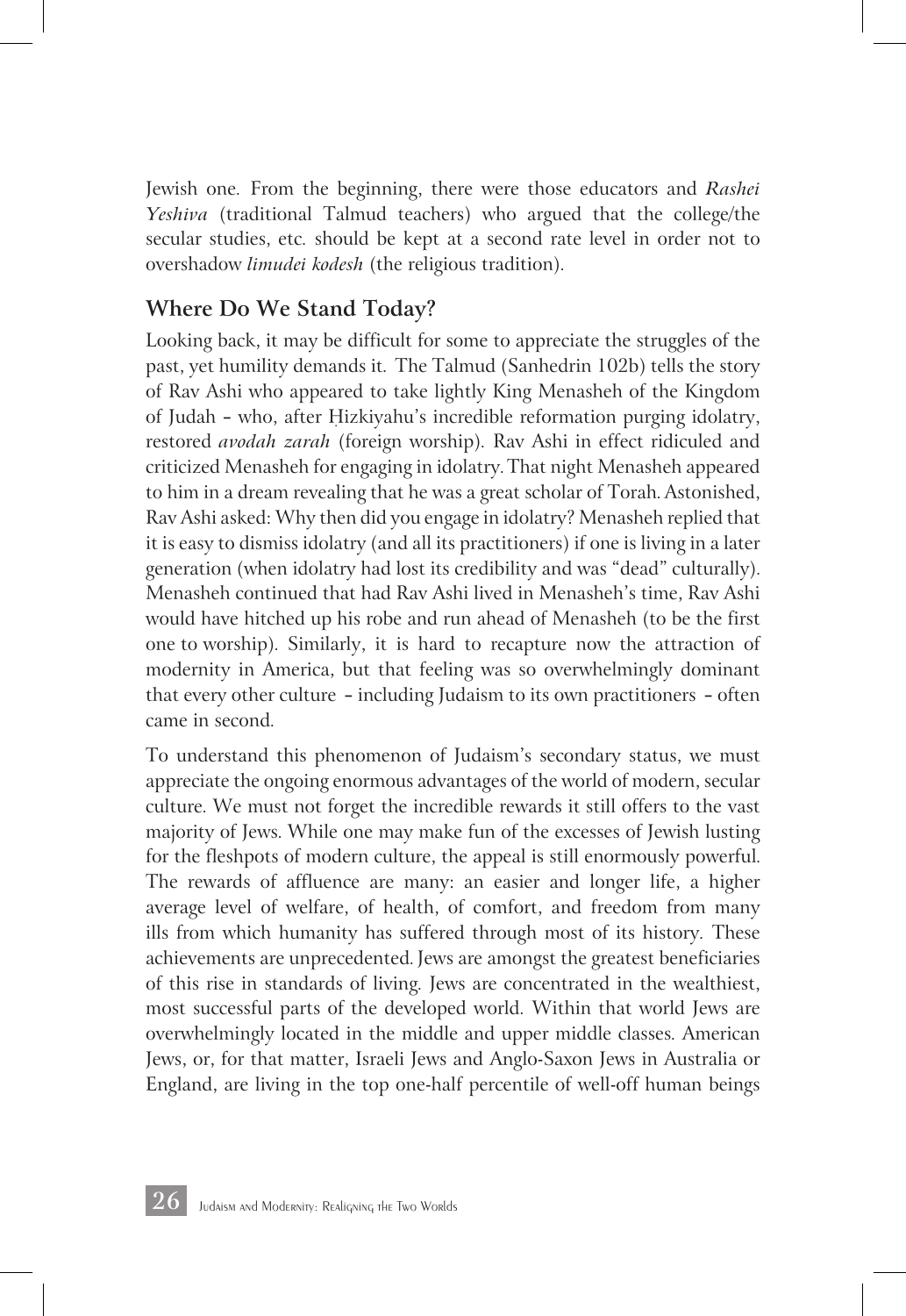in history. These material benefits kick in even before the improvements in Jewish standing and stature.

Similarly, take the issue of women. The status of women, the value of their lives, their dignity and rights, is affirmed in modern culture as never before in human history. Therefore, there should be no mystery as to why this world is attractive to the average woman, and, *a fortiori*, to the average Jewish woman. All these material benefits are backed by an ideology that promises freedom and dignity and choice and a thousand other qualities of life that people find extremely magnetic and powerful. One should never underestimate that factor in dealing with the question of realigning the two worlds side by side.

#### **The Impact of the Holocaust**

Still, the cultural situation is more open today to a more equal realignment. As a result, the atmosphere to sustain compatibility and coexistence of the two worlds is here. We have lived through a major turning point, an historic transformation that has changed the terms of integration and aligned them somewhat more in our tradition's favor. I refer to the impact of the Holocaust, and the breakdown — or at least the crisis and the beginning of the breakdown — of modern culture. It is likely that this event will turn out to be a fundamental turning point in human history, not just in Jewish history. The Holocaust represents a crisis of credibility for the dominant culture in which we live. Jews were swept up in modern culture especially thanks to its Messianic vision — the promise of the realization of ancient dreams of the final perfection of humanity. Modernity promised to overcome poverty, war, and sickness; science brought with it the ability to cure diseases. These were unbelievably powerful promises. This utopianism was the dynamic behind the surge of democracy, liberalism and capitalism. Then, in the twentieth century, the world was rocked by a stunning outburst of murder, destructiveness, cruelty and degradation.

For many Jews — and increasingly throughout the world — the shock of the Shoah has brought about the realization that the Messianic promises of modernity were either false or, at the least, premature. Initially, people thought that if a little upgrade of industrial production could make the world more affluent, then a vaster expansion would make the world perfect, i.e., overcome poverty. If a primary transformation of science and medicine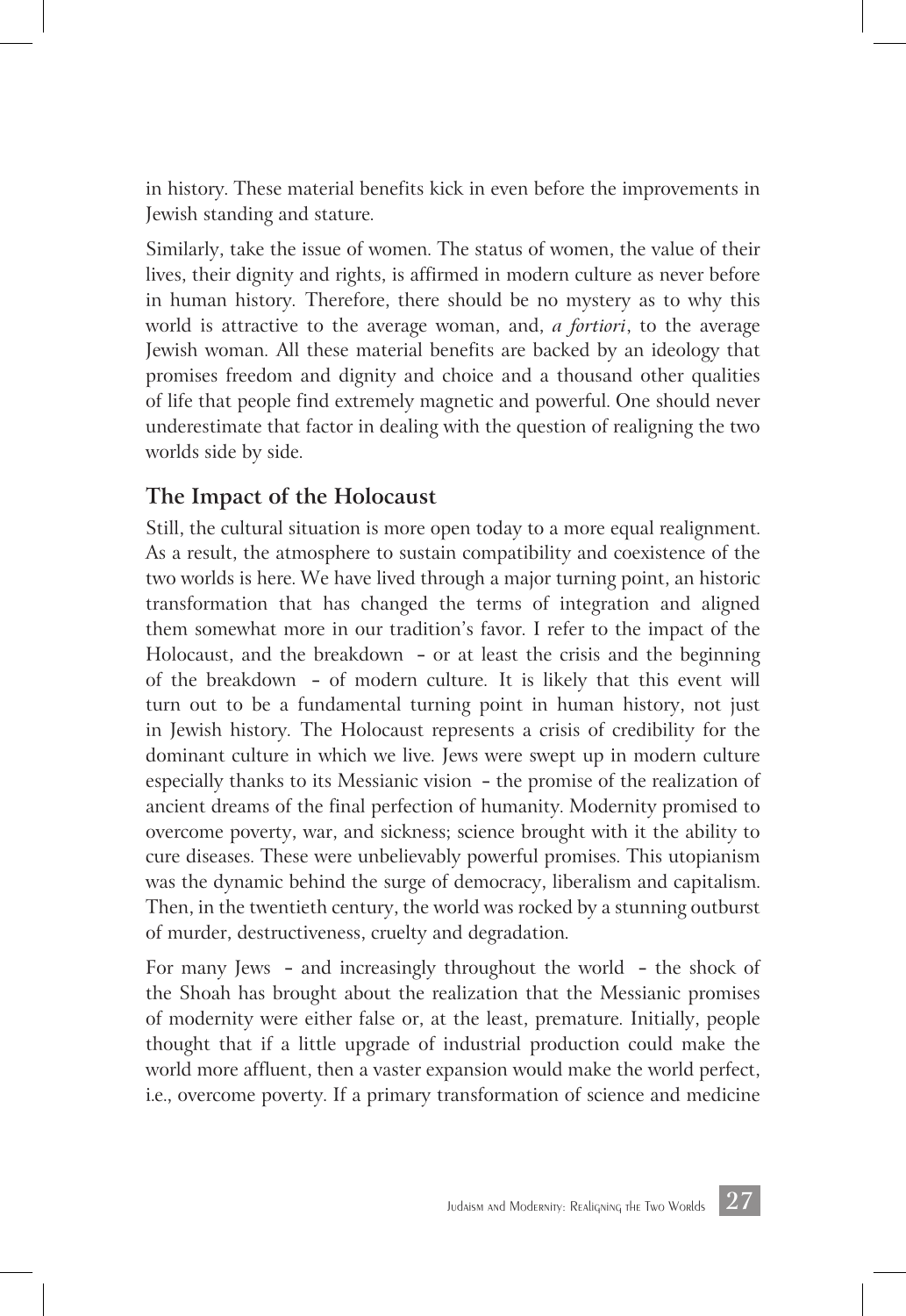could cure some diseases, then an all out expansion would lead to a cure of all diseases. However, when all these incredible accomplishments came together — power and technology and science and communications and more — the shocking outcome was not a perfect world. Totalitarianism on an unprecedented scale unleashed destructiveness and degradation and killing that made a mockery of all those promises. An image which I frequently invoke captures this paradox. If growth is good, then growing a lot is even better. However, it turns out that unchecked growth is cancer. Cancer kills.

The shock to the credibility of modern civilization was so enormous that the initial reactions tended to denial. People argued that the Holocaust was not a product of modernity, but represented some atavism. Some cited Heinrich Heine's warning that the old Teutonic gods of Germany could come back to life — as if the Shoah is a reversion to something from the past. But the Holocaust was not a reversion. The Holocaust was made possible by technology, one of the glories of modernity which was harnessed to industrialized killing. Without technology, the Nazis could have never killed at that mass level — year after year, day after day. It took the resources of mass transportation to successfully ship millions of victims to the death camps. A similar role was played by bureaucracy. Bureaucracy, with its efficient processes that deliver services and ensure that all get the same treatment, is one of the key enabling systems of modern production. Bureaucracy makes Social Security possible. Applied to the task of genocide bureaucracy enables mass death, just as effectively as it facilitates mass social welfare. The sheer amount of bureaucratic functioning needed to carry out the Holocaust is staggering. As Raul Hilberg, Christopher Browning and other scholars have pointed out — unlike assaults fueled by hatred and sadism which burn out quickly — bureaucratic proceduralism could carry on the genocide, year after year, without exhausting the enablers or stopping the process.

Take another of the foundational axioms of modern culture — universalism as principle and practice. The fact that there are no exceptions is the glory of modern culture. Everybody has equal rights; everybody has (or should have) equal access. Luxury goods makers do not discriminate against customers on the basis of skin color or religion; money is a universal solvent of obstacles. One does not need a special privilege or birth status to get the cheapest prices at Wal-Mart. In universal legislation, there are in principle

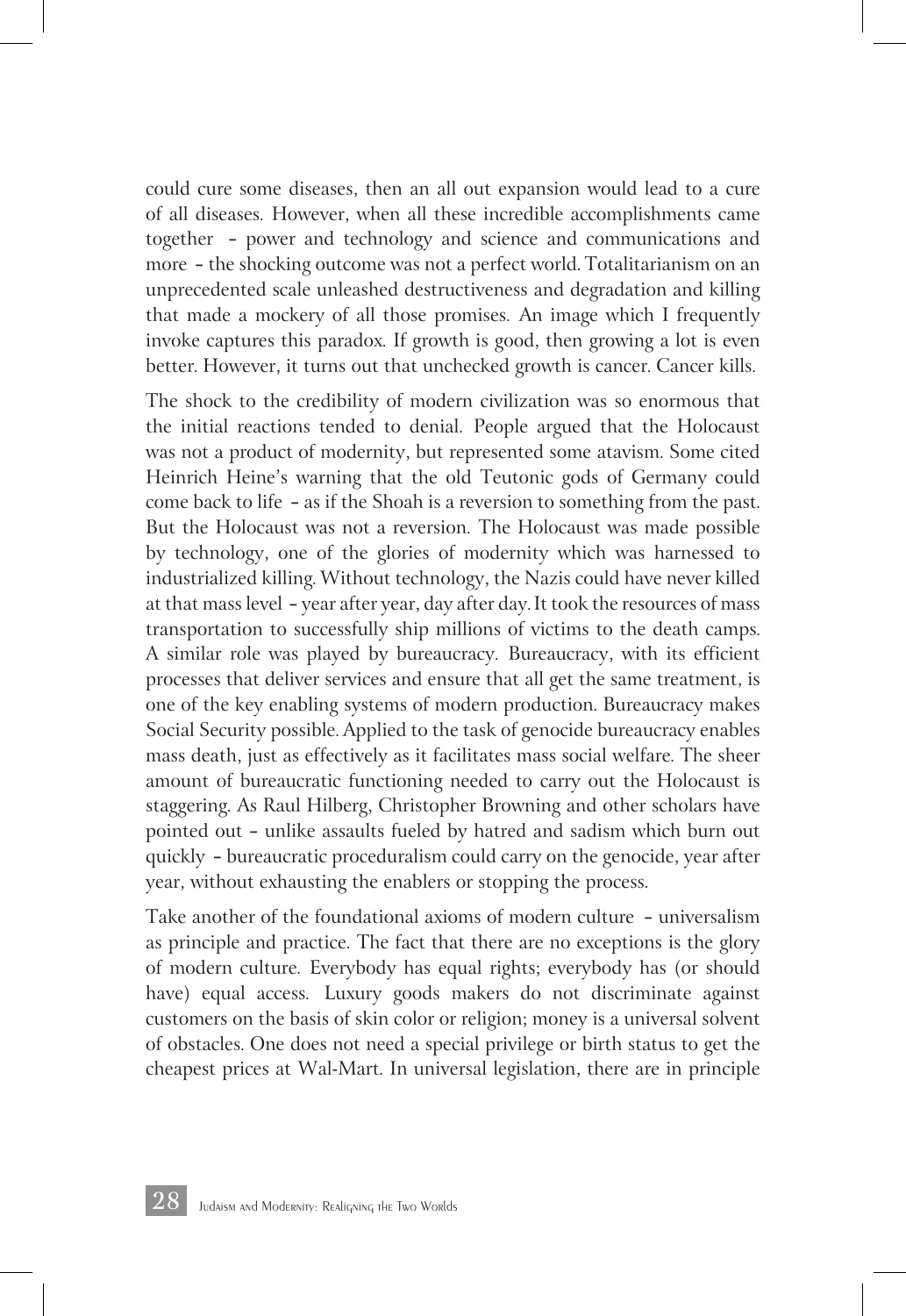no exceptions. But that same policy of 'no exceptions' makes possible a noexceptions destruction.

The unquestioned acceptance of the moral supremacy of modern culture disarmed the Jews. Read Alexander Donat's *Holocaust Kingdom*, his biography of life in the Warsaw Ghetto, or Elie Wiesel's account in *Night*. When he arrived at Auschwitz with his father, Wiesel tells that one of the prisoners, presumably having mercy on them in a cruel sort of way, said to him, "You see up ahead? They are going to gas you and burn you."<sup>12</sup> Wiesel was so shocked that he turned to his father and said that this could not be. This was the twentieth century, not the Middle Ages. In his mind: in the Middle Ages they burned Jews, not in the twentieth century. A hundred yards away from where his father and he stood, the Nazis were burning children alive. Wiesel describes that scene as a truck drove up and dumped live Jewish babies into the burning pits. Yet as close as he is to that scene, Wiesel cannot believe it — because this is the twentieth century. The shock of the Shoah undermines the credibility of modern culture's promises and reveals that all these glittering redemptive visions disarmed the victims even as modern technology armed the victimizers. This loss of credibility ended the stage of idolatry, i.e., the absolutization of modern culture. 13

#### **Post-modernity**

The recoil from modernity is not just happening in the Jewish world. We witness this phenomenon on a worldwide basis in the growth of postmodernity. The most striking characteristic of post-modernity is its claim that there should be no one dominant voice. Even if one wants to be part of the modern world, it is not healthy to have a singular, rational, universal version of modernity that dominates all the others. The presence of one dominant culture is itself a source of evil. The feminist version of this critique is that since modern culture is universal and rational, then such values, by definition, are male-centered. Feminists and post-colonialists



 $12$  That was an act of love; the prisoners were not allowed to tip-off the incoming people; they could be put to death themselves if they spoke to the deportees. The Nazis did not want a rebellion on their hands.

<sup>&</sup>lt;sup>13</sup> This underlying shift has sustained the tremendous upsurge of *haredi* Judaism, which essentially says that modernity was a lie, was always a lie, and should never have been embraced.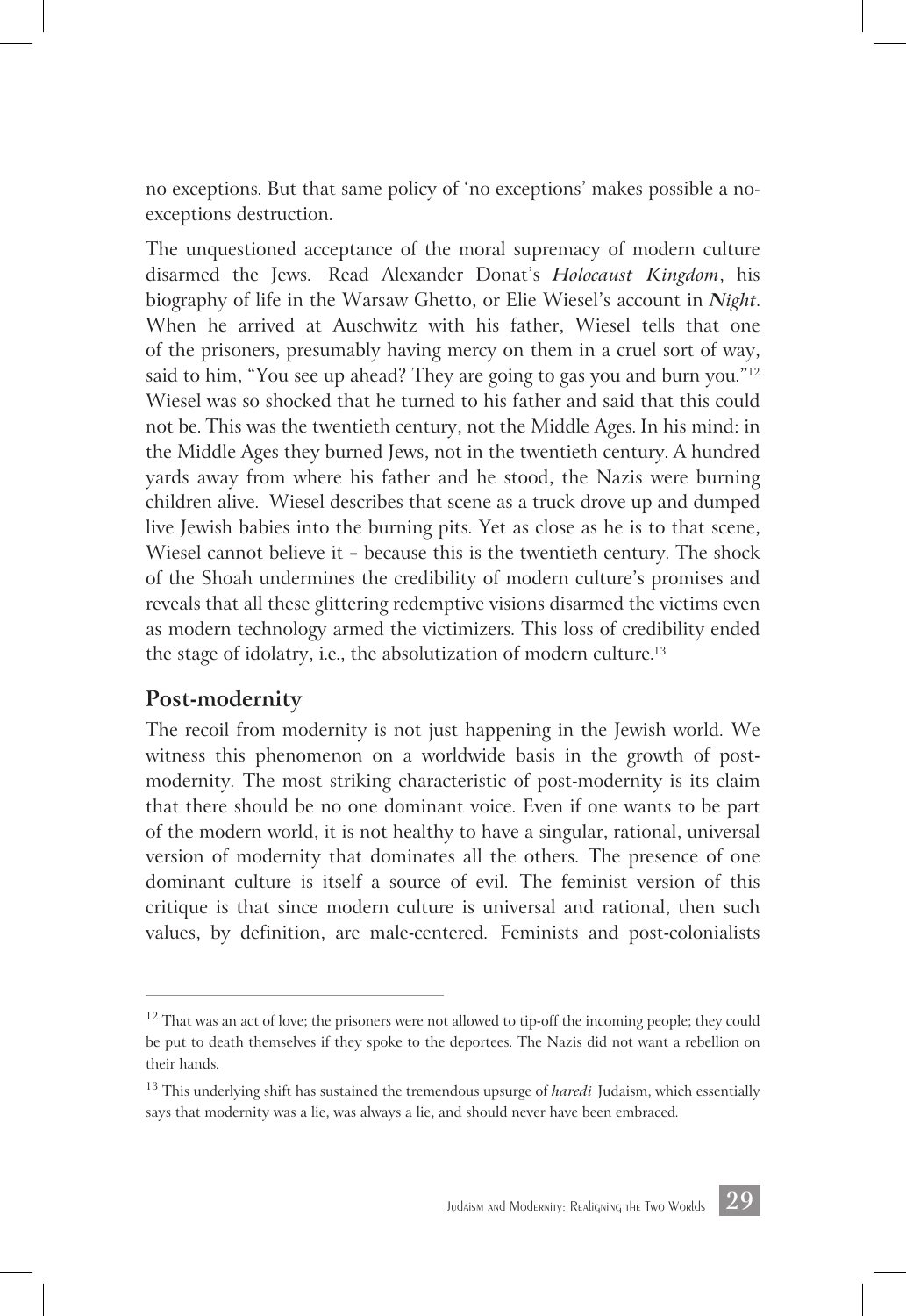and other culture critics argue that multiple voices are necessary to allow the values of the minorities and of the disadvantaged to be heard. There are a multitude of versions of this critique — a Marxist version, a socialcultural version, a gay liberated version — the particular iteration does not matter. The point they all have in common is an insistence that there cannot be a single controlling voice — or world — because that is inherently threatening. Each party in its way is challenging the universal dominance of modern culture. The answer to the hegemony inherent in modernity is multiculturalism. This principle breaks up the authority that demotes every other authority to secondary status.

Multiculturalism gives us a much more powerful, philosophical and educational alternative in dealing with the challenge of two worlds. Multiculturalism affirms that the existence of an alternate world provides health and moral balance to both worlds. Seeking multiple values, postmodernity comes to the realization that secularism dominant now is just as dangerous as religion dominant once was. Most Jews have not quite caught up to the dangers of a domineering secularism. Today, in America, most Jews have a negative gut reaction to the presence and activities of evangelical Christians. Even when the Evangelicals support Israel, they evoke nervous reactions in many Jews — their motives must be wrong (i.e., they seek to bring about Jesus Second Coming), their missionary zeal must endanger us. The new truth that Jews need and should welcome a wider distribution of power and influence in American society has not fully sunk in yet. It was not good for Jews when Christianity was all dominant, as in medieval culture; it was also not good for Jews when secularism was all dominant, as in twentieth century Russian Communist culture.

The demand for balance of power, for multiple sources of authority, gives a more powerful thrust to the ideal of living in two worlds. In this model, the world of Judaism is not reduced to accommodate to the other world, rather, it is recognized as an independent world with values of its own. The new cultural condition has opened up some promising educational opportunities but it calls for sophisticated educational approaches. Judaism must become even more independent, more intelligently critical of the surrounding culture, so that it can shape the other world and not just accommodate to it. There now exists a much greater openness — intellectual, spiritual and philosophical — to create these multiple worlds. Before post-modernity, the two leading

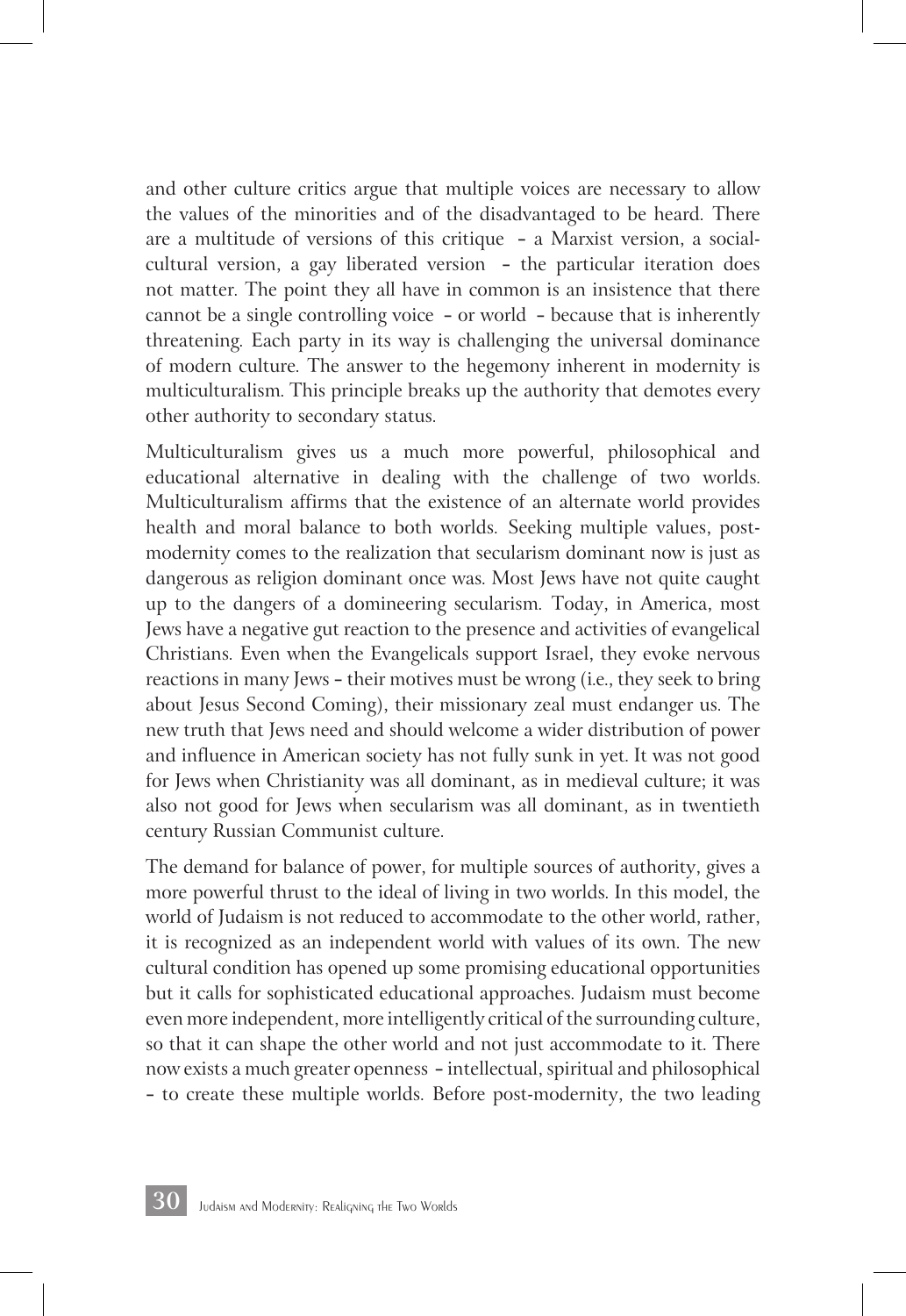options were either that true Judaism is nothing but the best values of the modern — therefore, modernizing Judaism is the answer — or that Judaism was against modernity. Post-modernity enables the articulation of a critical approach in which the Jewish values offer a basis for independent judgment. Judaism becomes a source of criteria that may modify the alternate position, and vice-versa. The situation is much more open. There are dangers, but the open-endedness is also empowering to educators.

#### **Judaism in a Post-modern World** — **the Risks**

Despite the new situation in which the two worlds are now more equal, one should not make light of the risks that remain in taking a post-modern approach. The fact is that modernity remains the dominant force for the majority of the world, especially in the part that is developing and preoccupied with 'making it' rather than controlling the new culture. Therefore, there is the risk of what de Tocqueville, in his classic study of the United States in the 1840s, *Democracy in America*, called the tyranny of the majority. People are intimidated, although not necessarily consciously, by the fact that a larger number holds the other position. In democracy, majorities rule not just because they have more votes, but because they carry a certain moral force. The minority tends to feel that if all those other people think differently, then the minority position must be wrong. Then, precisely because there is a new sense of intercourse between two equal cultures, the individual is more easily awed by the fact that larger numbers are on the other side.

There is another danger. Even though the emerging position is that there are two worlds of equal value and import, often the Jewish world is financially or socially or culturally treated as the secondary world. In the United States, people are excited when an item is reported in The New York Times; that is a sign of importance. If, however, the matter gets reported in one of the Jewish papers, it is not quite as important. We still live with that second-class selfimage. I remember my shock when I discovered in the 1960s that at Yeshiva University — the heartland of Orthodoxy and Torah U'Madda — institutional salaries were inversely related to the centrality and the primacy of Torah. YU's Albert Einstein College of Medicine, which was essentially all secular, paid the highest salaries. Going down the list, Yeshiva College's salary scale paid next to the lowest, because the college addressed the undergraduates, the most Orthodox group. The lowest paid teachers were in Rabbi Isaac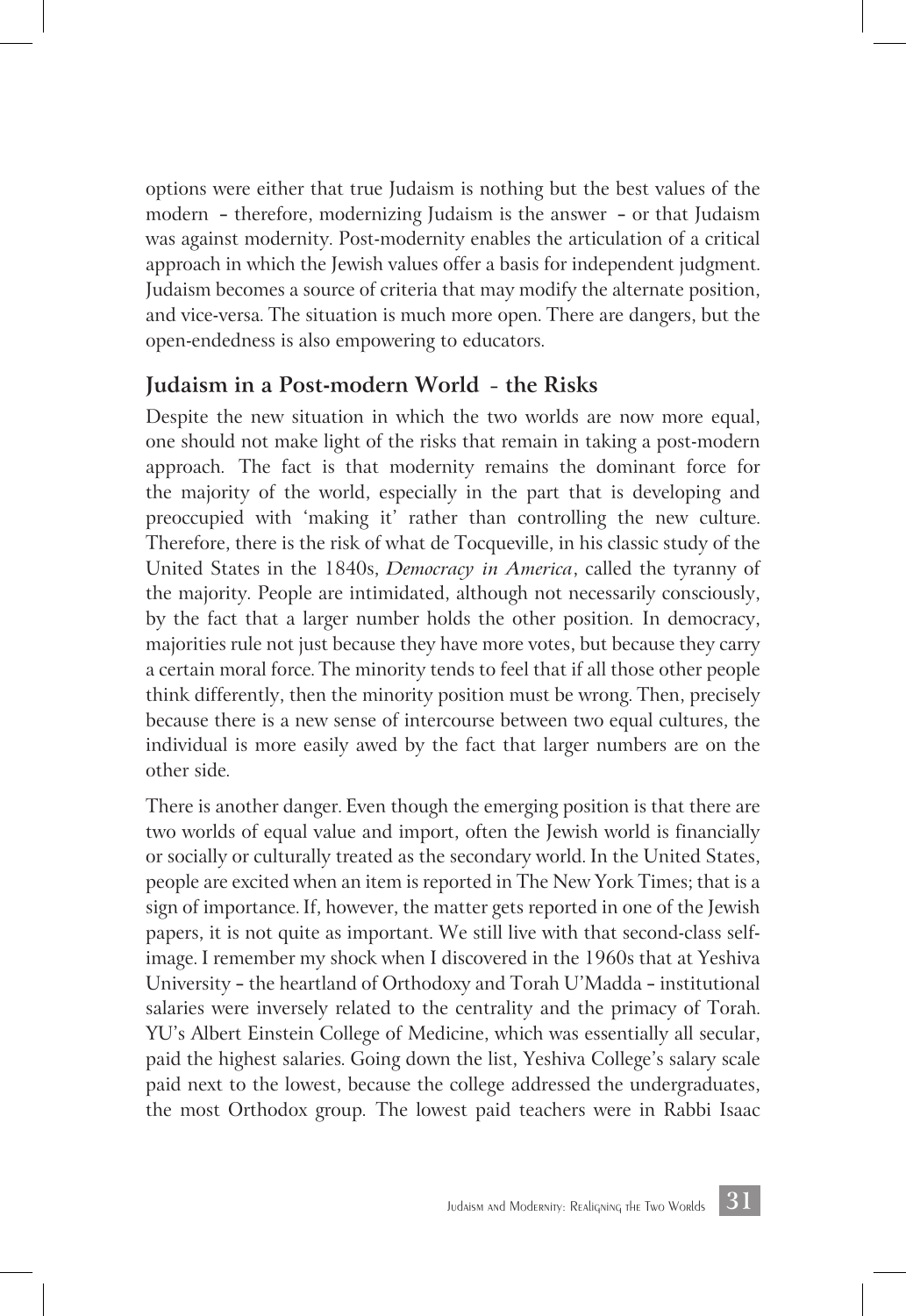Elchanan Theological Seminary; they were the *Rashei Yeshiva* (traditional Talmud teachers). If Yeshiva University established Torah U'Madda as its motto and built its identity on the integration of the two worlds, and in fact made the Torah the centerpiece of that enterprise, then the *Rashei Yeshiva* should have been the highest paid faculty, not the lowest. The fact that they received the poorest compensation exemplifies one of the inherent dangers of integration, i.e., second-class status for the Jewish world.

There is also what I call the "bifurcation" danger. Since we live in two worlds, we risk allowing ourselves, both as individuals and as educators, to say things in one world that are not credible in the other. The English educator, Ronald Goldman (not Jewish), did a series of studies of the two worlds as it affects English Christian religious education. In many ways, his studies describe a phenomenon equally applicable to Israeli, Australian or American Jewish education. There is an apocryphal story of a student whose biology teacher happened to be a volunteer, teaching in the church where he was a member. One Sunday morning in Sunday school, the teacher taught the student the book of Jonah. About a month later, in the biology class, while talking about whales, the teacher said in passing that no human being could survive being swallowed by a whale. After class, the student asked the teacher why he taught the story of Jonah in Sunday school so well that the student really believed it, but debunked it in the biology class. The teacher responded that in a church, a whale can swallow a human and then spit him out alive, but not in university. Therein lies the danger of the bifurcated worlds in Goldman's research; the criteria of fact and truth were so different in the world of religious education and of the university as to give rise to a dangerous side effect. The student could isolate religious truth as being credible — but only in the hothouse of church and religious school. Since most of life took place away from that oasis, it was easy to bracket religious truth and leave it behind in its own world.

As Jewish educators, we are sometimes shocked when students who have gone through twelve years of high level Jewish education — eight years of elementary day school and four years of high school — can totally break with the whole system within a week after showing up in college. One asks: how that can be possible? After twelve years, in good schools, with good educators? But the student's response is a reflection of bifurcation. The student need not deny the twelve years spent in that primary world. The student merely interprets

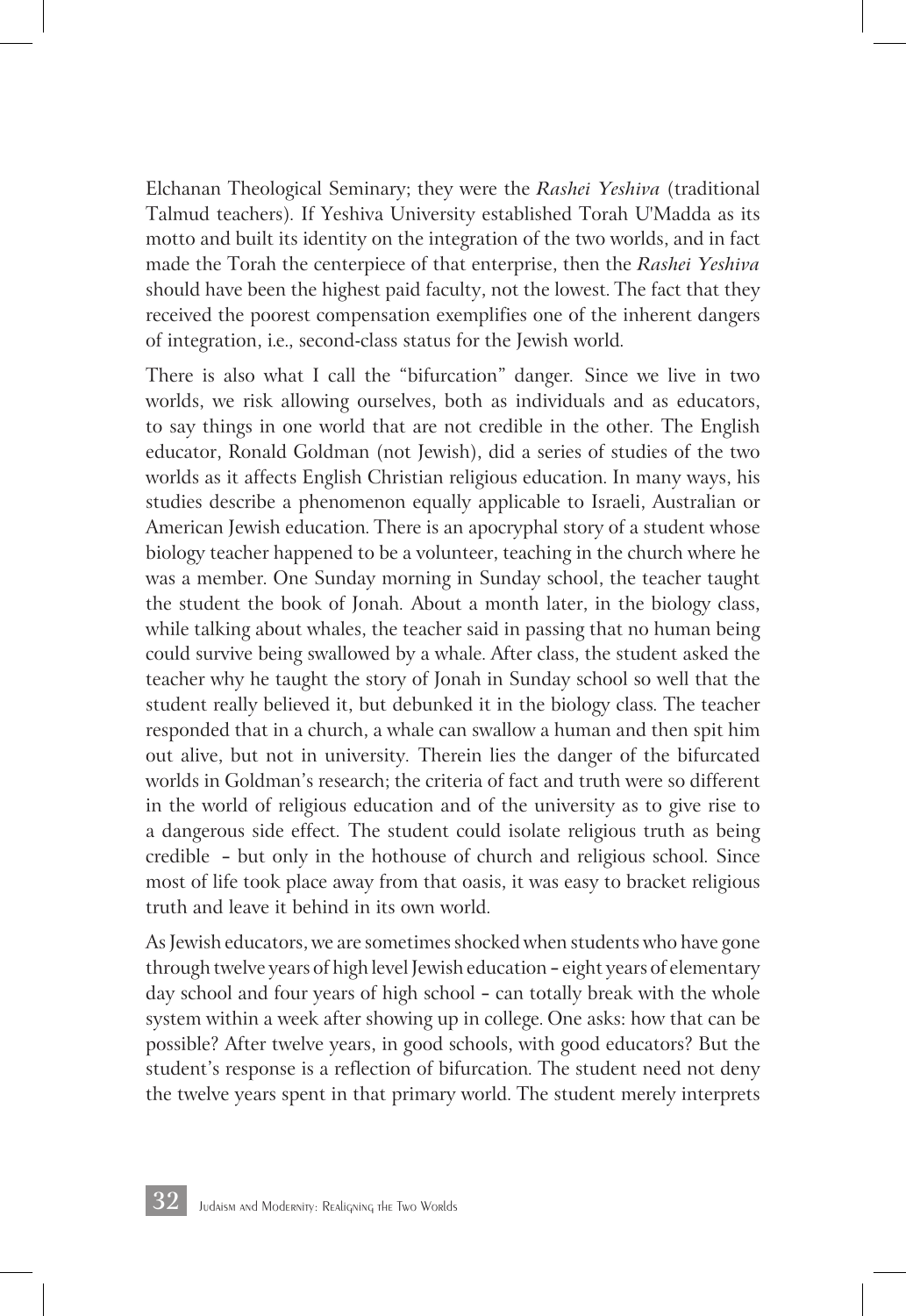that the message was rooted and valid only in the cultural ecology of that place. In university, those facts and interpretations are not credible. For example, in many yeshivas, evolution is dismissed. Sometimes the dismissal is backed by the fact that the Lubavitcher Rebbe, who insisted on a literal reading of the Creation account in Genesis evolution, is a graduate of the Sorbonne. But at the university, the credibility of evolution is universal and overwhelming. Shocked by the cognitive dissonance, the student "switches" the cultural reference point, leaving the Torah values and authority claims behind in the yeshiva world.

The danger of the bifurcated world is especially acute when the teacher gets away with passing on a message that is not credible outside the walls of the *Bet Midrash*. The students will leave, not denying what they have learned but placing it in a box so that it does not impact on the rest of their lives. Bifurcation threatens to rob the two worlds of their combined strength; the educator loses the advantages of their coherence, the fact that together the two cultures can create a total environment in which the two value systems can create a symbiosis in developing a *mentsch*. The Torah and religious identity are much stronger when the Jewish civilization can present itself as an interpretation and guide to all aspects of living in the world and not just as a separate self-contained world. This makes it clear that Judaism is not just a religion but is a total culture, a set of values and a nationality. The presence of two integrated worlds is tremendously positive in presenting Jewry as a contemporary living community. Bifurcation threatens to undo all these advantages.

#### **Judaism in Post-modernity** — **the Opportunity**

If we widen our response to the two-world challenge and opportunity, we can envision the day school as the opportunity to create one integrated overall framework for the two worlds. Judaism and Jewry seek to perfect the world. Until that ideal is achieved, the Torah method is to create islands, models of perfection, mini-worlds which serve as exemplars from which we can draw guidance and inspiration to transform the broader world. The classic Jewish idea is to create a microcosm in which the Torah values which should permeate all of society are modeled; within this microcosm, Jews exemplify the perfection that some day will be achieved in the broader world. The day school gives educators the opportunity to create a world which can embody the holistic holy community which is our dream for the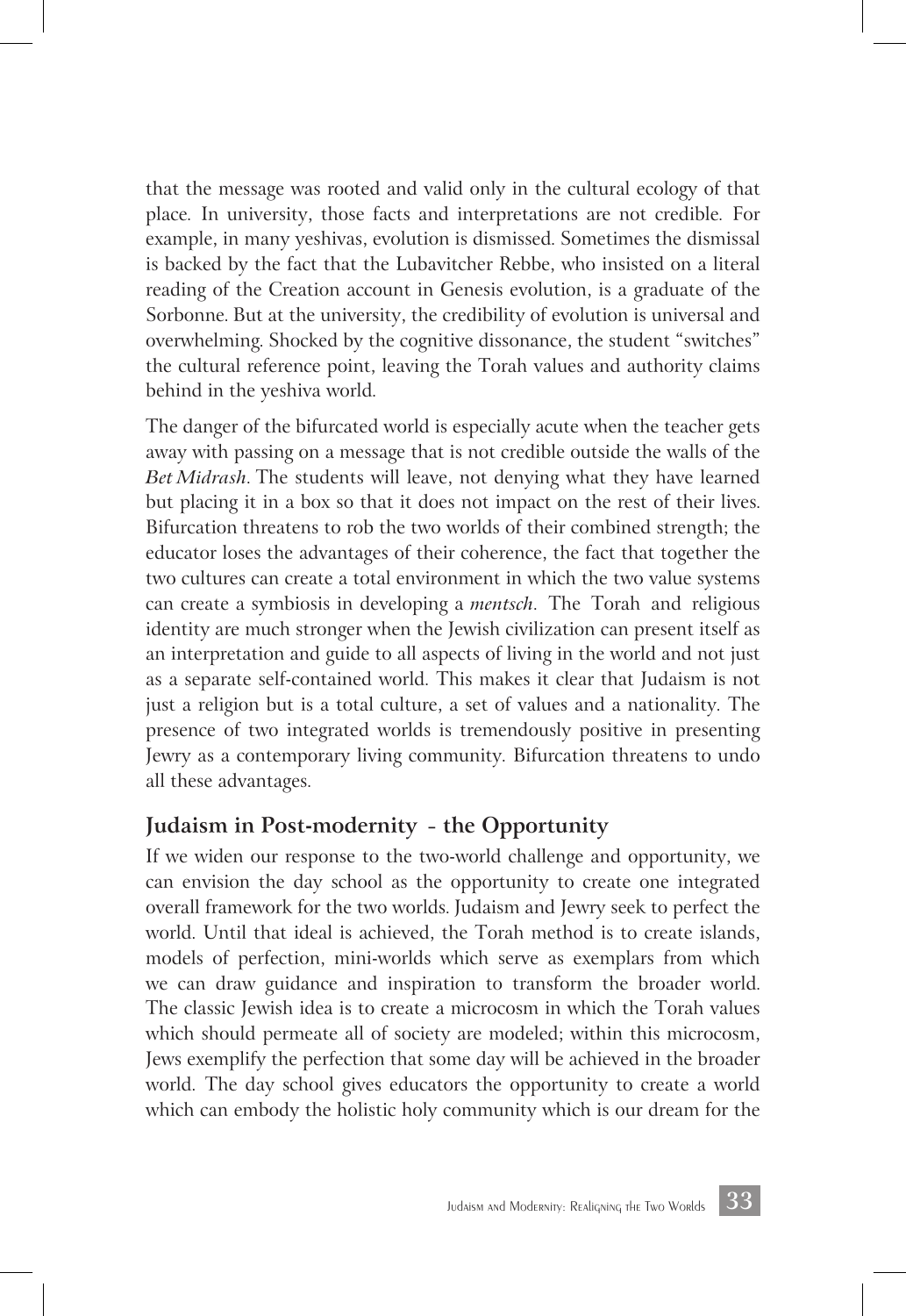world. By creating such a world, the principal truly can walk in God ways; even as God creates perfect worlds, so can the Jewish educator be a creator of perfect worlds-to-be.

The classic model of the perfected world was the *Bet Hamikdash*. In this holy place life was totally triumphant, as it will be some day in the rest of the world. This was the place where God's presence was almost visible, as it will be some day in the Messianic age. In the *Bet Hamikdash* there was never war or suffering; there was no oppression. The Temple was a place where only those "whose hands were clean of sin and whose hearts were pure" could come. 14 Even as Temple visitors were on their best behavior morally, so all those who visited this model world were to become inspired to go out and transform the rest of the world to be like it. 15

What the Temple did for space, Shabbat day does for time. The world will some day be perfect seven days a week. Until then we create a one-day, "artificial", mini-world. For this one day, everything is prepared in advance. Since everything is already achieved, Shabbat becomes a day of being, of self-fulfillment and self-expression, a day of relationships and of family. On Shabbat there is neither oppression nor slavery — the slave goes free on this day, as does the animal. Having created a mini-world of perfection for one day we go back into the rest of the week and try to transform daily life and bring it closer to the ideal.

The day school has the chance to become that mini-world which will represent the balance and blend of the two-worlds. The most effective element in communicating values is the creation of a total environment, an environment of immersion. The day school can create a total Jewish environment in which everything can be shaped Jewishly. This means that the secular studies can also be marked by Jewish history and Jewish images. Within these precincts, there can be a total immersion in the Hebrew language and/or Jewish culture. The school can create a sphere in which Israel lives.

In the school total environment, the educator can create a community; the Rav calls it a covenantal community. A covenantal community is marked

<sup>14</sup> Psalms 24:3-4.

<sup>&</sup>lt;sup>15</sup> Of course, the reality fell short. Since it was not serving as a model, the prophets declared that it deserved to be destroyed.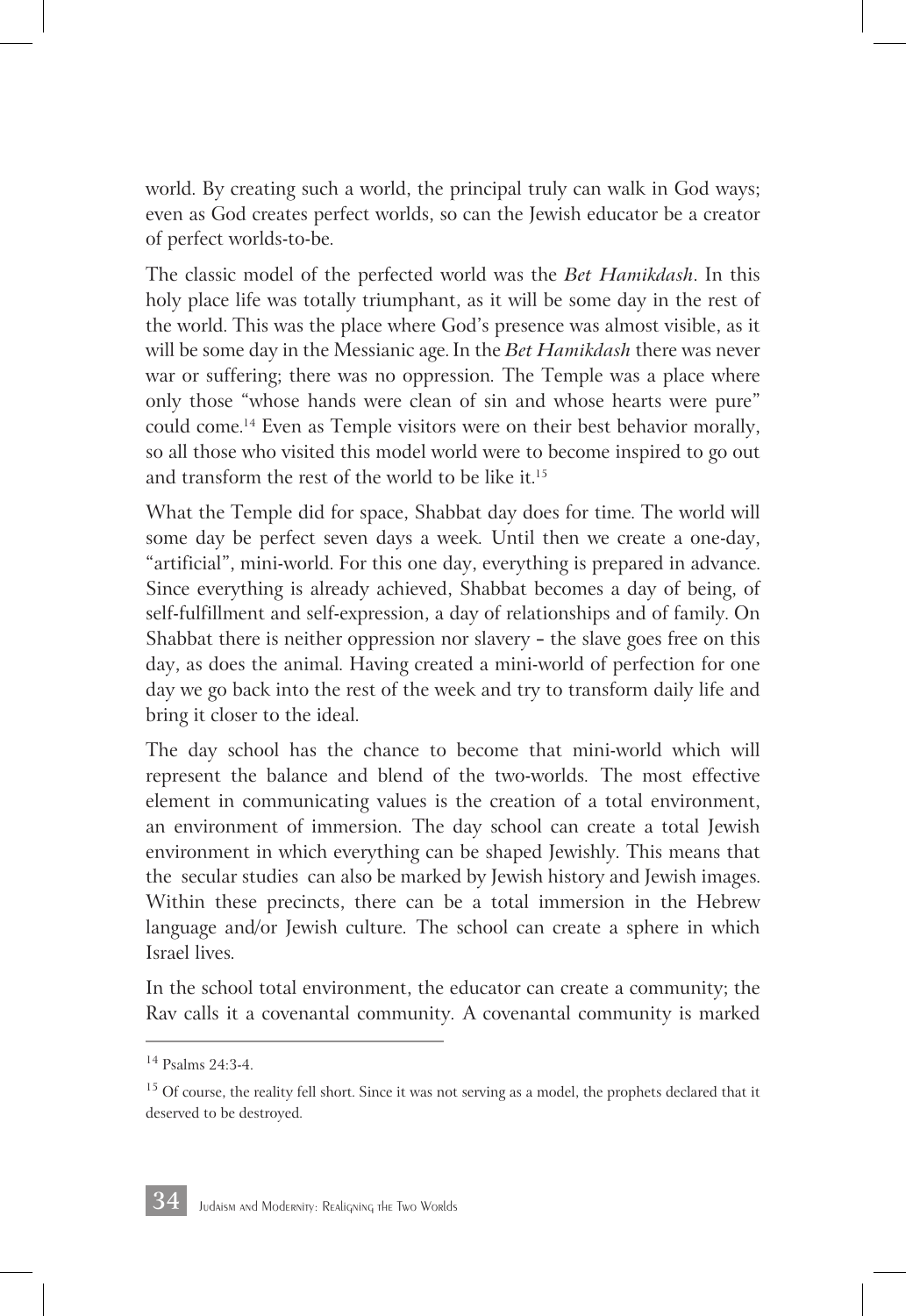by commitments of love to each other. Here discipline grows as a result of the relationship and is not merely imposed from above. The principal can take the lead in creating a community in which every student is treated like a full member of a covenantal community. The driving force is human dignity and the presence of God. These principles will be expressed in the way the adults listen to a child, in the way students are respected, in the way each person is helped to develop his/her *tselem elokim*, image of God. If the community created in the day school is a model of Judaism at its best, it can become a very powerful example and inspiration to the students. Even when they leave and have to wrestle between the two worlds in order to integrate them, the students will have had the experience of a unified world in which Judaism provided a total environment. They will have internalized a sense of community in which the Jewish role models were on par with their secular colleagues and in which as much energy was invested in the Jewish curriculum as in the secular studies. It is critical that the school standards of credibility and proof are able to stand up outside of this environment and be credibly maintained when the student enters university or the larger society. To achieve this level of development, the school must start with the student. 16

The educator imitates God in three ways, according to Soloveitchik. First, as indicated above, the principal is a creator of a world. The school should be a universe that shows Jewish values at their best, that shows how the two worlds relate in a positive way. Second, like God, the educational leader must exercise *tsimtsum* (= self-limitation). What makes covenant possible is that God puts a limit on God. God does not do it all but invites humans to take a central role as partner in perfecting the world. This is what *brit* (= covenant) celebrates. God self-limits and invites humans to be co-creators of the universe, and as true partners humans have rights. This includes the dignity of even arguing with God. 17 According to the Rav, both parties entering a covenantal relationship possess inalienable rights which may only be surrendered by mutual consent. The human (and God) in covenant



<sup>&</sup>lt;sup>16</sup> Again, I would refer educators to an idea of the Rav, that we are called to 'create images' of God and in the process to walk in God's ways, e.g., imitate God in creating and nurturing dignified humans capable and desirous of being partners with God in perfecting the world.

<sup>&</sup>lt;sup>17</sup> For example, see Genesis 18 and Exodus 32-34.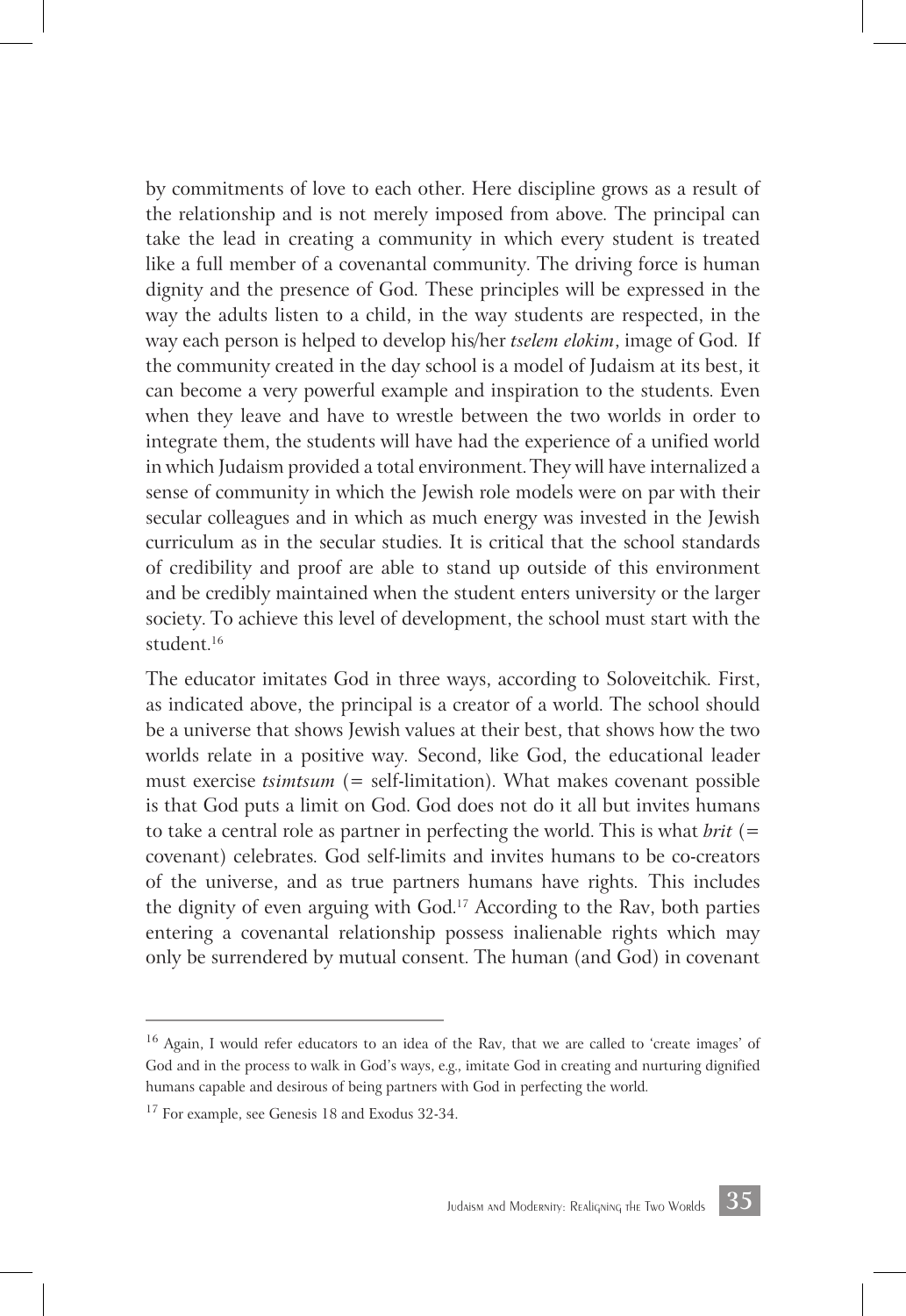experiences "freedom, reciprocity, and equality."18 If the principal makes the day school into such a covenantal community — in imitation of God — then the student will experience a dignity that anticipates the Messianic world promised by Judaism and modernity. Note that human rights and dignity are not just bestowed by the authority of the commanding principal or the commanding God; they are intrinsic and inherent in the student's humanity, the *tselem elokim*. *Tsimtsum* in a school setting is the act of self-limitation in which the administration makes room for the dignity, not only of the colleagues on the staff, but of the students and their representatives. 19

Last, but not least, in covenant, says the Rav, there are mutual responsibilities and reciprocal rights. In other words, the covenantal relationship is not merely transactional so that each party gives and gets; rather the relationship is transformational. Each side recognizes that it is not their particular needs which stand at the center, but the needs of the well-being of the covenantal community. All partners are participatory, responsible, and can make a contribution. Contrary to the popular understanding, covenant limits power — even God's — inasmuch as the authority cannot merely issue orders and expect that they will be followed. In actual practice, the ability to share the burden actually lightens it. Two are better than one, says Kohelet. Two sides together are better at making one world.

The mini-world, which the principal has the unique opportunity to create, is a model, an ideal circumstance of living the process of negotiating the two worlds. Whether the underlying philosophy is one of integration, separatism or confrontation is less important. Students who have had this experience will be able to bring it with them even when they go into a different world. They will be equipped with a vision of how to change the larger world so that it comes to approximate their ideal. They will grasp that Judaism has an important and dignified role to play in the vision and process of perfecting the larger world. Ennobled and enabled by their educational experience, students can bring this vision of the two worlds together to help forge an ideal society for the Jewish people and for humanity.



<sup>18 &</sup>quot;The Lonely Man of Faith," in Tradition 7:2, p. 29.

<sup>&</sup>lt;sup>19</sup> In my home community of Riverdale, the SAR Academy is all about the development of the child. The student is given a maximum degree of choice, of dignity, of participation, of being listened to, of being respected as a unique individual. To accomplish that requires *tsimtsum* on the part of the educator.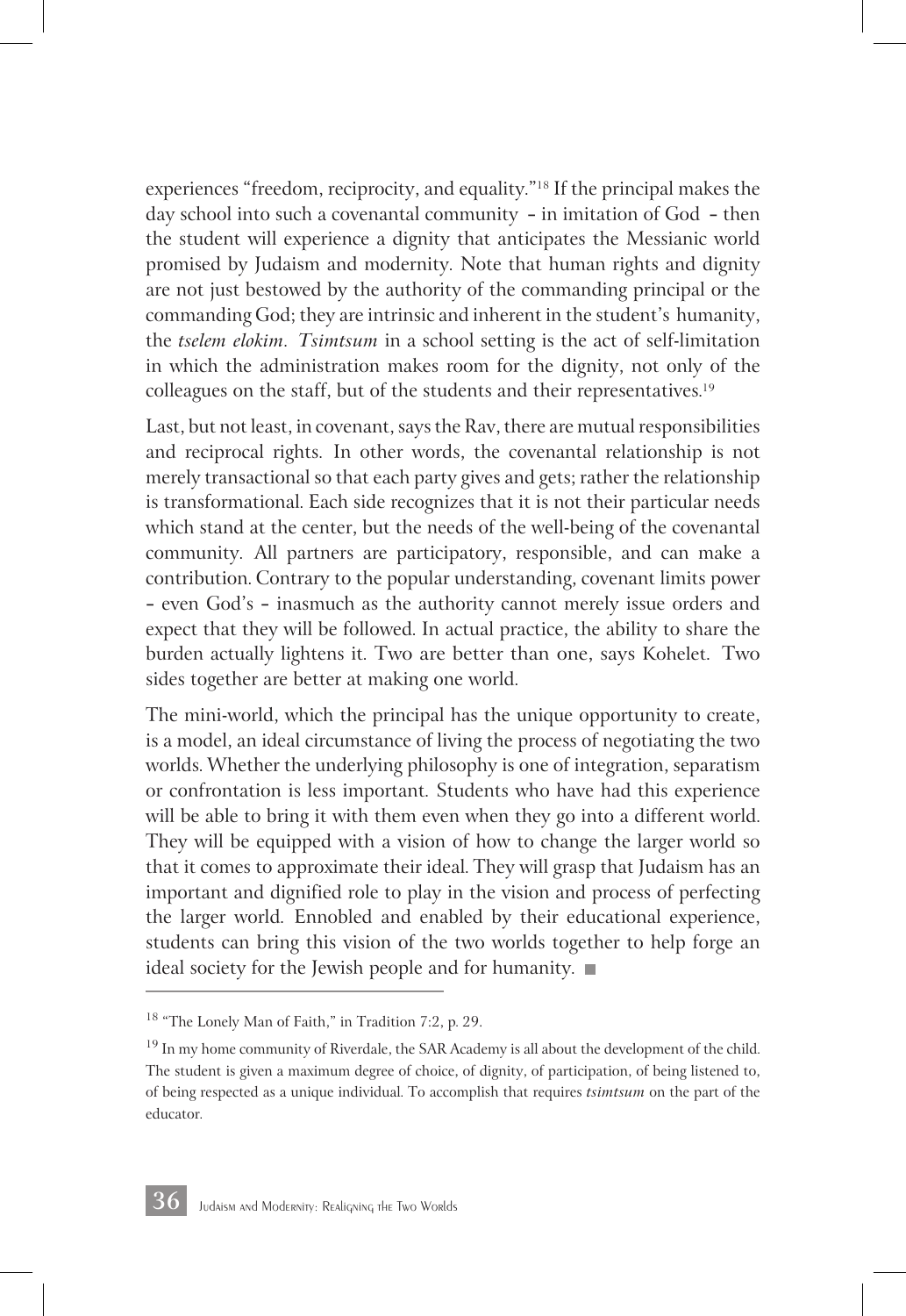#### **Addenda**

#### **On balancing the need to expose our children to the larger world while protecting them from its negative influences**...

Each school and every individual can have a different response to this question. It is possible that now, even more than at the beginning of the modern period, the outside exposures are so radical that they justify separating from that world in order to protect our own values. This was the *h*ִ *aredi* argument at the beginning of the modern era; the argument may be more valid today than ever before.

That having been said, this is the counsel of weakness. I do not live a *h*ִ *aredi*  lifestyle nor have I practiced it in my own educational philosophy. I am convinced that the shift from the inside world seen as a primary and positive and an outside world which was secondary and inferior, is irreversible. The outside world is so powerful, the media and communication are so universal and penetrating, that it is impossible to separate and call the general culture the outside. If you keep television sets out of your house it may be a little easier to segregate, but not that much easier. There are TVs playing in storefronts, or your children's friends will have them. In 2003 I saw a story in the papers that there were complaints in Bnei Brak that people were buying VCRs. People justified these purchases on the grounds that they wanted to play the videos of their wedding. However, the Rabbis complained — once families had a VCR in the house it was just a small step to bring in other less legitimate tapes. The same holds true for the Internet. In 2005, leading Rabbis of the *haredi* community, prohibited connecting to the Internet — because on the Internet everything is available. It is increasingly impossible to imagine that one can segregate, or permanently keep the child sheltered from alternatives to the limited *h*ִ *aredi* world in which they are raised. Ultimately, there is no choice but to learn how to deal with the exposure to the alternate world.

A century from now, it will be clear (I believe) that the only viable approach to the risks of exposure to outside values is the inoculation method. As a child you are inoculated, i.e., exposed to particular bacteria — in a limited, controlled way — to help build immunity. By the time the child grows up he/ she can withstand full exposure to the many bacteria and pathogens because the immune system has been stimulated by past exposure  $(=$  inoculation method). The danger to children who are raised in protective environments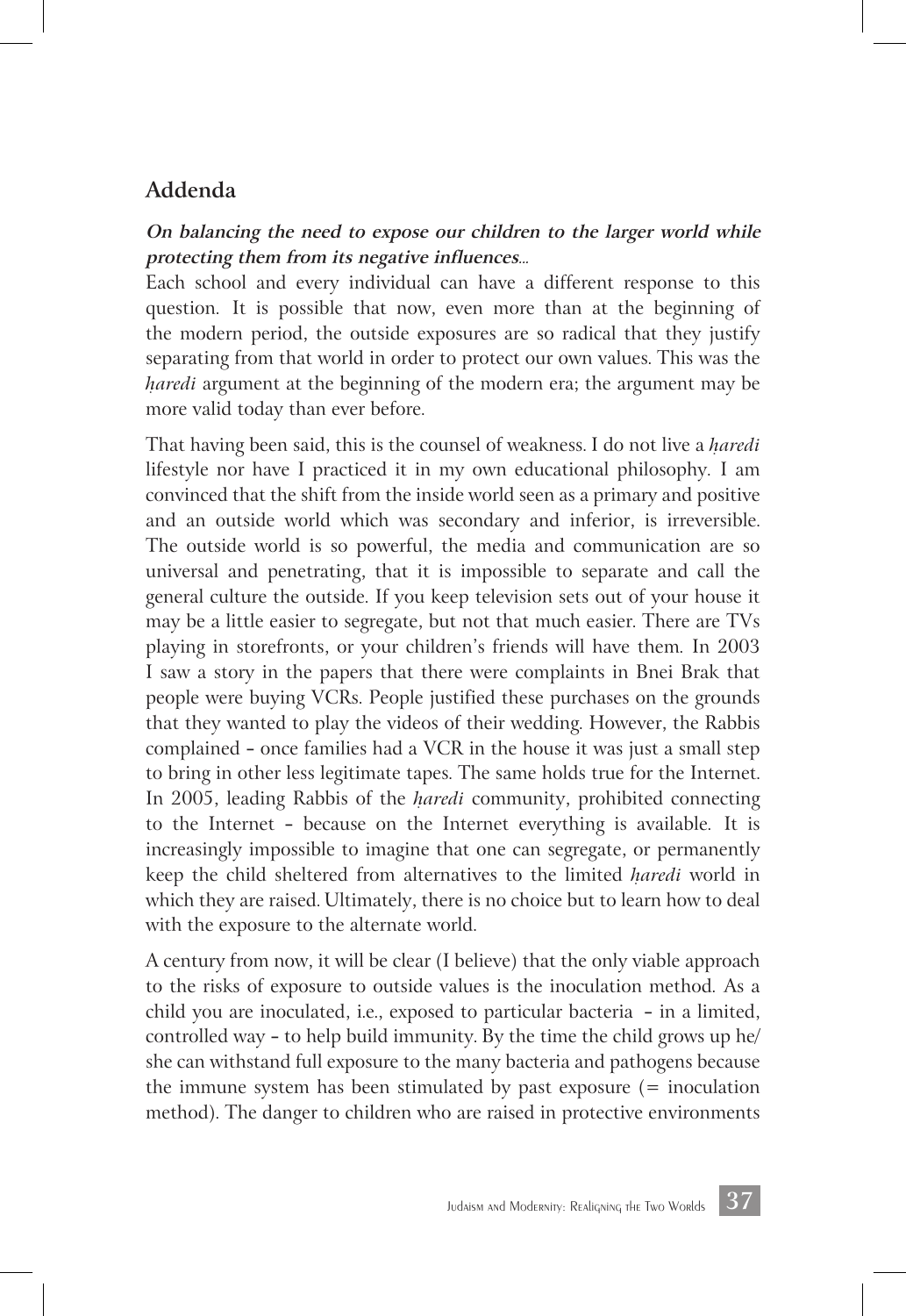is that the first time they run into these diseases they are highly vulnerable as they have no immunity and no resistance. The same is true in culture, values and religion. We must make difficult choices of how soon, to what extent and in what forms we mix and expose our children, but in the long run there is no escape from this method.

A classic example lies in male-female relationships and sexual ethics. In my lifetime I have witnessed the change in societal values, including the ideology of sexual freedom, sexual license, breakdown of limits, proliferation of pornography, etc. Understandably, the reaction — even in the modern Orthodox community in which I live — has been the emergence of a variety of segregationist solutions. The *yeshivot* seek to keep men and women apart as long as they can. In the general society children are engaging in sexual activity before they are twelve years old, so the desire to keep them apart as long as possible is understandable. However, I do not believe that separation works. In the end, students who are educated in a gender-segregated environment often internalize sexual ethics as unavailability — which is a highly vulnerable system when they enter the world of university or business. The ethic which can stand up in the general world is one built on seeing the other as a human being created *betselem elokim*, as the image of God. The other in the image of God has an equal dignity not to be exploited sexually. She/he has a right to be known and not to be casually taken for granted. She/he is entitled to full respect, which implies that sexuality reflects and expresses a relationship of intimacy. There is a real danger that a segregationist sexual ethic can result in viewing the other as a sex object or as a strange Other — rather than as a *tselem elokim*. Such a sexual ethic may operate under circumstances of separation but often breaks down when the genders interact freely.

Again, the immediate logic of segregation is compelling, but the tactic is not viable for the long-term. Even assuming that individuals can be kept separate until they go off to college or even to post-college, what will happen to them then? Does anyone believe that we can segregate the genders indefinitely? Rather, we need to and can prepare students now. We can do that by carefully controlling the mix and exposure rather than by separating the sexes. Then, possessing an internalized value system of *tselem elokim*, our students can filter out the promiscuity and sexploitation and constructively absorb the egalitarian and mutual ethic which is modernity at its best.

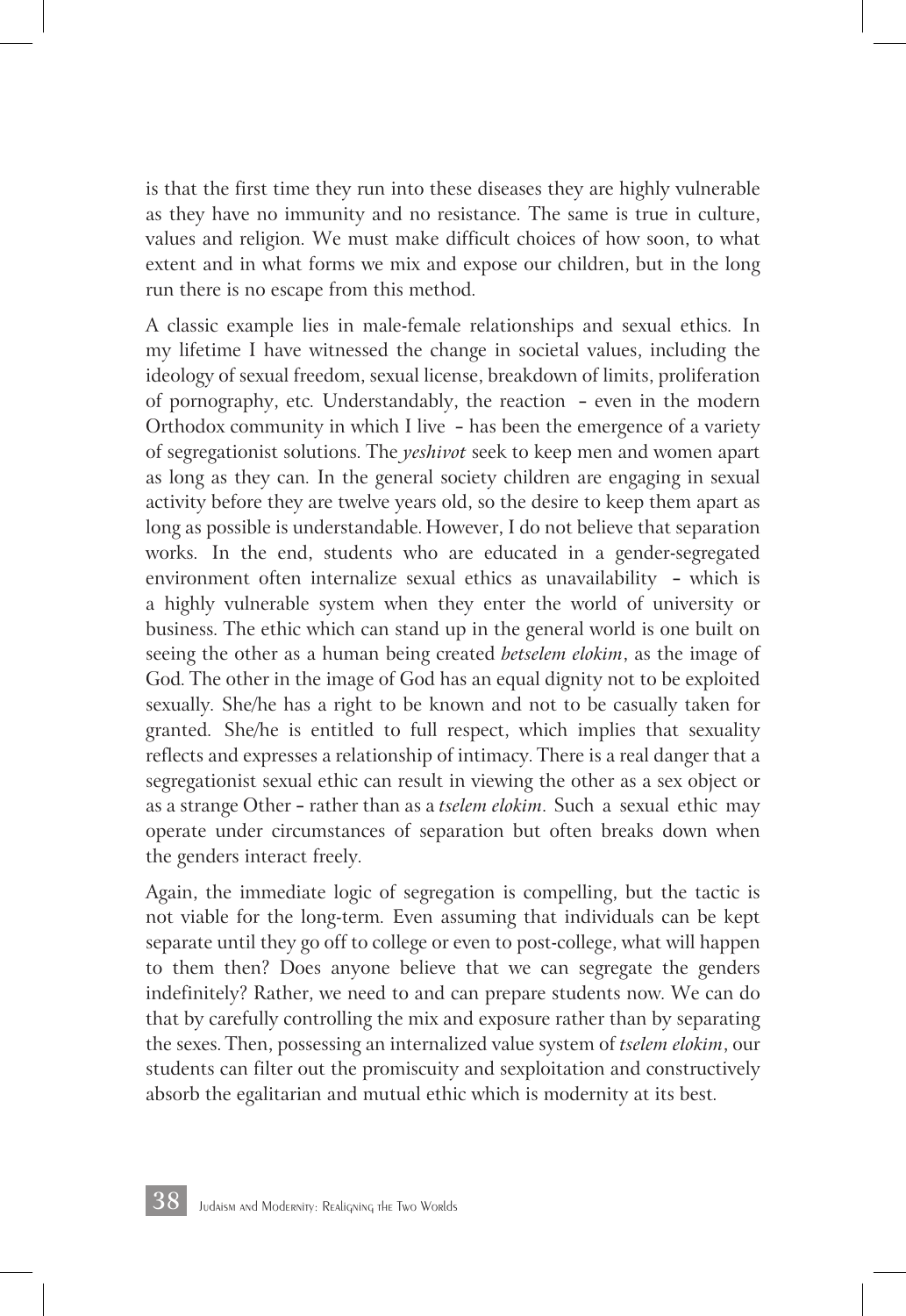#### **On whether there is inherent goodness and value in the secular world...**

I believe that contemporary civilization is one of the great cultures of all time; that is why it is so appealing. The greatness of the culture embodies some of the finest Jewish values as well. Human dignity is a Jewish value. I mentioned earlier the Rav's assertion that *tselem elokim*, the image of God, human dignity, underlies all the laws between human beings, and my belief that it underlies all laws, even ritual laws. In light of this, women's equality constitutes a major breakthrough. Judaism has to learn, and should learn, from the general society on this matter. We can argue legitimately on specifics. In the end, will women be equal and identical or will there be different roles for men and women? (This second view is my position.) But the essential value of equality is positive and truly Jewish. Living among monogamous Christians enabled Rabbeinu Gershom (960-1028) to uphold the Biblical ideal of monogamy while the Sephardic Jews living among Islamic polygamists did not act accordingly. Similarly, the modern upgrading of women's status (or of other outsider groups) paves the way for an upgrading of Judaism's internal culture in these areas.

Of course, I do not mean to imply that there is nothing bad in the secular world. Rather, the modern world offers a very broad spectrum of freedom, often without or with very few limits. That excess is unhealthy. The growth in human health, human dignity, human choice — are all, in my judgment, positive developments. However, such developments create a greater need for limits to keep them healthy. This is what *brit* is all about. *Brit* requires that God self-limits. Even when God instructs humans, the Lord gives the freedom to say 'no'. Similarly, God calls humans and gives them the freedom to modify, improve, co-create. (That is the language that the Rav uses: to co-create Torah.) We need to bring covenant to regulate and maintain the best qualities in the modern world even as we learn from that world. Healthy freedom involves choices and limits, including self-limits. Covenantal limits may grow out of a relationship with God or with my fellow human beings. In marriage we exercise fidelity. Even though we are sometimes offered alternative pleasures and these opportunities may be very tempting, still the relationship and commitment create limits on freedom. The secular world needs our help to develop healthy limits. To the growth of a divorce culture and spreading infidelity, Jews should offer a model of covenantal marriage.

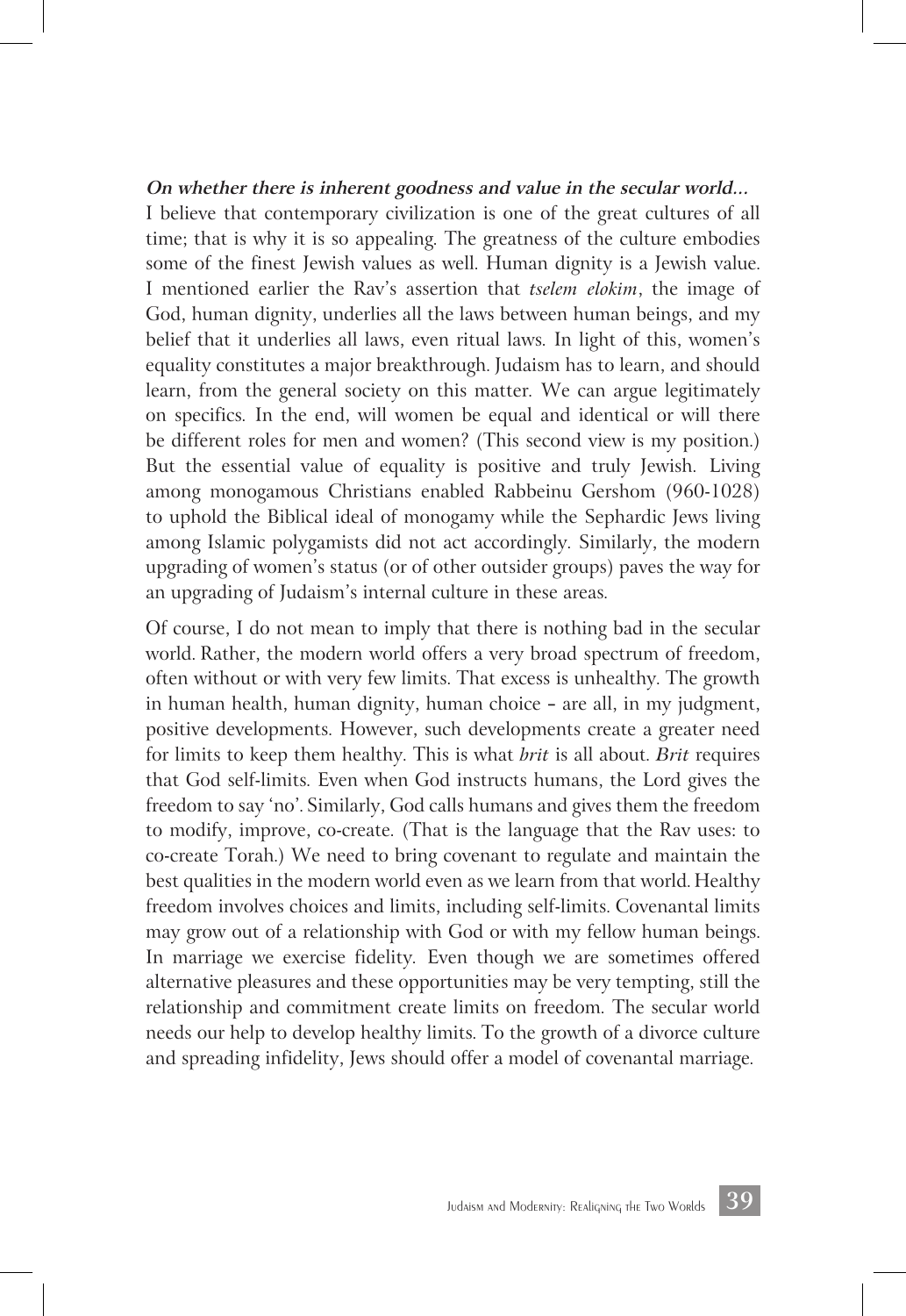#### **On multiculturalism and rise of anti-Semitism in multicultural countries...**

...Anti-Semitism and multiculturalism would appear to be incompatible. I personally believe that anti-Semitism grows in a medium that communicates that the Other has no right to be fundamentally different. In other words, the Jew is rejected because the Jews have not joined the rest of society. Modern anti-Semites ask: Why, in a world of universal humanity, do Jews insist on being a distinctive family? They must be conspiring to take advantage and hurt the others.

One reason America has the lowest incidence of anti-Semitism in the history of Diaspora, is that America truly became a pluralist, multicultural country. When the United States started as a Protestant country, when the Protestants settled America and everyone else was their guest, there was serious, indigenous anti-Semitism. Today's America truly sees itself as a constantly changing nation of nations, made up of shifting immigrant groups, etc. Thus, no one group is really the host. That development was the key to the decline of anti-Semitism.

If, indeed, there is a rise in anti-Semitism in multicultural countries in Europe — maybe it is because the country is multicultural only in theory. Sometimes, as a result of some residual guilt as to what a country did to its native populations and cultures, or out of guilt at standing by during the Shoah, a country preaches multiculturalism. However, in the end the population does not truly accept the idea that there is a right to be different. That underlying non-acceptance creates fertile ground for the growth of anti-Semitism.

All things being equal, multiculturalism is still the best hope of overcoming anti-Semitism, even in Europe. A lot of the anti-Jewish antagonism in France reflects the much stronger tradition in that country that every citizen needs to become a Frenchman. The French have more difficulty accepting diversity of cultures; they have this problem not just with Jews, but with every group. Napoleon offered the Jews emancipation, but made clear that in return that Jews should not oppose intermarriage. Indeed he thought they possibly should give up *kashrut* and all ritual rules that separated them. In all fairness, we should add that a good measure of the resurgent anti-Semitism in France and in Europe is growing in the still religiously marginalized, economically deprived and socially ostracized Moslem population.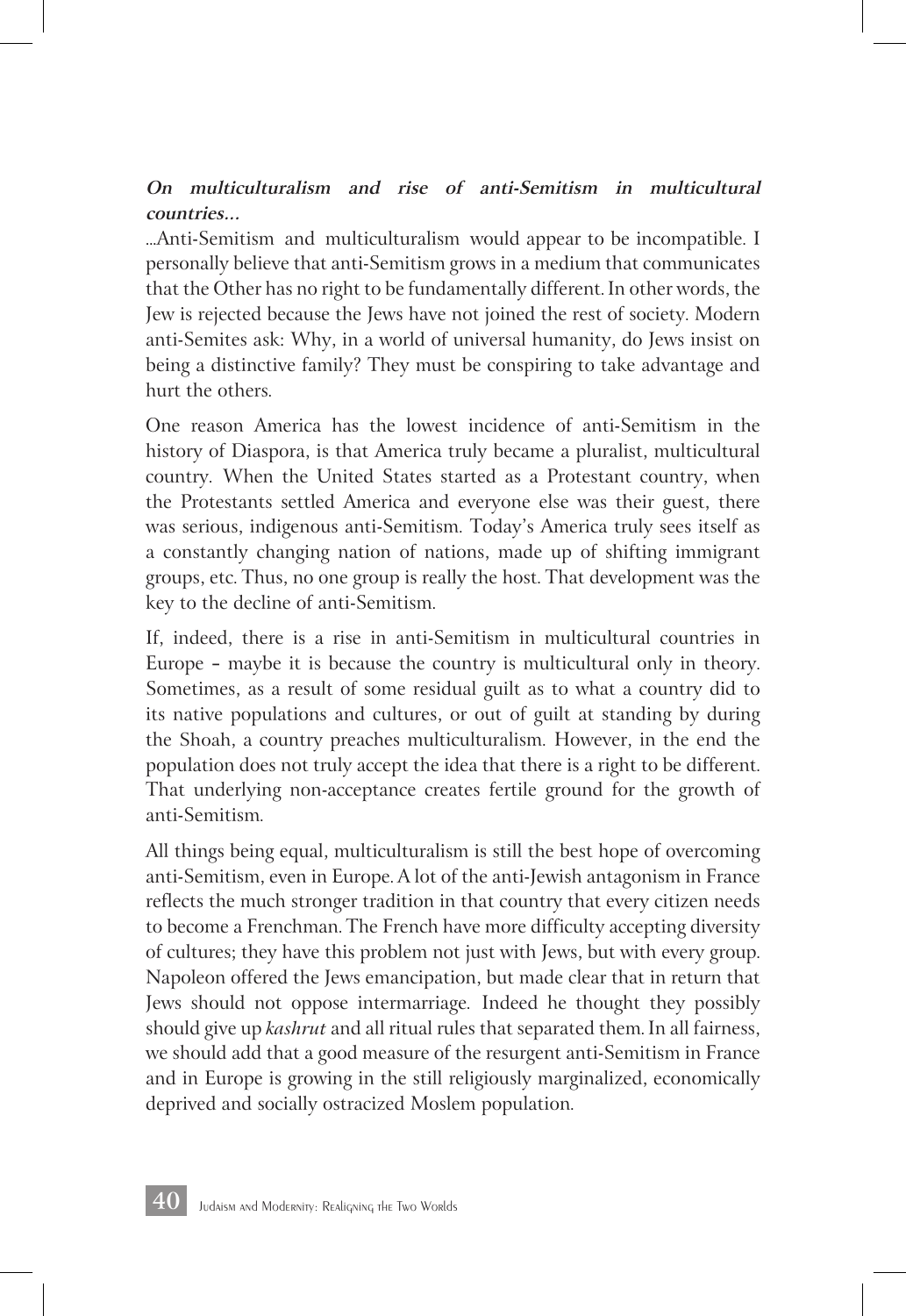... Perhaps one can offer another explanation for the phenomenon of growing anti-Semitism in a society proclaiming multiculturalism. When the Jews were first liberated from Egypt, they thought that freedom simply meant that they were no longer slaves. In practice, freedom initially was interpreted as anarchy. In the ex-slave's mind, he who is no longer a slave need not get up in the morning and go to work. If there was no water, the Israelites blamed Moshe and God. When a free person gets up in the morning and discovers that there is no water in the house, he/she goes to dig for water. If there was no food he/she would go out and collect food for the family. But the mentality of a former slave is that as a slave one had to work all the time; now, however, freedom means the right to be irresponsible. Slaves developed an ethic of slave sexuality. The master would rape the women any time he wanted, so there was no possibility to develop an ethic of monogamous responsibilities. Indeed, the Midrash comments that when some Jews in the desert discovered that being free meant that they could no longer sleep around, they cried. 20

In many Western countries, Moslems, feeling themselves to be outsiders, with multiculturalism granting them the right to speak out, they express "freedom" in a form of anti-Semitism. Some black nationalists did the same in the 1960s in America. After winning new levels of freedom, they expressed their feelings, that they no longer feared the other, in the form of racism against whites or by becoming more anti-Semitic... Such developments must be challenged. This type of outburst does not reflect true multiculturalism; this development merely substitutes one form of abuse for another form of abuse of the other. For an oppressed minority to be allowed to act out irresponsibly as recompense for past suffering is the worst possible ethical psychology. True multiculturalism requires learning to respect variety; it is not meant to cover for formerly oppressed people to misbehave toward others. Some feminists turned women's liberation into an attack on family. Some newly liberated gays argued that promiscuity is the true expression of untrammeled homosexuality. These are classic misreadings of freedom. Freedom requires that one stop all discrimination. Freedom bestows choice, but the choice must be used to respect others and not to oppress. A mature free person exercises responsible self-control and shows respect for the dignity and rights of others. This is the antithesis of anti-Semitism.



<sup>20</sup> See Rashi on Numbers 11:10.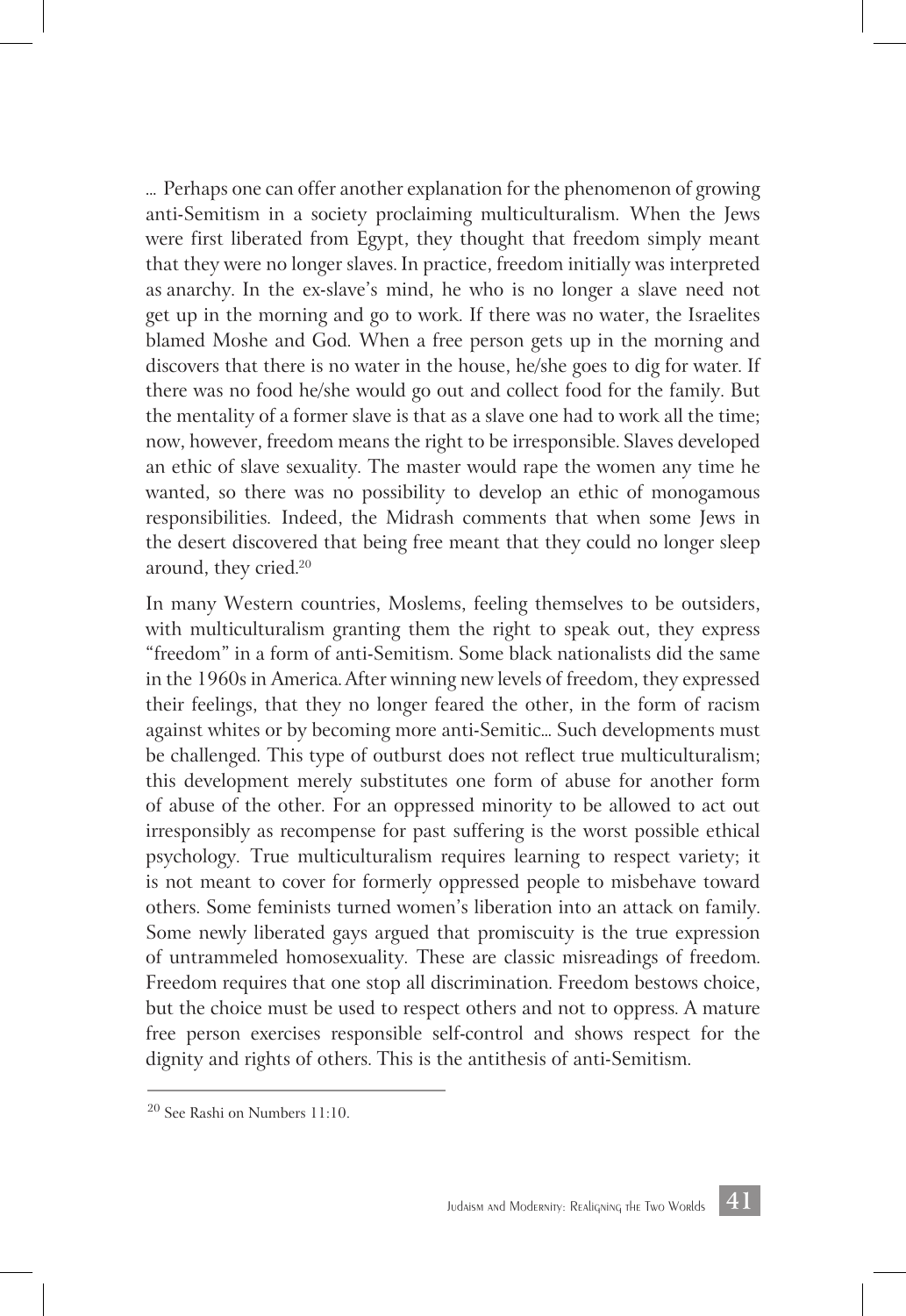#### **On young people who grew up in a modern Orthodox world and shifted into the h**ִ **aredi community...**

The phenomenon of people having been exposed to all these choices only to choose a *h*ִ *aredi* option is related to the world-wide upsurge of fundamentalism. Humans never had this level of choice, i.e., such unlimited freedom before. Open-ended freedom is frightening. We now know that if there are no limits in a society, the process leads to destruction and mass murder, to a breakdown in values and the unleashing of disintegrative forces. Take, for example, women's liberation. It is a great movement. Still, does anyone doubt that liberation is at least partly connected to the rise in divorce or in the rise of rejection of parenting? For every social change — even improvements — there are prices to pay; sometimes the extreme forms of good movements inflict real damage on good institutions. Even without such known historical side effects, psychologically, many people fear that choice will unleash disaster. Fundamentalism represents the belief that when people are given choices, they will exercise them irresponsibly. For example, when women are given the choice, they will not choose to be wives or mothers; given freedom they will choose to be everything but family partners. In order to protect the institution of the family (and what could be more essential than family?) fundamentalists insist that we must choose — to give up our choice.

I understand that logic and I do not make light of it. If it were true that giving up the right to choose was the only way to sustain such fundamental good values as family, then maybe that is the price we have to pay. However, I respectfully disagree with this claim. Fundamentalism, and the choice of *haredi* way of living, assumes that given freedom, many people – if not most — will make the wrong choice. While I recognize that many people will err in their judgments, I still believe that a majority will pick the healthy version of freedom. Indeed, I believe that more people will choose the best values under an open democracy than will in an imposed fundamentalism or socially dominant *haredi* society.

Educationally speaking, the model of covenant indicates that God has chosen to respect human free will and free choice. The model of *brit* was established by the Jewish religion thousands of years ago. In covenant, God promises to never again coerce humans to do the right thing. After the Flood, God promised never to use *force majeure* to assure that humanity honors

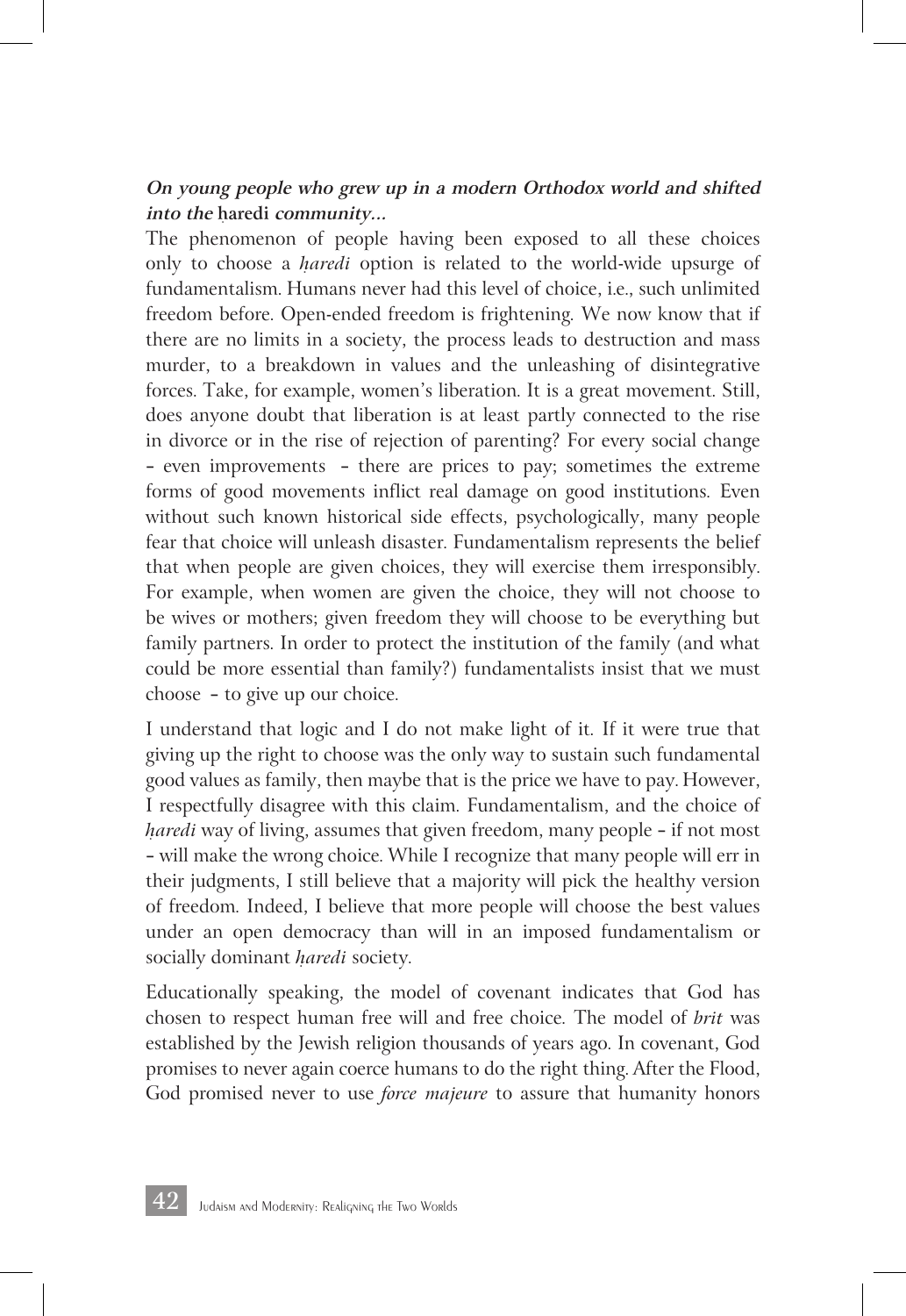the moral law. The fundamental concept behind *brit* is that God is willing to take the risk of human behavior. God trusts that, given freedom, humans will in fact choose not to reject or to abuse that freedom. God believes that humanity will ultimately choose the right way...

In the history of *brit*, with the passage of time, God intervenes less and less openly, and gives humans more and more freedom. I believe that we are living through the climax of that process. In this era, God does not strike you dead for sin; God does not stop the rain if a people do not obey. Genuine freedom is scary. One fully understands the people who react against expanded freedom by creating cultural or societal alternatives, in which choices are more limited and society is more authoritatively structured. In the end, I believe, human dignity is expressed maximally in freedom and choice. Human dignity will impel more people to choose the right way. This is the great unfolding adventure — and the great educational challenge — of our time.

#### **On developing an integrated identity in a post-modern world...**

Everything said about values applies to Jewish identity. Jewish identity in relation to a general identity — as a human being or as an American — is in a parallel situation to Jewish heritage in the relationship of the two worlds. After a long period during which Jewish identity was molded in the image of the general population, there is now a greater willingness and ability to enable interaction between the two identities on a more equal basis. The key is to integrate a Jewish identity that has enough breadth and vision to incorporate the best of the general culture to which Jews are exposed. When Jewish identity is dependent on the belief that "*goyim are goyim*," i.e., inferior, then it is vulnerable when people discover that *they* are not *goyim*. *They* are human beings; *they* are ethically attractive; *they* are physically and mentally beautiful. At this point, if superiority/inferiority is what we have taught our students, then we risk the danger of losing them. The category of *tselem elokim* must be applied to all humans. Where saving a life is equated with saving a whole world, we must refer to all lives, as in the Yerushalmi (=Palestinian Talmud), and not as the Babylonian Talmud, $21$  which limits the adage to saving a Jewish life. The educator must invoke a broader reading in which the Torah cares about every human life, or we lose all our moral capital. An integrated Jewish identity would



<sup>21</sup> Sanhedrin 37a.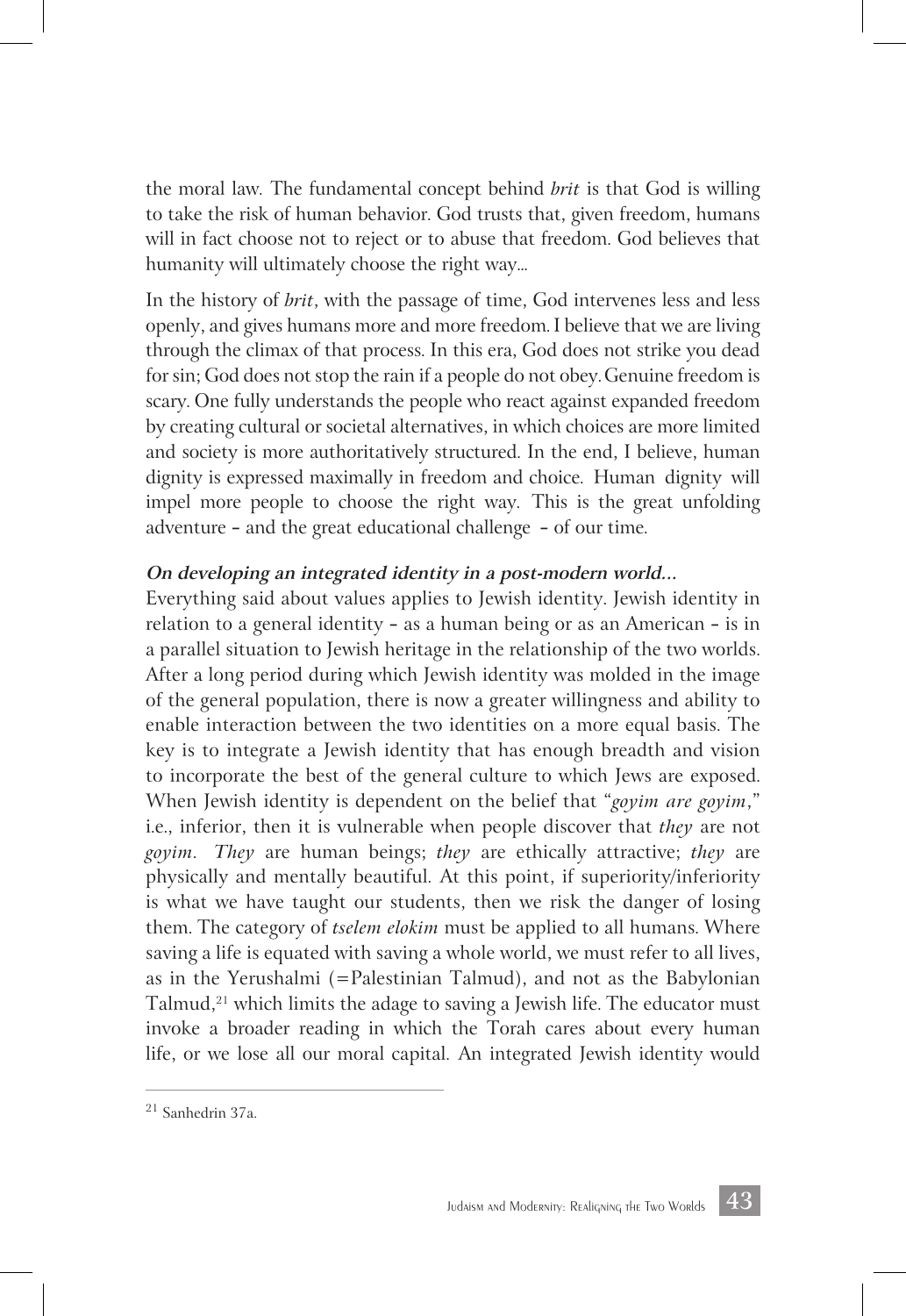recognize the full dignity of a gentile, of a Christian, of a non-Jew. There is no need to put the other down in order to assert Jewish dignity.

Acknowledging the value of all human life in no way implies that one's family does not come first. Denying one's family would violate the principles of true freedom and true equality. The primacy of family not only can be defended; it must be offered as the healthiest moral position. Furthermore, recognizing the *tselem elokim* of the gentile does not require dismissing Jewish distinctiveness. If done right, a dynamic balance between Jewish distinctiveness and universal humanity can be maintained. Thus our aim is to foster a Jewish identity which integrates the best values of the general culture and gives a person the ability to criticize and modify the other values as is appropriate, without losing our own distinctive values. Working out these details would take a lifetime. The school is the ideal place where such an identity can be modeled and taught.

#### **If post-modernity is a reaction to modernity, what will be the reaction to post-modernity?**

Some traditional observers are concerned that post-modernity will lead to the breakdown of all values and to total relativism. I would like to believe that this emergent culture will lead to pluralism. Pluralism is the antithesis of relativism. A pluralist does not make absolute claims, i.e., that I have the only truth, the whole truth and nothing but the truth, and that nobody else has truth. A pluralist affirms possession of the truth, including the right to reject and/or criticize and argue with those who have other views. Still the pluralist respects the fact that there may be other truths that other people have which are also true. Some of those truths may even contradict my truth. We have to learn how to live with the truth behind both truths even though they are in disagreement.

Pluralism is an absolute position that knows its limitations. By *tsimtsum*, a pluralist leaves room for other values or cultures without yielding his/her own convictions or the right to disagree with and/or criticize the other. Pluralism requires a higher level of internal conviction so that one's convictions are not undermined by allowing for the existence of other valid but alternative truths or systems. This enables believers to function at a higher level of choice. I believe that this level of internalization is what the prophet Yirmiyahu foresaw. The prophet said that the day will come when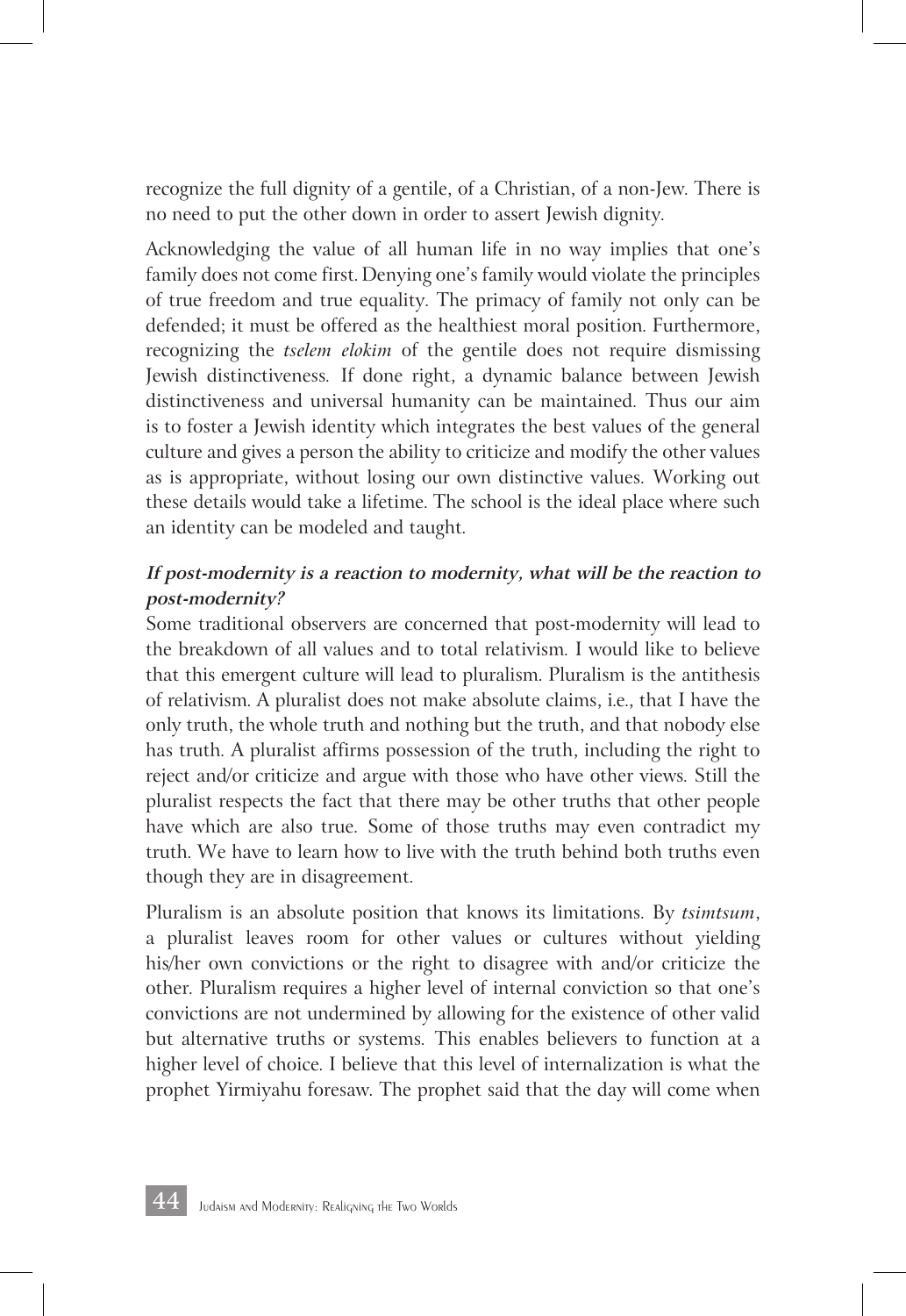*brit* will be renewed and based on what is written in one heart<sup>22</sup> rather than being an imposed *brit* whose authority is based on the inadequacy of the other religion or value system.

#### **On how a community based on tradition grapples with creating postmodernity...**

One of the beauties of post-modernity is the expanded role that a tradition can play. In modernity, any tradition started with a handicap. Modernity promoted religions and values as 'new and improved'. The fact that something was new was a major advantage and tradition was old. In post-modernity, by contrast, the fact that you have a tradition which precedes modernity is now a source of prestige. Such a tradition is perceived as a source of potential dignity and value. The value added of post-modernity is that you can draw upon this ancient tradition to make the present even richer. However, enrichment only works if you are able to incorporate the new world into the framework. If you cannot be credible in the new environment, then the tradition becomes a handicap. In postmodernity the traditionalist can be very traditional, maybe more traditional than in modernity, but credibility requires preparedness. The tradition must show the capacity to integrate and be open to the presence of many options in the culture.

The fact is that the *haredi* world has embraced technology, along with many other elements of modernity. For example, despite the best efforts at denial of feminism, women's education in the *haredi* world has been fundamentally transformed. They, too, have had to integrate some elements of the new world. Interestingly, this adds to the appeal of *haredi* culture.

When the tradition loses its monopoly, with alternatives circulating freely, the tradition is no longer the exclusive resource. The tradition is recognized as a tradition rather than as some timeless eternal truth. People have thought the strength of tradition is enhanced when its authority is taken for granted, when people think that it is the way it has always been and that that is the way it always will be. That approach is becoming less viable, because people constantly see the alternatives around them. Loss of the state of self-evidence is a source of weakness for the pure *haredi* position.



<sup>22</sup> See Jeremiah 31:33.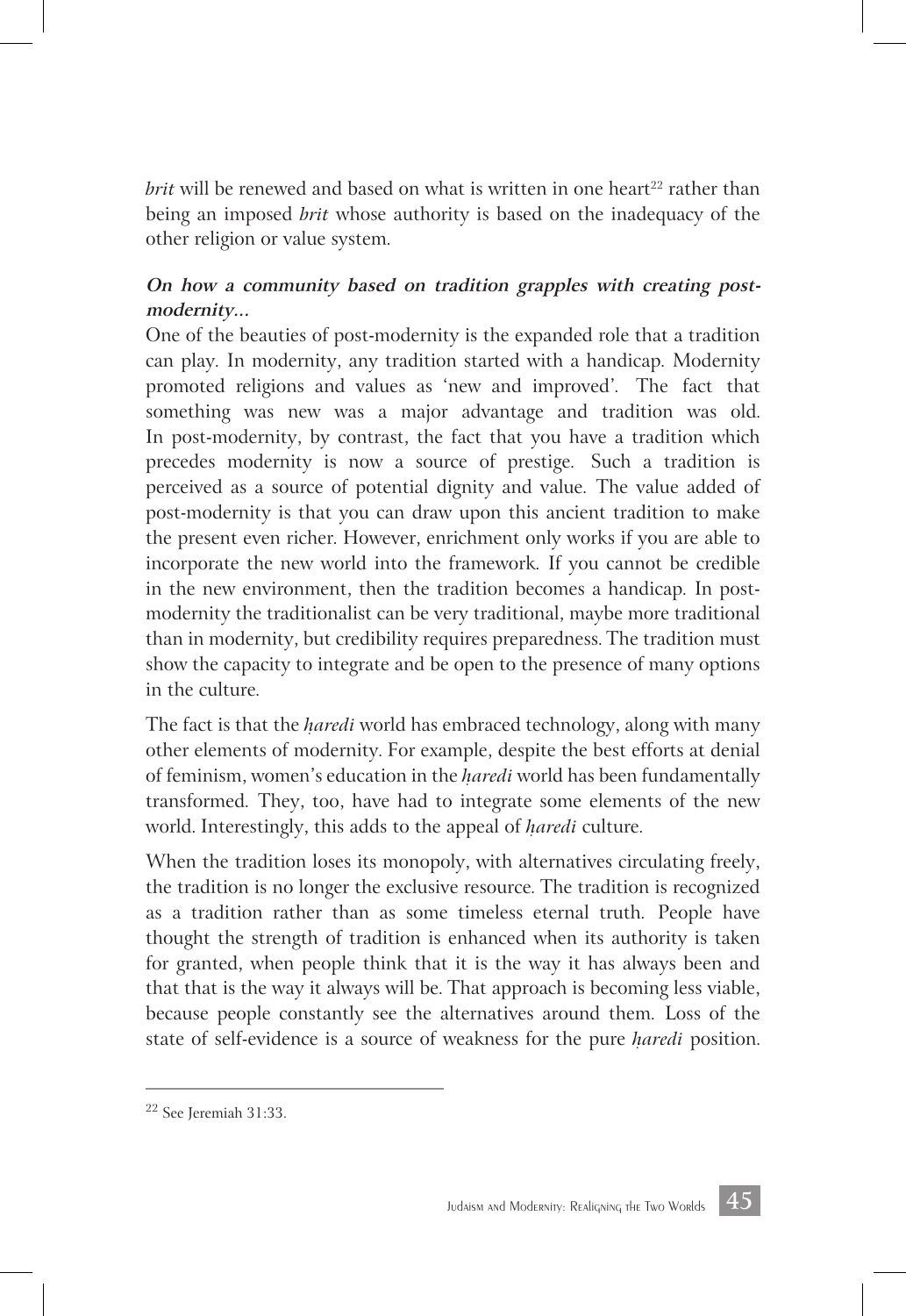However, even the pure *haredi* position is not pure anymore. That is the point of Haym Soloveitchik's now famous, classic article<sup>23</sup> - that even in the most traditional society, the heritage is no longer assumed to be an unchanging *magisterium*, but rather the tradition as we have chosen it. In many cases, people will modify or move from one aspect of the tradition to another in order to uphold the tradition — authority often becoming more stringent in the process. Ironically, that stringency reflects an act of choice, to live a coherent, traditional position. In the long run, I would argue that such conscious adaptation, this commitment to tradition is, in its own way, more powerful than the unself-conscious acceptance of the authority of the past.

Conscious adaptation of a tradition seems like an oxymoron, but postmodernity allows for mixing and matching. For example, take my wife Blu Greenberg's model of Orthodox feminism, which many people say is also an oxymoron. In an integrated way, one can use a very powerful, traditional family model, and yet suffuse it with choice and individual freedom — and work for an upgrade in women's dignity. The old either/ors are less credible now. It is possible to make a most interesting mix of sources and authority principles at every step along the way.

#### **On schools as microcosms of an ideal society...**

I repeat: principals have a remarkable opportunity, even if it is very hard to accomplish. It is not enough to proclaim that Jewish studies and general studies have equal value. The school must put its money where its mouth is and pay the Judaic teachers on par. Of course the first goal should be to get all the teachers a salary comparable to that in the public school system or the best private school system. That, in itself, is no small challenge because there is always a shortage of money. The principal has the responsibility to provide for the material well-being of the teachers and students alongside their psychological, cultural, or religious well-being.

The principal can shape the world of the day school by picking teachers who respect *tselem elokim*, whether they teach in the Jewish Studies department or in the General Studies department. Through proper choices of teachers, one increases the possibilities for integration. The principal plays a crucial



 $^{23}$  "Rupture and Reconstruction: the transformation of contemporary Orthodoxy," Tradition 28:4.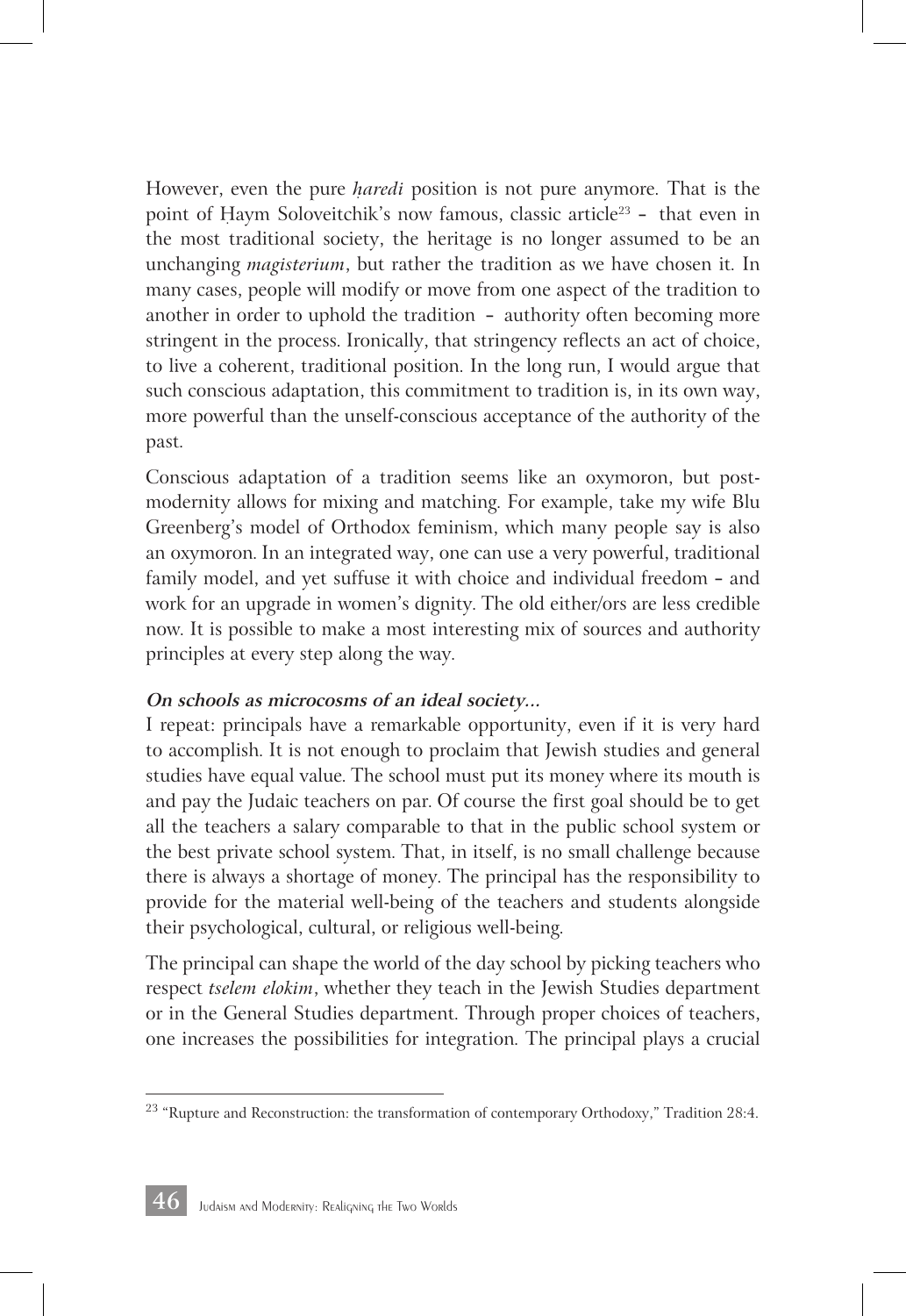role in filtering ideas and in guiding the processes of the school. Of course, the principal does not have one-hundred percent freedom, nor is a principal all-powerful. One should not want to be. The administration can create a covenantal environment in which people are committed in mutual love and to sustain each other. Then the school becomes a place where discipline grows out of a sense of covenant and does not simply serve as a functional tool to keep the students passive or make life easier for the teacher. In a model environment discipline emerges out of a real sense of mission — to create human beings in the image of God within an ideal society. Life in such a total environment is so moving and so meaningful, that when students go into the broader world they will want to make that world resemble the world of their school.

At the risk of being overdramatic, I have to admit that increased dignity was one reason why I came to love and appreciate the modern world. When I stepped out of the internal Jewish world and went to Harvard, the first time I walked into a seminar my teacher looked at me and said, "Mr. Greenberg, would you please read that text?" In the yeshiva, mostly they called me 'Greenberg,' occasionally 'Yitzchak,' but no one ever called me Mr. Greenberg. I knew that this teacher who called me Mr. Greenberg was, in fact, a university professor who had won a Pulitzer Prize, but that did not matter. At that moment, he was treating me like I was an equal. Frankly, I would have preferred it to be the reverse — that my memories from yeshiva were that they called me Mr. Greenberg and that in Harvard they did not show the same respect — so that would I miss my yeshiva more and wish that Harvard could be more like it.

This is a very important opportunity — to create a society in which you actually shape an entire world. This is the chance to generate a real sense of community, in which the students deeply believe that the authorities really care that they exist. They are convinced that the teachers think about them, their welfare and their world. When Moshe, our older son twisted his knee and tore his cartilage, his fellow students at the SAR Academy skipped recess to stay with him. They came back to the classroom and brought him food; they called him at home when he did not show up in school. In other words, they showed a real sense of community. If you build that model, they will identify with the whole world of Judaism. The Jewish world will be for them the one world in which people really care, in which people really treat